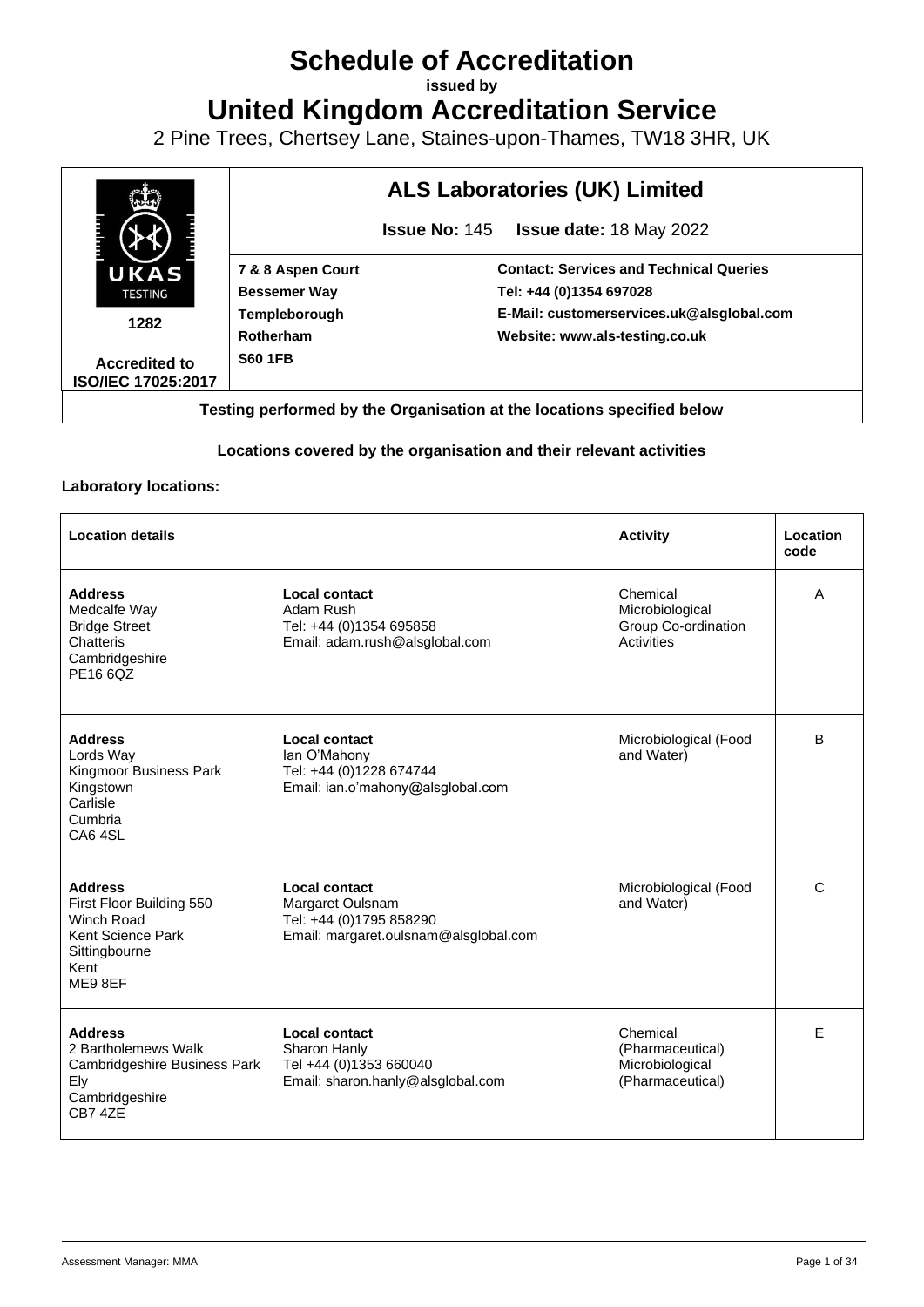|                                                                                                                          | <b>Schedule of Accreditation</b><br>issued by<br><b>United Kingdom Accreditation Service</b><br>2 Pine Trees, Chertsey Lane, Staines-upon-Thames, UK        |                                                                                 |                  |  |
|--------------------------------------------------------------------------------------------------------------------------|-------------------------------------------------------------------------------------------------------------------------------------------------------------|---------------------------------------------------------------------------------|------------------|--|
| UKAS<br><b>TESTING</b><br>1282<br><b>Accredited to</b><br>ISO/IEC 17025:2017                                             | <b>ALS Laboratories (UK) Limited</b><br><b>Issue No: 145</b><br>Issue date: 18 May 2022<br>Testing performed by the Organisation at the locations specified |                                                                                 |                  |  |
| <b>Location details</b>                                                                                                  |                                                                                                                                                             | <b>Activity</b>                                                                 | Location<br>code |  |
| <b>Address</b><br>10 Sandown Centre<br>White Horse Business Park<br>Trowbridge<br><b>BA14 0XD</b>                        | <b>Local contact</b><br>Peter Woolley<br>Tel: +44 (0)1225 769050<br>Email: peter.woolley@alsglobal.com                                                      | Microbiological (Food<br>and water)                                             | G                |  |
| <b>Address</b><br>Yeomanry Road<br><b>Battlefield Enterprise Park</b><br>Shrewsbury<br>Shropshire<br>SY <sub>1</sub> 3FH | Local contact:<br>Adele Field<br>Tel: +44 (0)1743 463322<br>Email: adele.field@alsglobal.com                                                                | Microbiological (Food<br>and Water)<br>Physical (Food)                          | S                |  |
| <b>Address</b><br>7 & 8 Aspen Court<br>Bessemer Way<br>Templeborough<br>Rotherham<br>S60 1FB                             | Local contact:<br>Ailsa Mould<br>Tel: +44 (0)1709 369699<br>Email: ailsa.mould@alsglobal.com                                                                | Microbiological (Food)<br>Physical (Food)<br>Sample Receipt (Food<br>and Water) | R.               |  |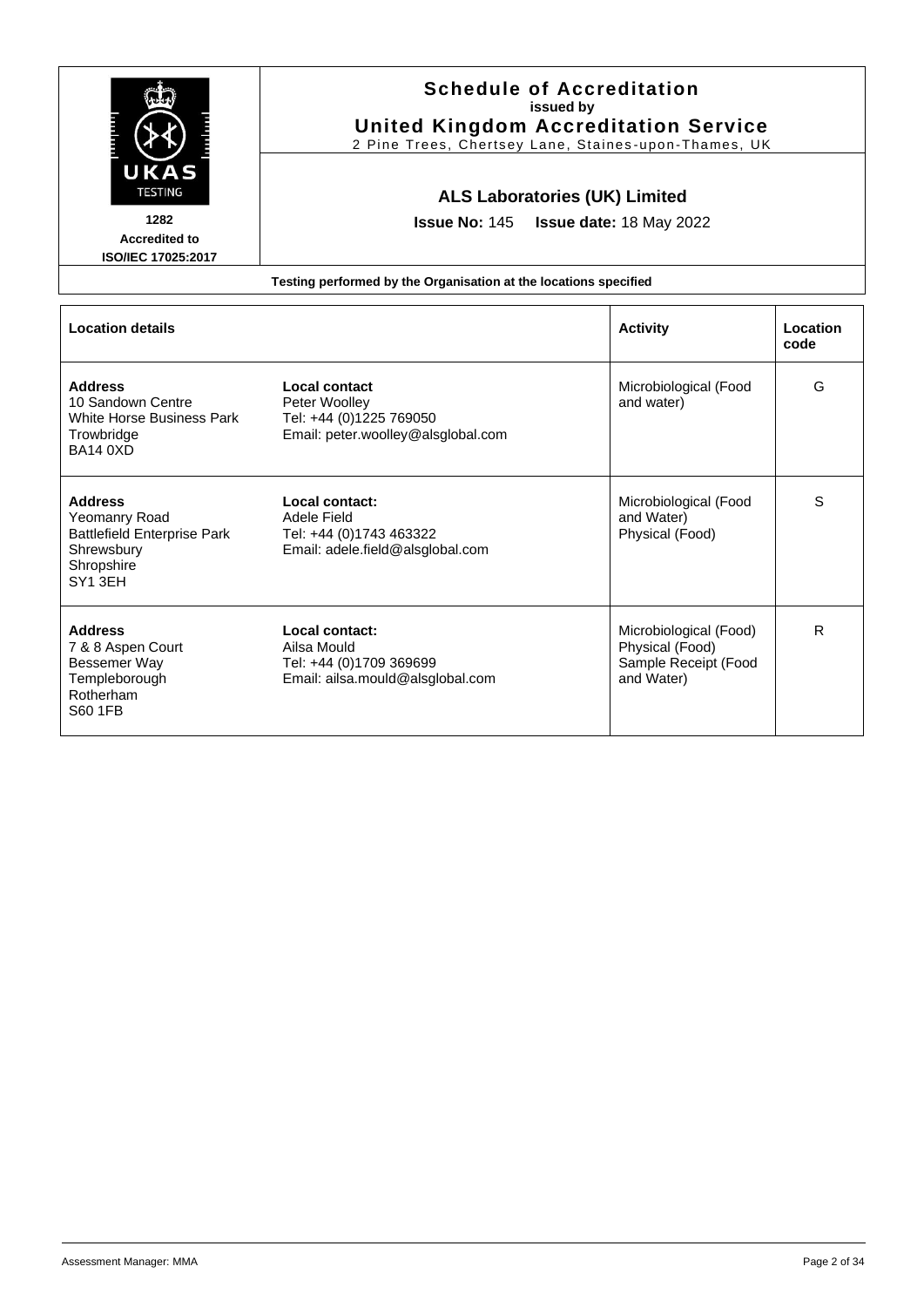

| Materials/Products tested                         | Type of test/Properties<br>measured/Range of<br>measurement                                | Standard specifications/<br>Equipment/Techniques used                                                                          | Location<br>Code |
|---------------------------------------------------|--------------------------------------------------------------------------------------------|--------------------------------------------------------------------------------------------------------------------------------|------------------|
| ANIMAL FEEDINGSTUFFS,<br>FOOD AND FOOD            | <b>Chemistry Tests</b>                                                                     | Documented In-House Methods                                                                                                    |                  |
| <b>PRODUCTS</b><br>(restricted matrices specified | Acidity                                                                                    | AM/C/922 by Titration                                                                                                          | A                |
| as appropriate)                                   | Aflatoxins B1, B2, G1, G2 and<br><b>Total Aflatoxins</b>                                   | AM/R/999 using<br>HPLC-immunoaffinity                                                                                          | A                |
|                                                   | <b>Aflatoxin M1</b>                                                                        | AM/R/993 using<br>HPLC -immunoaffinity                                                                                         | Α                |
|                                                   | Amino Acid Profile: Total                                                                  | AM/V/206 using HPLC                                                                                                            | Α                |
|                                                   | Ash                                                                                        | AM/C/803 based on<br>BS 4401: Part 1: 1998 and<br>Feeding Stuffs (Sampling and<br>Analysis) Regulations 2010                   | A                |
| (excluding cheese)                                | Benzoic acid/sodium benzoate<br>Sorbic acid/potassium sorbate                              | AM/V/757                                                                                                                       | A                |
|                                                   | Carbohydrate:<br>available, by difference<br>total, by difference<br>Starch, by difference | By calculation: AM/C/901 using<br>the Food Labelling Regulations<br>1984<br>(SI No 1305) and Feedingstuffs<br>Regulations 2005 | A                |
|                                                   | Chloride                                                                                   | AM/C/603 using Potentiometric<br>titration based upon JAOAC 1974                                                               | Α                |
|                                                   | Cholesterol                                                                                | AM/V/114 using Gas<br>Chromatography<br><b>JAOAC 1993</b>                                                                      | A                |
|                                                   | Energy                                                                                     | AM/C/901 by calculation using<br>Commission Regulation (EC)<br>2008/100 and 90/496                                             | A                |
|                                                   |                                                                                            |                                                                                                                                |                  |
|                                                   |                                                                                            |                                                                                                                                |                  |
|                                                   |                                                                                            |                                                                                                                                |                  |

# DETAIL OF ACCREDITATION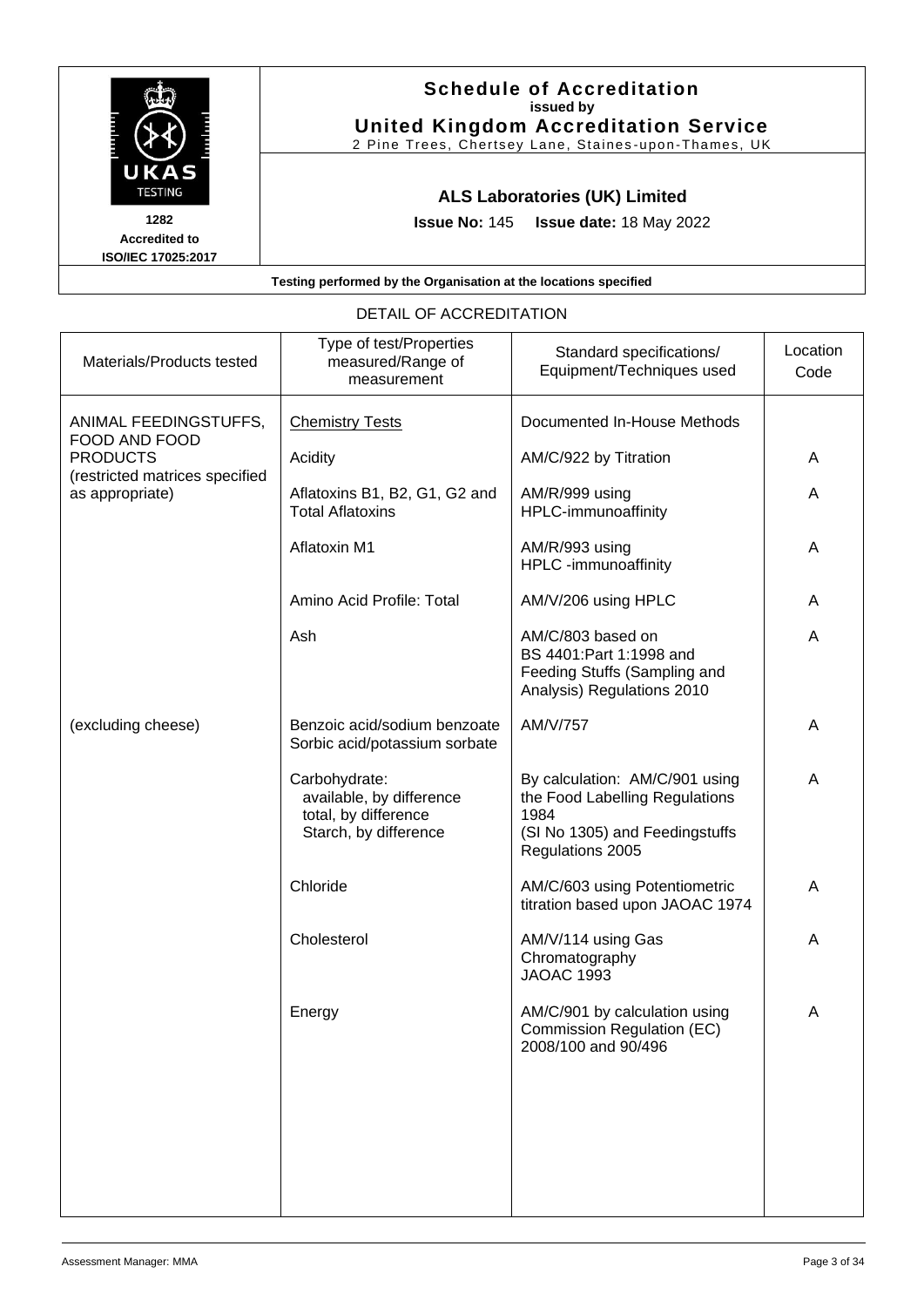|                                            |                                                                  | <b>Schedule of Accreditation</b><br>issued by<br><b>United Kingdom Accreditation Service</b><br>2 Pine Trees, Chertsey Lane, Staines-upon-Thames, UK |                  |
|--------------------------------------------|------------------------------------------------------------------|------------------------------------------------------------------------------------------------------------------------------------------------------|------------------|
| UKAS<br><b>TESTING</b><br>1282             |                                                                  | <b>ALS Laboratories (UK) Limited</b><br>Issue No: 145   Issue date: 18 May 2022                                                                      |                  |
| <b>Accredited to</b><br>ISO/IEC 17025:2017 |                                                                  |                                                                                                                                                      |                  |
|                                            | Testing performed by the Organisation at the locations specified |                                                                                                                                                      |                  |
| Materials/Products tested                  | Type of test/Properties<br>measured/Range of<br>measurement      | Standard specifications/<br>Equipment/Techniques used                                                                                                | Location<br>Code |
|                                            |                                                                  | .                                                                                                                                                    |                  |

| ANIMAL FEEDINGSTUFFS,<br>FOOD AND FOOD                                        | Chemistry Tests (cont'd)                                                                                                                                                                     | Documented In-House Methods                                                                                   |   |
|-------------------------------------------------------------------------------|----------------------------------------------------------------------------------------------------------------------------------------------------------------------------------------------|---------------------------------------------------------------------------------------------------------------|---|
| <b>PRODUCTS</b> (restricted<br>matrices specified<br>as appropriate) (cont'd) | Fat (oil)                                                                                                                                                                                    | 1) AM/C/101 using Soxhlet,<br>Method A based on Feeding<br>Stuffs (Sampling and<br>Analysis) Regulations 2010 | A |
|                                                                               |                                                                                                                                                                                              | 2) AM/C/102 using acid<br>hydrolysis, Method B based<br>on Feeding Stuff Regulations<br>2010                  | A |
|                                                                               |                                                                                                                                                                                              | 3) AM/C/103 based on<br>Werner-Schmidt Method<br>BS 4401: Part 4: 1970                                        | A |
|                                                                               |                                                                                                                                                                                              | 4) AM/C/104 using mixed<br>solvents based on Bligh and<br>Dyer Method                                         | A |
|                                                                               | <b>Fatty Acid Composition/Profile</b><br>- Saturated fats<br>- Monounsaturated fats<br>- Polyunsaturated fats<br>- cis:trans analysis<br>- non-normalised analysis<br>- % actual fatty acids | AM/C/107 using Gas<br>Chromatography based on<br>BS EN ISO 12966-2:2017                                       | A |
|                                                                               | Free Fatty acid<br>Fibre:                                                                                                                                                                    | AM/C/108 based on BS EN ISO<br>660:2009                                                                       | Α |
| (Animal feeding stuffs)                                                       | Crude<br>1)                                                                                                                                                                                  | AM/C/300 using fibrecap method<br>- digestion                                                                 | A |
|                                                                               | Dietary<br>2)                                                                                                                                                                                | AM/C/302 based on Englyst<br>method                                                                           | A |
|                                                                               | 3) Dietary                                                                                                                                                                                   | 1) AM/C/309 based on AOAC<br>Method No 985.29                                                                 | Α |
|                                                                               |                                                                                                                                                                                              | 2) AM/C/309 using the ANKOM<br>Dietary Fibre Analyser based<br>on AOAC method 985.29                          | A |
|                                                                               | Hydroxyproline and Collagen                                                                                                                                                                  | AM/C/998 using Colorimetry<br>BS 4401:Part 11:1995                                                            | A |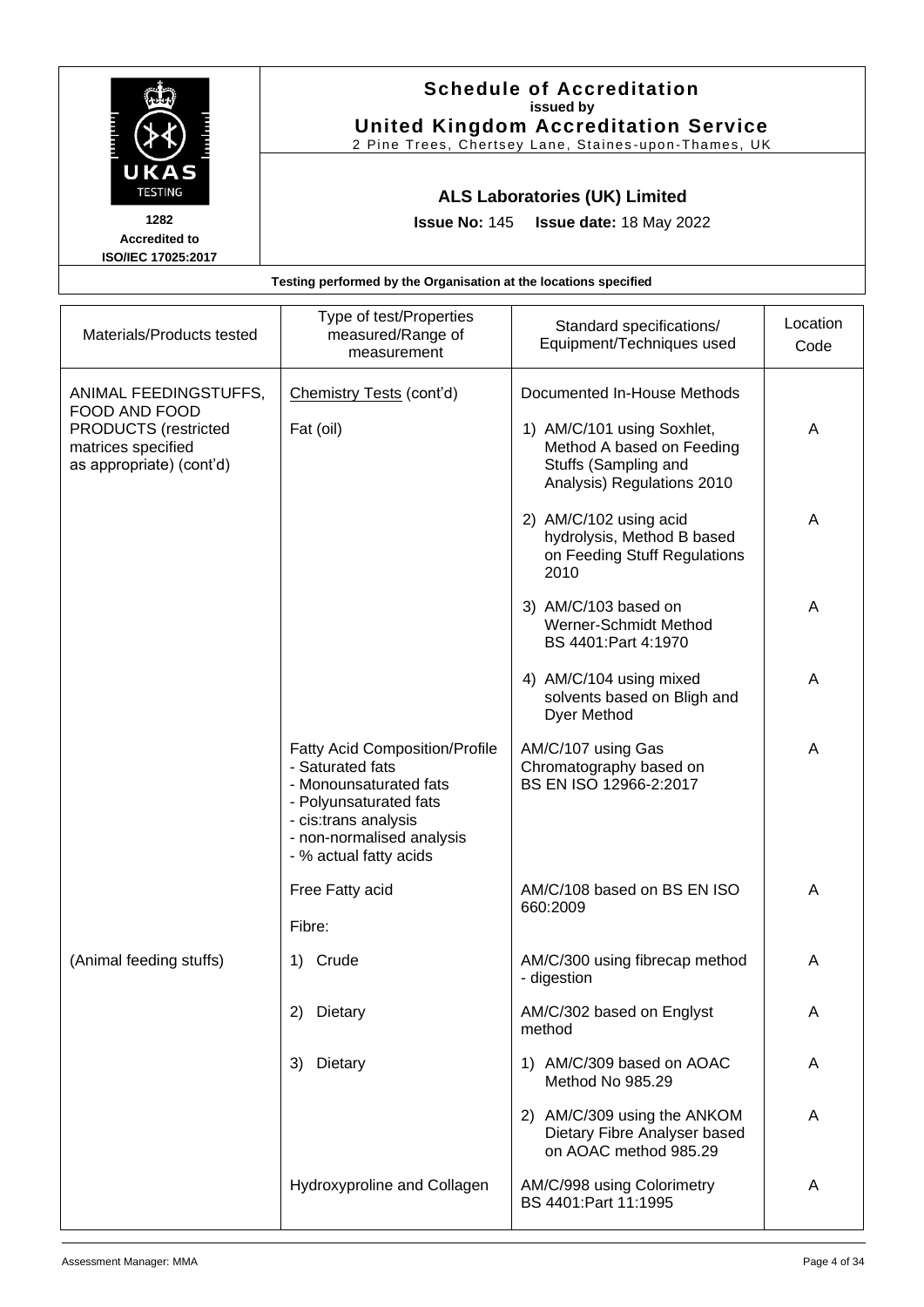|                           | <b>Schedule of Accreditation</b>                                 |
|---------------------------|------------------------------------------------------------------|
|                           | issued by                                                        |
|                           | <b>United Kingdom Accreditation Service</b>                      |
|                           | 2 Pine Trees, Chertsey Lane, Staines-upon-Thames, UK             |
| UKAS                      |                                                                  |
| <b>TESTING</b>            |                                                                  |
|                           | <b>ALS Laboratories (UK) Limited</b>                             |
| 1282                      | <b>Issue No: 145 Issue date: 18 May 2022</b>                     |
| <b>Accredited to</b>      |                                                                  |
| <b>ISO/IEC 17025:2017</b> |                                                                  |
|                           | Testing performed by the Organisation at the locations specified |
|                           |                                                                  |

| Materials/Products tested                                                                                               | Type of test/Properties<br>measured/Range of<br>measurement                                  | Standard specifications/<br>Equipment/Techniques used      | Location<br>Code |
|-------------------------------------------------------------------------------------------------------------------------|----------------------------------------------------------------------------------------------|------------------------------------------------------------|------------------|
| ANIMAL FEEDINGSTUFFS,<br>FOOD AND FOOD<br><b>PRODUCTS</b><br>(restricted matrices specified<br>as appropriate) (cont'd) | Chemistry Tests (cont'd)                                                                     | Documented In-House Methods                                |                  |
| (Fishmeal, fish food and food<br>products excluding beer and<br>cheese)                                                 | Histamine                                                                                    | AM/V/212 using HPLC with<br>fluorescence detection         | A                |
| (Food Products and ALS-<br>supplied environmental swab<br>rinse liquid)                                                 | Quantitative determination of<br>Almond                                                      | AM/R/263 by ELISA using Bio-<br>Check kit                  | A                |
| (Food products and ALS-<br>supplied environmental swab<br>rinse liquid)                                                 | Quantitative determination of<br>β-lactoglobulin                                             | AM/R/262 by ELISA using Bio-<br>Check kit                  | A                |
| (Food Products and<br>environmental swab rinse<br>liquid)                                                               | Gluten/Gliadin content:<br>quantitative                                                      | AM/R/253 by R5 Mendez<br>Extraction and ELISA technique    | A                |
| (Food products and<br>environmental swabs)                                                                              | Quantitative (foods) and<br>qualitative (swabs)<br>determination of Casein and<br>Caseinates | AM/R/254 by ELISA using<br>AgraQuant kit                   | A                |
| (Excluding samples<br>containing more than 20%<br>Chicken)                                                              | Quantitative determination of<br>Egg white protein (ovomucoid)                               | AM/R/255 by ELISA using Bio-<br>Check kit                  | A                |
|                                                                                                                         | Quantitative determination of<br>Soya (soya trypsin inhibitor)                               | AM/R/256 by ELISA using Bio-<br>Check kit                  | A                |
| (Food products, processed<br>and unprocessed, and<br>environmental swabs)                                               | Quantitative determination of<br>Peanut                                                      | AM/R/257 by ELISA using Bio-<br>Check kit                  | A                |
|                                                                                                                         | Quantitative determination of<br>Mustard                                                     | AM/R/258 by Elisa using Bio-<br>Check kit                  | A                |
| (Foods, liquids and<br>environmental swabs<br>excluding chia seeds,<br>chocolate and chocolate<br>containing products)  | Quantitative determination of<br>Sesame                                                      | AM/R/264 by ELISA using Bio-<br>Check kit                  | A                |
| (Poultry/Turkey Feed)                                                                                                   | Metabolisable Energy<br>(Hartel)                                                             | By calculation: AM/C/901<br>Feedingstuffs Regulations 2005 | A                |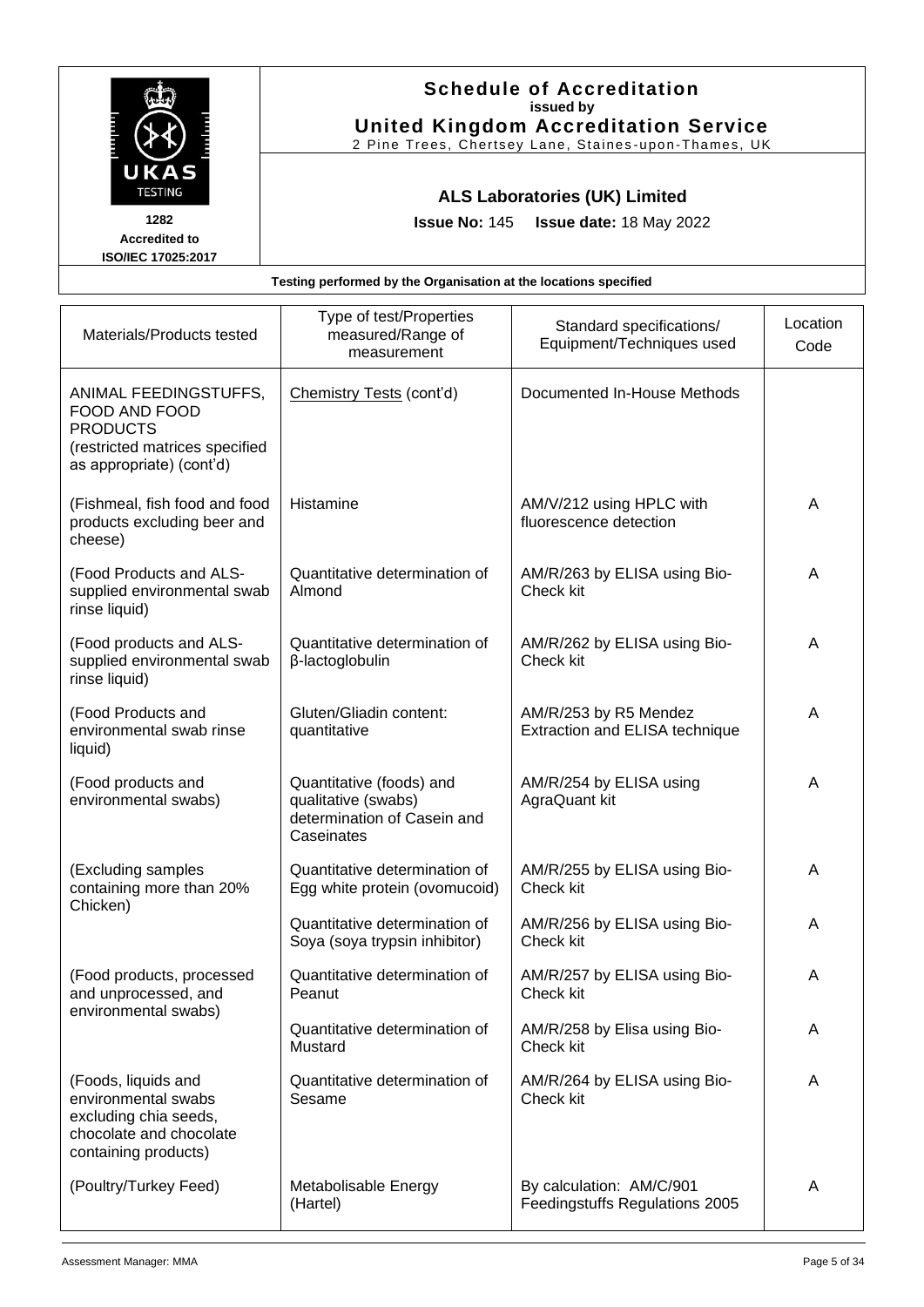|                              |                                                                  | <b>Schedule of Accreditation</b><br>issued by                                                       |            |
|------------------------------|------------------------------------------------------------------|-----------------------------------------------------------------------------------------------------|------------|
|                              |                                                                  | <b>United Kingdom Accreditation Service</b><br>2 Pine Trees, Chertsey Lane, Staines-upon-Thames, UK |            |
| UKAS<br><b>TESTING</b>       |                                                                  | <b>ALS Laboratories (UK) Limited</b>                                                                |            |
| 1282<br><b>Accredited to</b> |                                                                  | <b>Issue No: 145 Issue date: 18 May 2022</b>                                                        |            |
| <b>ISO/IEC 17025:2017</b>    |                                                                  |                                                                                                     |            |
|                              | Testing performed by the Organisation at the locations specified |                                                                                                     |            |
|                              | Type of test/Properties                                          | Ctanderd enogitiantianal                                                                            | l ocation. |

| Materials/Products tested                                                                                               | Type of test/Properties<br>measured/Range of<br>measurement                                     | Standard specifications/<br>Equipment/Techniques used                                            | Location<br>Code |
|-------------------------------------------------------------------------------------------------------------------------|-------------------------------------------------------------------------------------------------|--------------------------------------------------------------------------------------------------|------------------|
| ANIMAL FEEDINGSTUFFS,<br>FOOD AND FOOD<br><b>PRODUCTS</b><br>(restricted matrices specified<br>as appropriate) (cont'd) | Chemistry Tests (cont'd)                                                                        | Documented In-House Methods                                                                      |                  |
| (Fish and Meat Products)                                                                                                | Meat Content:<br>Lean<br>Total                                                                  | By calculation: AM/C/902<br>by Stubbs and Moore                                                  | A                |
| Microwave method excludes<br>food and feed samples<br>containing less than 20%                                          | Moisture content                                                                                | 1) AM/C/1017 by microwave<br>drying                                                              | A                |
| moisture, more than 25%<br>sugar, and herbs, spices and<br>samples containing alcohol                                   |                                                                                                 | 2) AM/C/801 based on Feeding<br>Stuff Regulations 2000                                           | A                |
|                                                                                                                         | Ochratoxin A                                                                                    | AM/R/960 HPLC - Fluorescence<br>detection with immunoaffinity<br>columns                         | A                |
| (Beverages)                                                                                                             | Ethanol                                                                                         | AM/V/917 using GC                                                                                | A                |
|                                                                                                                         | Peroxide Value                                                                                  | AM/C/112<br>BS 684 2.14:2001                                                                     | A                |
|                                                                                                                         | Nitrogen/Protein                                                                                | AM/C/224, by DUMAS technique                                                                     | A                |
|                                                                                                                         | pH                                                                                              | 1) ESGM-C014 using pH meter                                                                      | A                |
|                                                                                                                         |                                                                                                 | 2) ACP 037 based on BS 4401:<br>Part 9:1975 and BS 770: Part<br>5:1976                           | S, R             |
| (Animal Feeds and Cereal<br><b>Based Foods)</b>                                                                         | <b>Starch</b>                                                                                   | AM/C/401 using Polarimetric<br>technique based on EC Directive<br>79/1999/EC                     | A                |
|                                                                                                                         | Sugars - Totals                                                                                 | AM/C/403 based on Luff-Schoorl<br>Method and Feeding (Sampling<br>and Analysis) Regulations 2010 | A                |
| (Food products and pure<br>sugars)                                                                                      | Sugars - Total and Individual:<br>Fructose, Galactose,<br>Glucose, Lactose,<br>Maltose, Sucrose | AM/C/1014 by Ion exchange<br>chromatography                                                      | A                |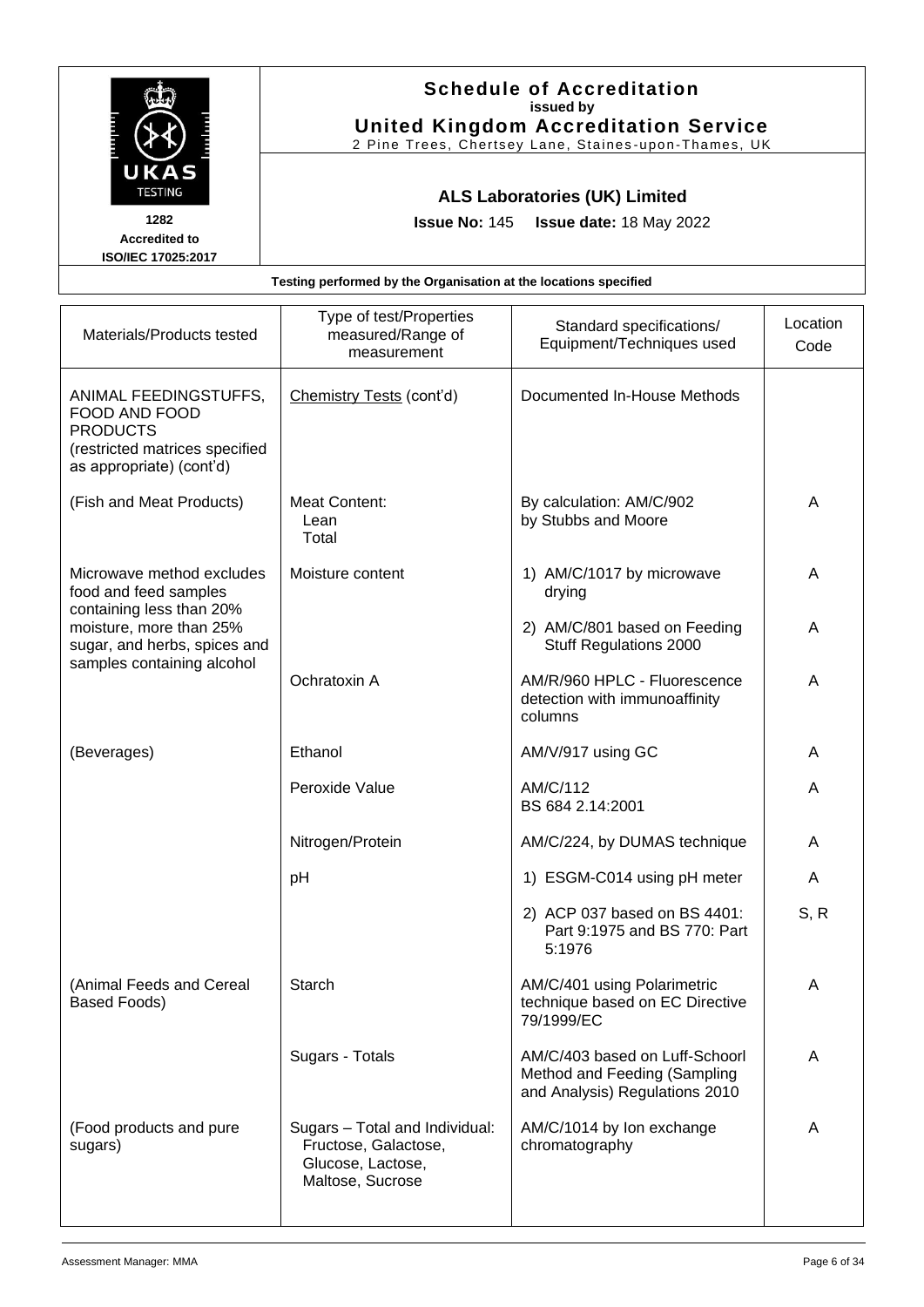|                                                                              |                                                                  | <b>Schedule of Accreditation</b><br>issued by<br><b>United Kingdom Accreditation Service</b><br>2 Pine Trees, Chertsey Lane, Staines-upon-Thames, UK |          |
|------------------------------------------------------------------------------|------------------------------------------------------------------|------------------------------------------------------------------------------------------------------------------------------------------------------|----------|
| UKAS<br><b>TESTING</b><br>1282<br><b>Accredited to</b><br>ISO/IEC 17025:2017 |                                                                  | <b>ALS Laboratories (UK) Limited</b><br><b>Issue No: 145 Issue date: 18 May 2022</b>                                                                 |          |
|                                                                              | Testing performed by the Organisation at the locations specified |                                                                                                                                                      |          |
| Materials/Products tested                                                    | Type of test/Properties<br>measured/Range of                     | Standard specifications/                                                                                                                             | Location |

| Materials/Products tested                                                                                               | i ype or teatr Tuperties<br>measured/Range of<br>measurement                                                                                             | Standard specifications/<br>Equipment/Techniques used                                                      | Location<br>Code |
|-------------------------------------------------------------------------------------------------------------------------|----------------------------------------------------------------------------------------------------------------------------------------------------------|------------------------------------------------------------------------------------------------------------|------------------|
| ANIMAL FEEDINGSTUFFS,<br>FOOD AND FOOD<br><b>PRODUCTS</b><br>(restricted matrices specified<br>as appropriate) (cont'd) | Chemistry Tests (cont'd)                                                                                                                                 | Documented In-House Methods                                                                                |                  |
| Food, Food Products, Feed,<br>Pet Food and Sweeteners                                                                   | Polyols:<br>Erythritol, Inositol, Isomalt,<br>Lactitol, Maltitol, Mannitol,<br>Sorbitol, Xylitol                                                         | AM/C/409 using ion exchange<br>chromatography with pulsed<br>electrochemical detection                     | A                |
|                                                                                                                         | Sulphur dioxide                                                                                                                                          | AM/C/925 based on Monier<br>Williams procedure                                                             | A                |
|                                                                                                                         | Tryptophan, Total                                                                                                                                        | AM/V/228 using HPLC based on<br>Official Journal of the European<br>communities, directive 2000-45-<br>EC  | A                |
| (Meat and meat Products)                                                                                                | Water: Added                                                                                                                                             | By calculation: AM/C/902<br>Meat Products and Spreadable<br>Fish Products Regulations 1984<br>(SI No 1566) | A                |
| (excludes milk powder &<br>condensed milk)                                                                              | <b>Total Fat and Moisture</b>                                                                                                                            | AM/C/1015 using NMR Oracle<br><b>AMR</b>                                                                   | A                |
|                                                                                                                         | Metals:<br>Calcium<br>Copper<br><b>Iron</b><br>Magnesium<br>Manganese<br>Phosphorus<br>Potassium<br>Sodium (including as salt by<br>calculation)<br>Zinc | AM/C/1002 using ICP-OES                                                                                    | A                |
| Meat, meat products, brine,<br>vegetables, animal feeds<br>and baby foods                                               | Determination of the nitrite and<br>nitrate content                                                                                                      | AM/V/1004 using high<br>performance anion exchange<br>chromatography based on BS EN<br>12014-4:2005        | A                |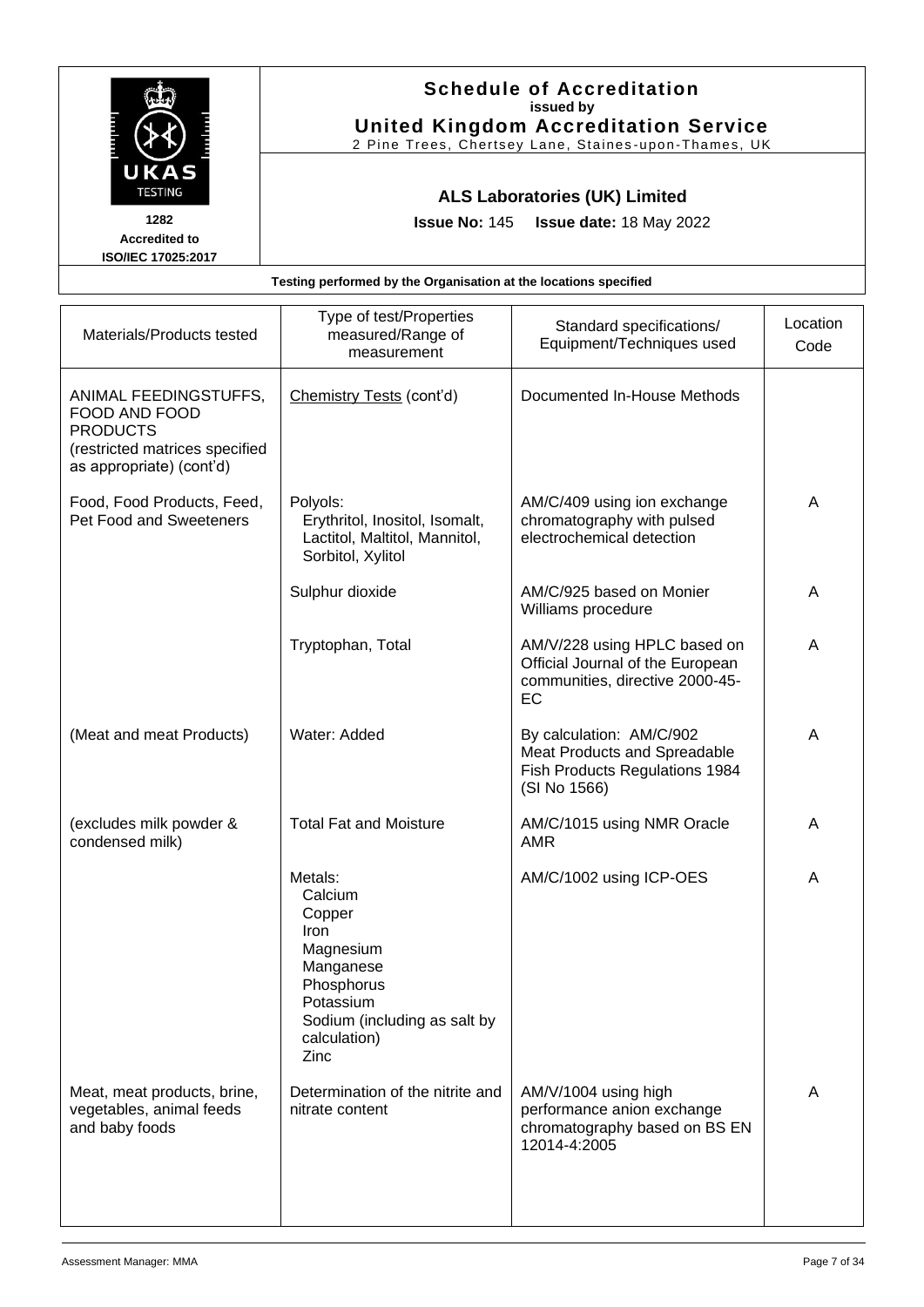| UKAS                                               | <b>Schedule of Accreditation</b><br>issued by<br><b>United Kingdom Accreditation Service</b><br>2 Pine Trees, Chertsey Lane, Staines-upon-Thames, UK |                                                       |                  |
|----------------------------------------------------|------------------------------------------------------------------------------------------------------------------------------------------------------|-------------------------------------------------------|------------------|
| <b>TESTING</b>                                     |                                                                                                                                                      | <b>ALS Laboratories (UK) Limited</b>                  |                  |
| 1282<br><b>Accredited to</b><br>ISO/IEC 17025:2017 |                                                                                                                                                      | <b>Issue No: 145 Issue date: 18 May 2022</b>          |                  |
|                                                    | Testing performed by the Organisation at the locations specified                                                                                     |                                                       |                  |
| Materials/Products tested                          | Type of test/Properties<br>measured/Range of<br>measurement                                                                                          | Standard specifications/<br>Equipment/Techniques used | Location<br>Code |
| FOOD AND FOOD<br><b>PRODUCTS</b>                   | Chemistry Tests (cont'd)                                                                                                                             | Documented In-House Methods                           |                  |

| Materials/Products tested                                                                                             | Type of test/Properties<br>measured/Range of<br>measurement                                                                             | Standard specifications/<br>Equipment/Techniques used                           | Location<br>Code |
|-----------------------------------------------------------------------------------------------------------------------|-----------------------------------------------------------------------------------------------------------------------------------------|---------------------------------------------------------------------------------|------------------|
| FOOD AND FOOD<br><b>PRODUCTS</b><br>(restricted matrices specified                                                    | Chemistry Tests (cont'd)                                                                                                                | Documented In-House Methods                                                     |                  |
| as appropriate)                                                                                                       | <b>Pesticide Residues:</b>                                                                                                              |                                                                                 |                  |
|                                                                                                                       | Dithiocarbamates (as CS2)                                                                                                               | AM/R/240 using GCMS                                                             | A                |
| (Fruits, vegetables, fungi and<br>cereals)                                                                            | <b>Chlormequat and Mepiquat</b>                                                                                                         | AM/R/231 using LC-MS                                                            | A                |
| (Fruits, vegetables and<br>cereals)                                                                                   | Inorganic Bromide                                                                                                                       | AM/R/222 using GC-MS                                                            | A                |
| (Fruits and vegetables)                                                                                               | Maleic Hydrazide                                                                                                                        | AM/R/1006 using LC-MS/MS                                                        | A                |
|                                                                                                                       | Pesticide multi-residue screen<br>and quantitation - See<br>Appendix 1 at end of this<br>schedule for the list of<br>pesticides covered | AM/R/110 using GC-MS; flame<br>photometric detection; HPLC<br>fluorescence      | A                |
| High water content; High<br>acid and high water content;<br>High sugar and low water<br>content; High oil content and | Identification, quantification<br>and confirmation of pesticide<br>residues                                                             | AM/R/1003 QuEChERS<br>extraction with LC-MS/MS and<br><b>GC-MS/MS Detection</b> | A                |
| intermediate water content;<br>High starch and/or protein<br>content and low water and<br>fat content                 | See Appendix 2 at end of this<br>schedule for the list of<br>pesticides covered                                                         |                                                                                 |                  |
|                                                                                                                       | Sudan red, Para Red and<br><b>Butter Yellow Dyes</b>                                                                                    | AM/R/244 using LC-MS/MS                                                         | A                |
| <b>DAIRY PRODUCTS</b><br>(as specified)                                                                               | <b>Chemical/Physical Tests</b>                                                                                                          |                                                                                 |                  |
| <b>Butter &amp; Cheese</b>                                                                                            | Chloride                                                                                                                                | AM/C/603 using Potentiometric<br>titration based upon JAOAC 1974                | A                |
| Milk, Cream and Cheese                                                                                                | Fat content                                                                                                                             | ESGM C011 based on Gerber<br>method BS 696: Parts 1 and<br>2:1989 (withdrawn)   | A                |
| Milk, Butter, Cream and<br><b>Condensed Milk</b>                                                                      | Fat content                                                                                                                             | ESGM C018 by Rose Gottlieb                                                      | A                |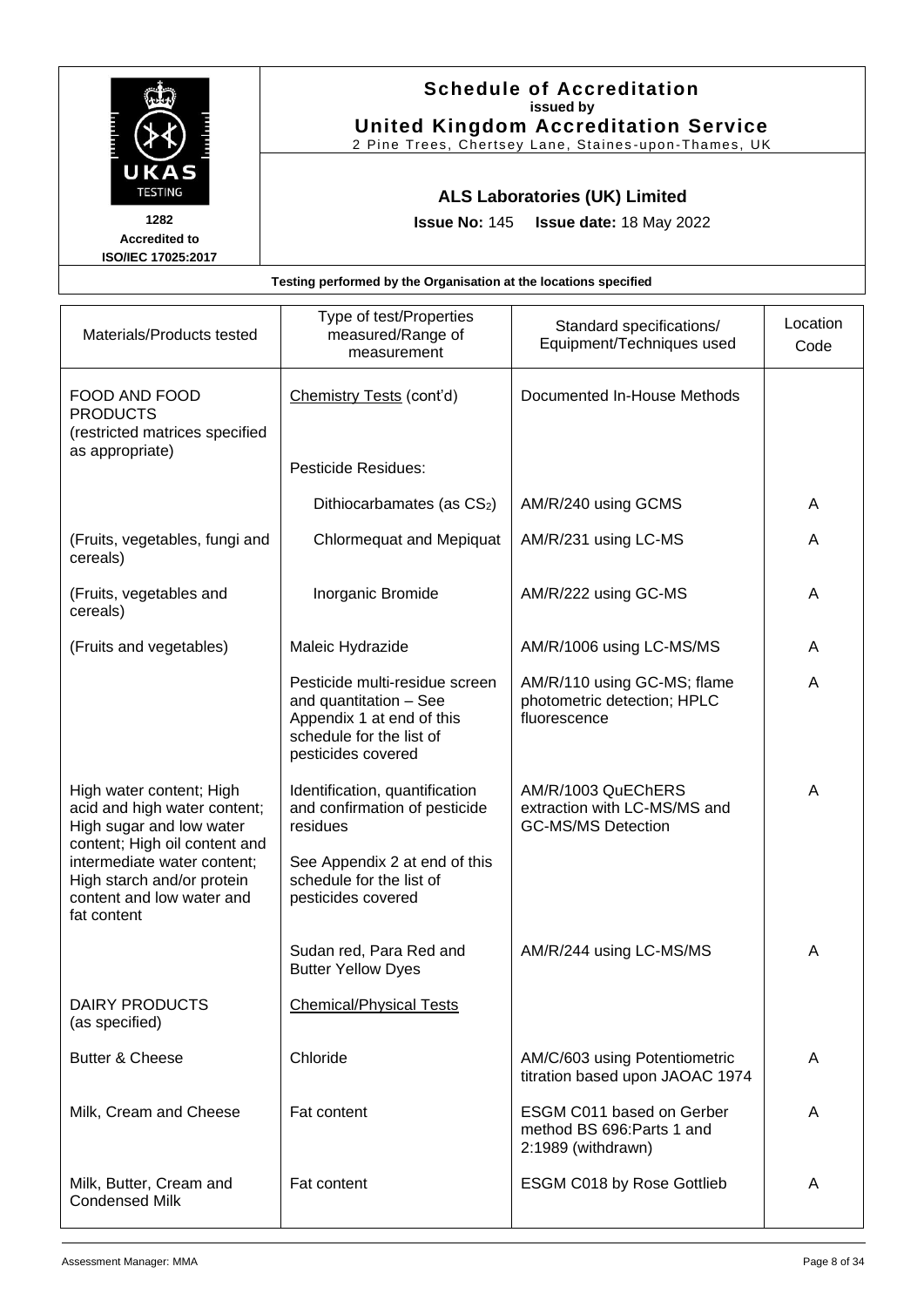|                                                       |                                                                  | <b>Schedule of Accreditation</b><br>issued by<br><b>United Kingdom Accreditation Service</b><br>2 Pine Trees, Chertsey Lane, Staines-upon-Thames, UK |                  |
|-------------------------------------------------------|------------------------------------------------------------------|------------------------------------------------------------------------------------------------------------------------------------------------------|------------------|
| UKAS<br><b>TESTING</b>                                | <b>ALS Laboratories (UK) Limited</b>                             |                                                                                                                                                      |                  |
| 1282<br><b>Accredited to</b><br>ISO/IEC 17025:2017    | <b>Issue No: 145</b>                                             | <b>Issue date: 18 May 2022</b>                                                                                                                       |                  |
|                                                       | Testing performed by the Organisation at the locations specified |                                                                                                                                                      |                  |
| Materials/Products tested                             | Type of test/Properties<br>measured/Range of<br>measurement      | Standard specifications/<br>Equipment/Techniques used                                                                                                | Location<br>Code |
| DAIRY PRODUCTS<br>(as specified)                      | <b>Chemical/Physical Tests</b>                                   | Documented In-House Methods                                                                                                                          |                  |
| Cheese                                                | Moisture content                                                 | 1) AM/C/1017 by microwave<br>drying                                                                                                                  | A                |
| Butter, Cheese and<br><b>Concentrate Milk samples</b> |                                                                  | 2) AM/C/801 based on Feeding<br><b>Stuff Regulations 2000</b>                                                                                        | A                |
| Milk and Cream                                        | Phosphatase                                                      | <b>ESGMC008 by Fluorophos</b><br>(excluding testing for reactivation<br>and microbial phosphatase)                                                   | A                |
| ANIMAL FEEDINGSTUFFS.                                 | <b>Chemistry Test</b>                                            |                                                                                                                                                      |                  |

| ANIMAL FEEDINGSTUFFS,<br>FOOD AND FOOD<br>PRODUCTS, INCLUDING<br>PREMIXES,<br>SUPPLEMENTS, DRINKS,<br>PHARMACEUTICAL<br>PRODUCTS, e.g.<br><b>CAPSULES, PASTILLES</b><br>AND TABLETS. | <b>Chemistry Test</b><br>Vitamin A (Retinol)<br>Vitamin E (Alpha tocopherol) | AM/V/702 using HPLC<br>based on Analyst,<br>August 1985, based on<br>Volume 11, 110 and Pure<br>and Applied Chemistry, 1988,<br>Volume 60, p878-892 | A |
|--------------------------------------------------------------------------------------------------------------------------------------------------------------------------------------|------------------------------------------------------------------------------|-----------------------------------------------------------------------------------------------------------------------------------------------------|---|
| <b>MEDICATIONS</b> (restricted<br>matrices specified as                                                                                                                              | Vitamin C (Ascorbic acid)                                                    | AM/V/710 using HPLC                                                                                                                                 | A |
| appropriate)                                                                                                                                                                         | Vitamin B <sub>1</sub> (Thiamine)<br>Vitamin B <sub>2</sub> (Riboflavin)     | AM/V/703 using HPLC                                                                                                                                 | Α |
| (Excluding Silage)                                                                                                                                                                   | <b>Beta Carotene</b>                                                         | AM/V/906 using HPLC                                                                                                                                 | A |
| (Excluding pharmaceutical<br>products)                                                                                                                                               | Vitamin B <sub>3</sub> complex (Nicotinic<br>acid and Nicotinamide)          | AM/V/751 using HPLC                                                                                                                                 | Α |
| (Excluding pharmaceutical<br>products or drinks)                                                                                                                                     | Vitamin B <sub>6</sub> (Pyridoxine)                                          | AM/V/752 using HPLC                                                                                                                                 | A |
| (Excluding vegetable<br>products)                                                                                                                                                    | Vitamin B complex (Free Folic<br>Acid)                                       | AM/V/1006 by immunoaffinity<br>assay with HPLC detection                                                                                            | A |
| (Excluding pharmaceutical<br>products or drinks)                                                                                                                                     | Vitamin B <sub>6</sub> (Pyridoxine)                                          | AM/V/752 using HPLC                                                                                                                                 | A |
|                                                                                                                                                                                      | Vitamin $D_2$ & $D_3$<br>(Cholecalciferol &<br>Ergocalciferol)               | AM/V/723 using HPLC                                                                                                                                 | A |
| (Premixes, Supplements,<br><b>Tablets and Pastilles)</b>                                                                                                                             | Vitamin $D_2$ & $D_3$<br>(Cholecalciferol &<br>Ergocalciferol)               | AM/ V/707 using HPLC                                                                                                                                | A |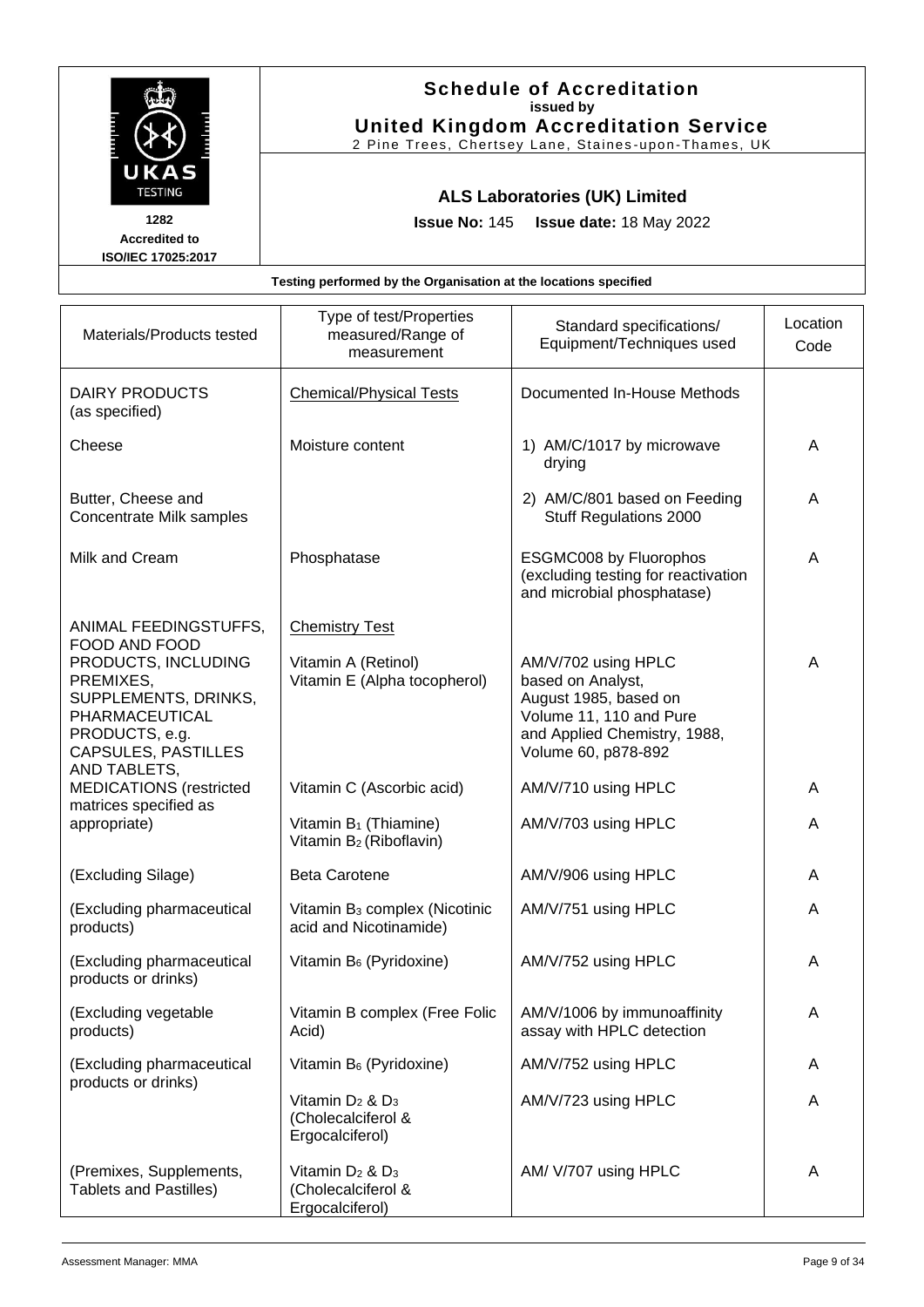

| Materials/Products tested                                                  | Type of test/Properties<br>measured/Range of<br>measurement                                                           | Standard specifications/<br>Equipment/Techniques used                                                 | Location<br>Code |
|----------------------------------------------------------------------------|-----------------------------------------------------------------------------------------------------------------------|-------------------------------------------------------------------------------------------------------|------------------|
| ANIMAL FEEDINGSTUFFS,<br>FOOD AND FOOD<br>PRODUCTS, INCLUDING<br>PREMIXES, | Chemistry Test (cont'd)                                                                                               | Documented In-House Methods                                                                           |                  |
| SUPPLEMENTS, RAW<br><b>MATERIALS AND TABLETS</b>                           | Vitamin E (Alpha tocopherol<br>acetate)                                                                               | AM/V/715 using HPLC                                                                                   | A                |
| MEATS, COOKED AND<br><b>RAW</b>                                            | <b>Molecular Testing</b>                                                                                              | Documented In-House Methods                                                                           |                  |
|                                                                            | Detection of mitochondrial<br>DNA from the following<br>species:<br>Chicken<br>Cow<br>Horse<br>Pig<br>Sheep<br>Turkey | In-house methods AM/R/1001<br>and AM/R/1002 using Real Time<br>Polymerase Chain reaction (RT-<br>PCR) | A                |
| ANIMAL FEEDINGSTUFFS,<br>FOOD AND FOOD                                     | <b>Physical Tests</b>                                                                                                 |                                                                                                       |                  |
| <b>PRODUCTS</b>                                                            | Water activity                                                                                                        | ACP 040 using water activity<br>meter                                                                 | S, R             |
|                                                                            |                                                                                                                       | AM/C/445 using Novasina<br>Labmaster AW meter (based on<br>BS ISO 21807:2004)                         | A                |
|                                                                            |                                                                                                                       |                                                                                                       |                  |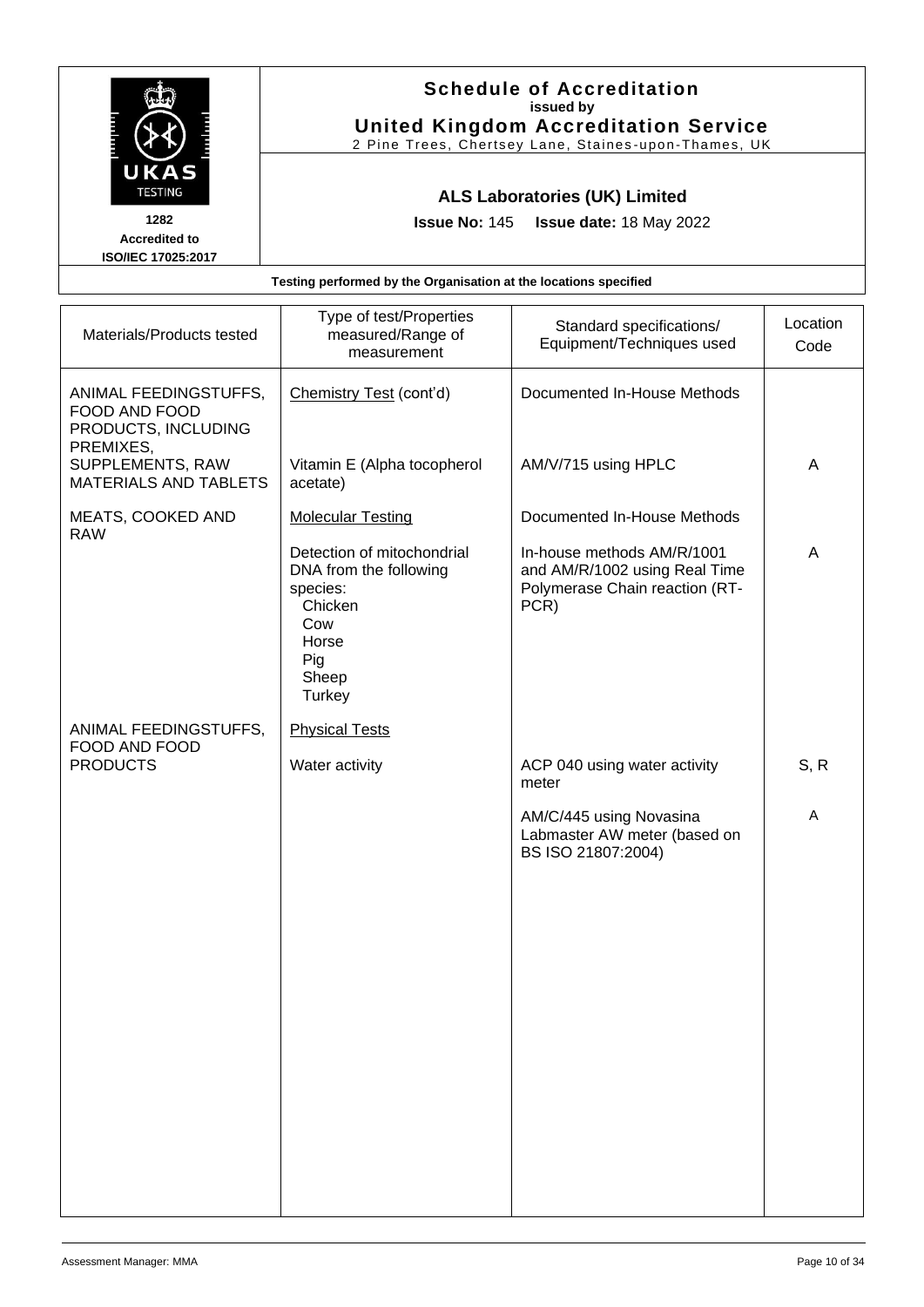|                                                                                                                                                                                        |                                                                  | <b>Schedule of Accreditation</b><br>issued by<br><b>United Kingdom Accreditation Service</b><br>2 Pine Trees, Chertsey Lane, Staines-upon-Thames, UK                                                  |                     |
|----------------------------------------------------------------------------------------------------------------------------------------------------------------------------------------|------------------------------------------------------------------|-------------------------------------------------------------------------------------------------------------------------------------------------------------------------------------------------------|---------------------|
| UKAS<br><b>TESTING</b><br>1282<br><b>Accredited to</b><br>ISO/IEC 17025:2017                                                                                                           | <b>Issue No: 145</b>                                             | <b>ALS Laboratories (UK) Limited</b><br>Issue date: 18 May 2022                                                                                                                                       |                     |
|                                                                                                                                                                                        | Testing performed by the Organisation at the locations specified |                                                                                                                                                                                                       |                     |
| Materials/Products tested                                                                                                                                                              | Type of test/Properties<br>measured/Range of<br>measurement      | Standard specifications/<br>Equipment/Techniques used                                                                                                                                                 | Location<br>Code    |
| FOOD and FOOD<br>PRODUCTS,<br><b>ENVIRONMENTAL SWABS</b><br>(unless specified)                                                                                                         | <b>Microbiology Tests</b>                                        | Documented In-House Method                                                                                                                                                                            |                     |
| (Raw and cooked meats,<br>dairy products, vegetables,<br>environmental swabs)                                                                                                          | Detection of Escherichia coli<br><b>O157:H7 DNA</b>              | ACP052 with primary enrichment<br>in mEHEC broth, magnetic<br>immune-concentration and real-<br>time PCR using Assurance<br>Genetic Detection System (GDS)<br>Confirmation using SM065                | $\mathsf{R}$        |
| FOOD and FOOD<br>PRODUCTS,<br><b>ENVIRONMENTAL SWABS</b>                                                                                                                               | Enumeration:                                                     |                                                                                                                                                                                                       |                     |
| (unless specified)                                                                                                                                                                     | Bacillus cereus, presumptive                                     | 1) ESGMM319 using PEMBA at<br>37°C for 24 hours and<br>ambient additional 24 hours                                                                                                                    | A, B, C, G,<br>S, R |
|                                                                                                                                                                                        |                                                                  | 2) ESGMM333 based on ISO<br>7932:2004+A1:2020 using<br>MYP agar                                                                                                                                       | A, B, C, G,<br>S, R |
| (Raw and cooked poultry at<br>Location F, raw poultry only<br>at Location A, and food, food<br>products, including raw and<br>cooked poultry,<br>environmental swabs at<br>Location S) | Campylobacter spp<br>(thermotolerant)                            | ESGMM325 based on BE EN<br>ISO 10272-2:2017 confirmed by<br>biochemical tests and latex<br>agglutination<br>or identification to genus level by<br>MALDI-TOF (SM 101/102) for<br>Locations R & S only | A, S, R             |
|                                                                                                                                                                                        | Clostridium perfringens, and<br>Clostridium spp                  | ESGMM310, using TSC agar<br>based on BS EN ISO 7937:2004<br>with confirmation by biochemical<br>tests at Locations B, S & R only                                                                      | A, B, C, G,<br>S, R |
|                                                                                                                                                                                        | Coliforms, presumptive                                           | ESGMM302 based on<br>BS EN ISO 4832:2006 at 37°C for<br>general food and swabs and 30°C<br>for dairy products                                                                                         | A, B, C, G,<br>S, R |
|                                                                                                                                                                                        |                                                                  |                                                                                                                                                                                                       |                     |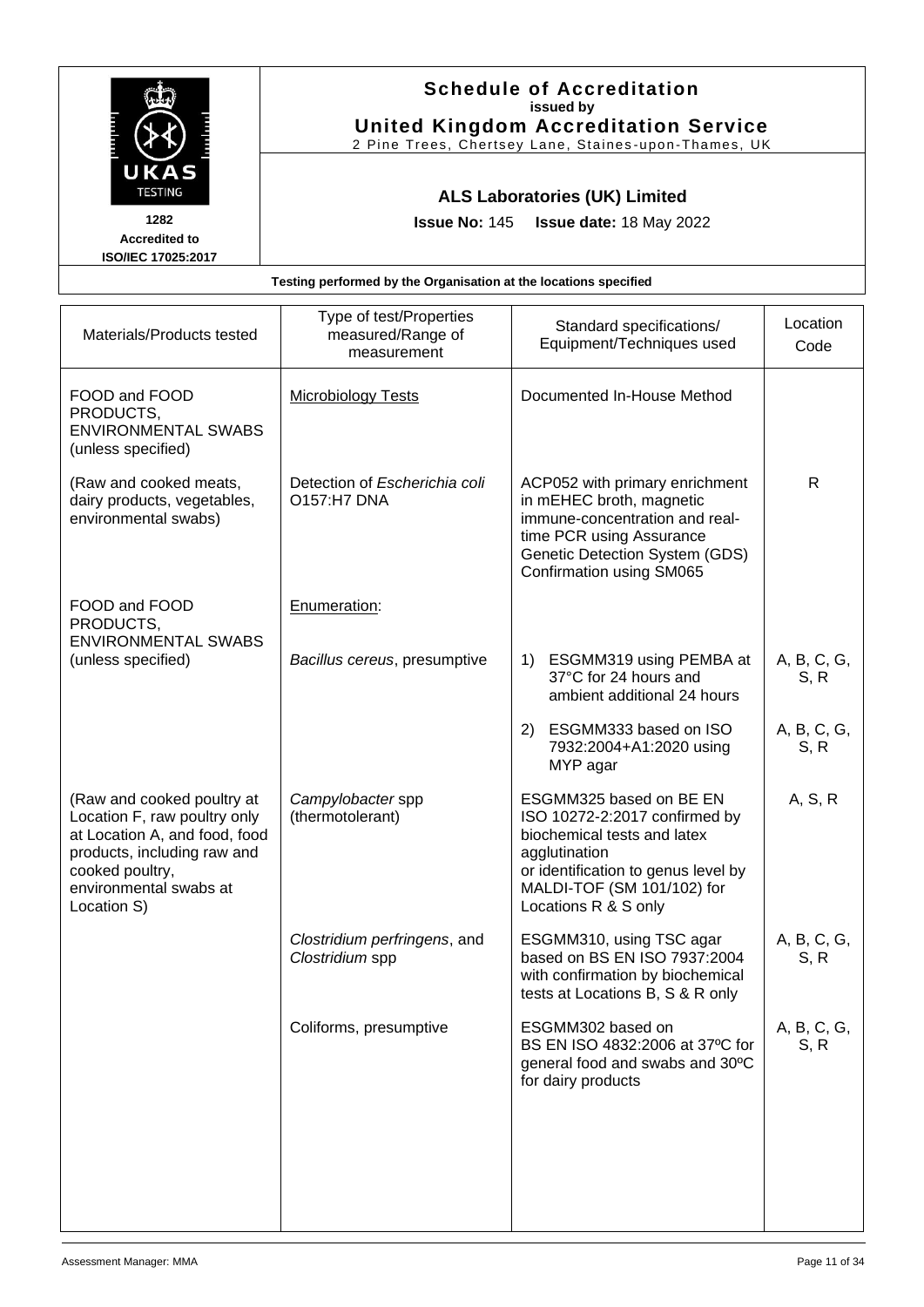|                                                                                          | <b>Schedule of Accreditation</b><br>issued by<br><b>United Kingdom Accreditation Service</b><br>2 Pine Trees, Chertsey Lane, Staines-upon-Thames, UK |                                                                                                                                                                                                           |                     |
|------------------------------------------------------------------------------------------|------------------------------------------------------------------------------------------------------------------------------------------------------|-----------------------------------------------------------------------------------------------------------------------------------------------------------------------------------------------------------|---------------------|
| UKAS<br><b>TESTING</b><br>1282<br><b>Accredited to</b><br>ISO/IEC 17025:2017             | <b>Issue No: 145</b>                                                                                                                                 | <b>ALS Laboratories (UK) Limited</b><br>Issue date: 18 May 2022                                                                                                                                           |                     |
|                                                                                          | Testing performed by the Organisation at the locations specified                                                                                     |                                                                                                                                                                                                           |                     |
| Materials/Products tested                                                                | Type of test/Properties<br>measured/Range of<br>measurement                                                                                          | Standard specifications/<br>Equipment/Techniques used                                                                                                                                                     | Location<br>Code    |
| FOOD and FOOD<br>PRODUCTS,<br><b>ENVIRONMENTAL SWABS</b><br>(unless specified), (cont'd) | Microbiological Tests (cont'd)<br>Enumeration: (cont'd)                                                                                              | Documented In-House Methods                                                                                                                                                                               |                     |
|                                                                                          | Enterococci, presumptive                                                                                                                             | 1) ESGMM314 based on<br>BS 4285-3.11:1985                                                                                                                                                                 | A, C                |
|                                                                                          |                                                                                                                                                      | 2) MP 12 by spread plate<br>technique at 37°C or 44°C<br>using Slanetz and Bartley<br>Agar                                                                                                                | C, S, R             |
| (Animal By-Product<br>materials)                                                         | Enterobacteriaceae,<br>presumptive                                                                                                                   | 1) ESGMM303 based on BS ISO<br>21528-2:2017 for the purpose<br>of the Animal By-Products<br>(Enforcement) (England)<br>Regulation (ABPR) 2013<br>(amended 2015) implementing<br>Regulation (EU) No 142/11 | A, G                |
|                                                                                          |                                                                                                                                                      | 2) Method ESGMM303 based on<br>BS ISO 21528-2:2017 with<br>confirmation by biochemical<br>tests at Locations B, S only                                                                                    | A, B, C, G,<br>S, R |
|                                                                                          | Escherichia coli (ß-<br>glucuronidase positive)                                                                                                      | ESGMM304 using TBX pour plate<br>based on BS ISO 16649-2:2001                                                                                                                                             | A, B, C, G,<br>S, R |
|                                                                                          | Lactic acid bacteria,<br>presumptive                                                                                                                 | 1) ESGMM320 based on BS ISO<br>15214:1998                                                                                                                                                                 | A, C, G, S,<br>R.   |
|                                                                                          |                                                                                                                                                      | 2) ESGMM327 using MRS agar<br>spread plates microaerophilic<br>incubation at 30°C, with<br>optional confirmation by Gram<br>stain and catalase                                                            | B                   |
|                                                                                          | Listeria spp and Listeria<br>monocytogenes                                                                                                           | ESGMM321 based on<br>BS EN ISO 11290-2:2017 and<br>confirmation using using oxidase,                                                                                                                      | A, B, C, G,<br>S, R |

catalase, Gram stain and biochemical tests (ESGMM531) or by MALDI-TOF (SM 101/102) at Locations G, R & S only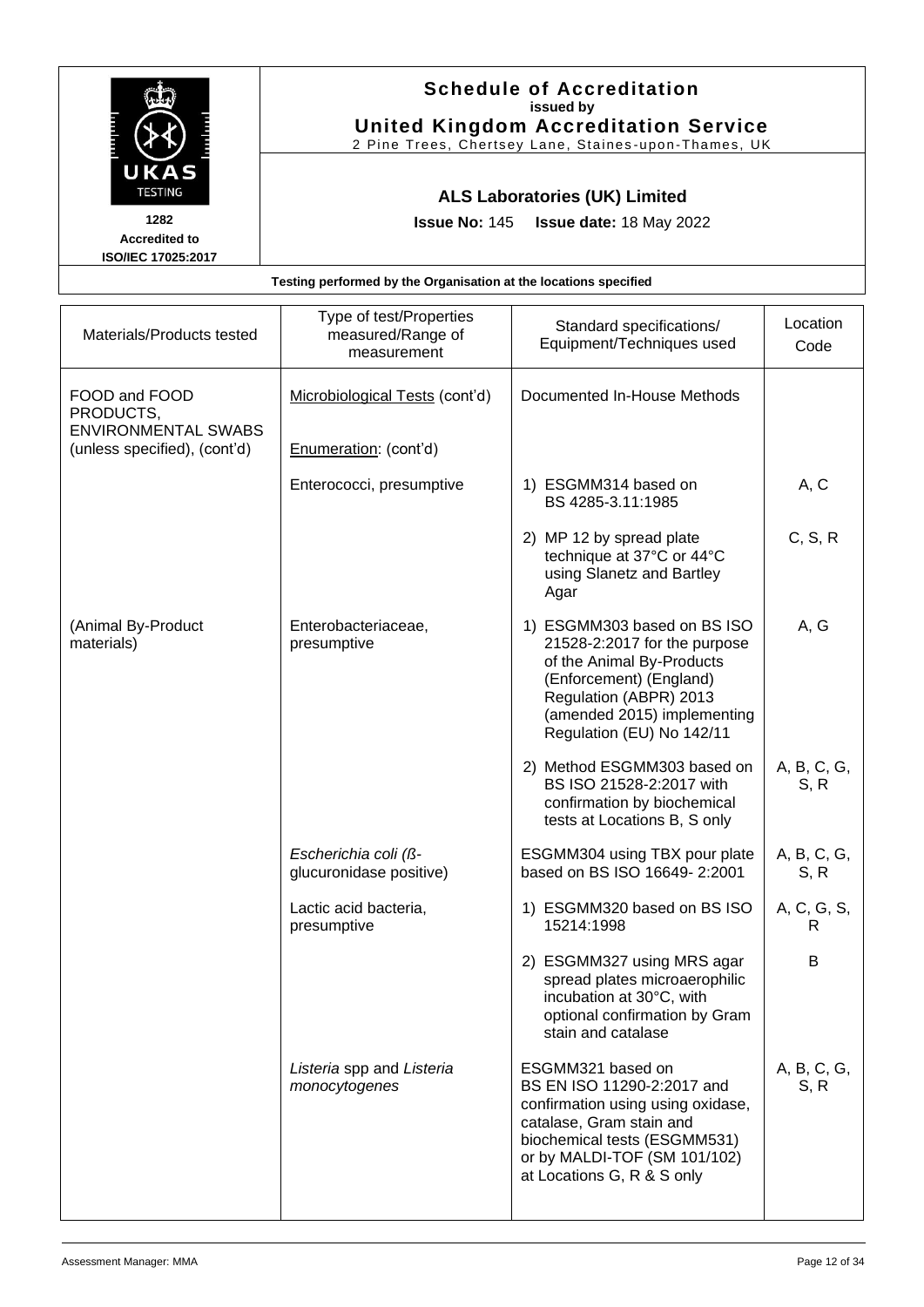|                                                              | <b>United Kingdom Accreditation Service</b><br>2 Pine Trees, Chertsey Lane, Staines-upon-Thames, UK                  |                                                                                                                                  |
|--------------------------------------------------------------|----------------------------------------------------------------------------------------------------------------------|----------------------------------------------------------------------------------------------------------------------------------|
|                                                              | Issue date: 18 May 2022                                                                                              |                                                                                                                                  |
|                                                              |                                                                                                                      |                                                                                                                                  |
| Type of test/Properties<br>measured/Range of<br>measurement  | Standard specifications/<br>Equipment/Techniques used                                                                | Location<br>Code                                                                                                                 |
| Microbiological Tests (cont'd)<br>Enumeration: (cont'd)      | Documented In-House Methods                                                                                          |                                                                                                                                  |
| Mesophilic aerobic and<br>anaerobic spores                   | ESGMM316 Client specified<br>method                                                                                  | A                                                                                                                                |
| Pseudomonas species,<br>presumptive                          | ESGMM312 based on<br>BS EN ISO 13720:2010                                                                            | A, B, C, G,<br>S, R                                                                                                              |
| Coagulase positive<br>Staphylococci, confirmed               | 1) ESGMM307 based on<br>BS EN ISO 6888-1:2021<br>confirmed by either RPF or<br>Oxoid Staphytect latex<br>agglutation | A, B, C, F,<br>G, S, R                                                                                                           |
|                                                              | MP104 using spread plate<br>2)<br>technique and Rabbit Plasma<br>Fibrinogen (RPF) Agar                               | S                                                                                                                                |
| Sulphite reducing bacteria                                   | ESGMM331 based on BS ISO<br>15213:2003                                                                               | S, R                                                                                                                             |
| Sulphite reducing Clostridia                                 | ESGMM331 based on BS ISO<br>15213:2003, genus level<br>confirmation by obligate<br>anaerobic growth and Gram stain   | S                                                                                                                                |
| <b>Total Aerobic Colony Count:</b><br>3 days, 30°C           | ESGMM300 using PCA or MPCA<br>based on BS EN ISO 4833-<br>1:2013                                                     | A, B, C, G,<br>S, R                                                                                                              |
| <b>Total Aerobic Colony Count:</b><br>2 days, $30^{\circ}$ C | ESGMM300 using PCA or MPCA<br>pour plate technique                                                                   | A, B, C, G,<br>S, R                                                                                                              |
|                                                              |                                                                                                                      | <b>ALS Laboratories (UK) Limited</b><br><b>Issue No: 145</b><br>Testing performed by the Organisation at the locations specified |

ा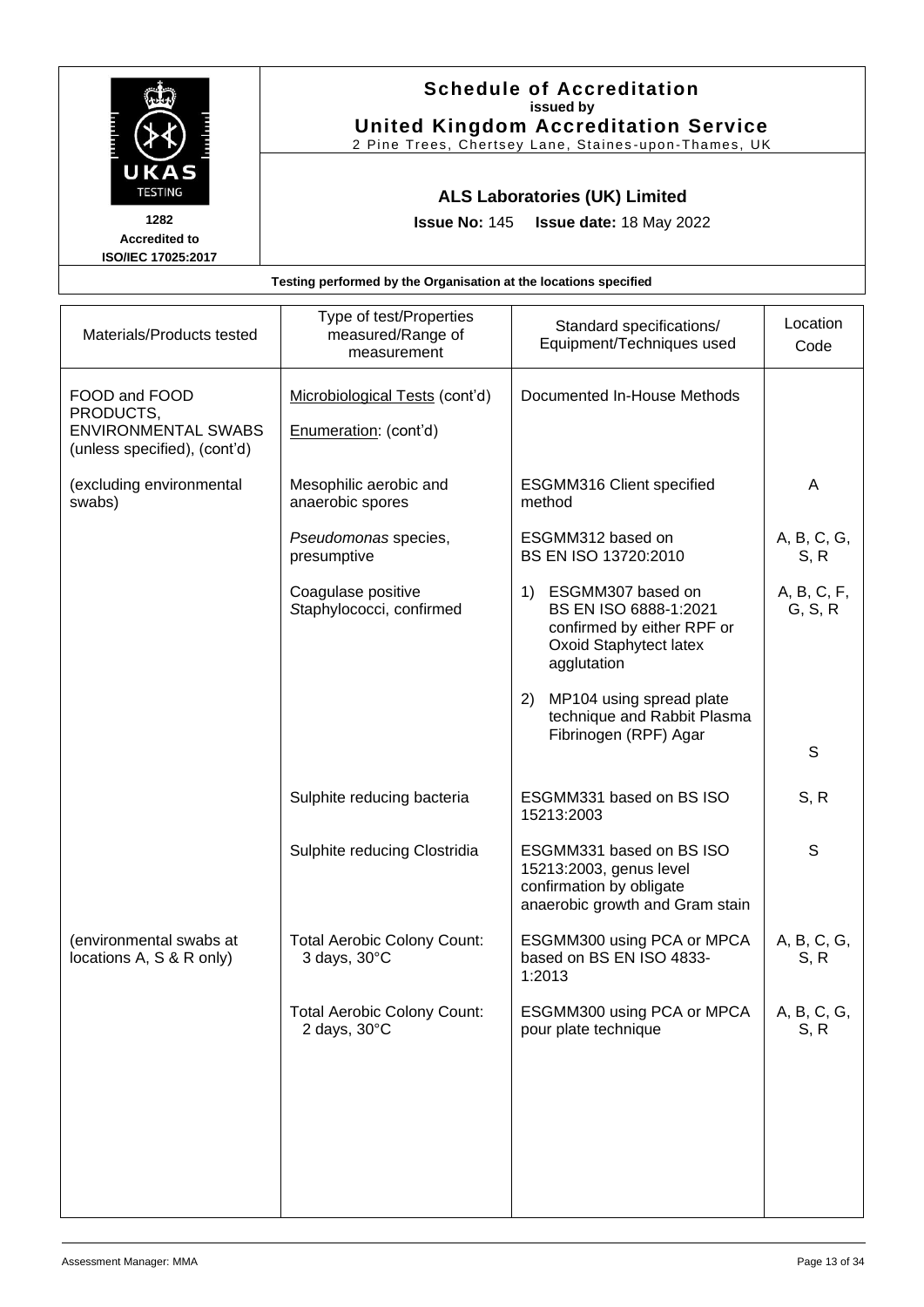|                                                                                          |                                                                                            | <b>Schedule of Accreditation</b><br>issued by<br><b>United Kingdom Accreditation Service</b><br>2 Pine Trees, Chertsey Lane, Staines-upon-Thames, UK |                  |
|------------------------------------------------------------------------------------------|--------------------------------------------------------------------------------------------|------------------------------------------------------------------------------------------------------------------------------------------------------|------------------|
| UKAS<br><b>TESTING</b><br>1282<br><b>Accredited to</b>                                   | <b>Issue No: 145</b>                                                                       | <b>ALS Laboratories (UK) Limited</b><br>Issue date: 18 May 2022                                                                                      |                  |
| ISO/IEC 17025:2017                                                                       | Testing performed by the Organisation at the locations specified                           |                                                                                                                                                      |                  |
| Materials/Products tested                                                                | Type of test/Properties<br>measured/Range of<br>measurement                                | Standard specifications/<br>Equipment/Techniques used                                                                                                | Location<br>Code |
| FOOD and FOOD<br>PRODUCTS,<br><b>ENVIRONMENTAL SWABS</b><br>(unless specified), (cont'd) | Microbiological Tests (cont'd)<br>Enumeration: (cont'd)                                    | Documented In-House Methods                                                                                                                          |                  |
| (environmental swabs only)                                                               | <b>Total Aerobic Colony Count:</b><br>1 day, $37^{\circ}$ C<br>Thermophilic Aerobic Colony | ESGMM300 using PCA pour<br>plate technique<br>ESGMM300 using pour plate                                                                              | A                |
|                                                                                          | Count:                                                                                     | technique and PCA incubated:<br>55°C for 24h<br>1)<br>55°C for 48h<br>2)                                                                             | R.               |
|                                                                                          |                                                                                            |                                                                                                                                                      | S, R             |

Yeasts and Moulds:  $\begin{vmatrix} 1 \end{vmatrix}$  ESGMM308 based on BS

ISO 21527-1:2008

2) ESGMM315 using DG18 agar (for products of water activity ≤ 0.95) based on BS

ISO 21527-2:2008

25°C for 5 days

3) ESGMM309 client specified pour or spread plate method using OGYE incubated at

| (environmental swabs at |
|-------------------------|
| locations S & R only)   |

(excluding environmental swabs)

A, B, C, G, S, R

B, C, S, R

B, C, S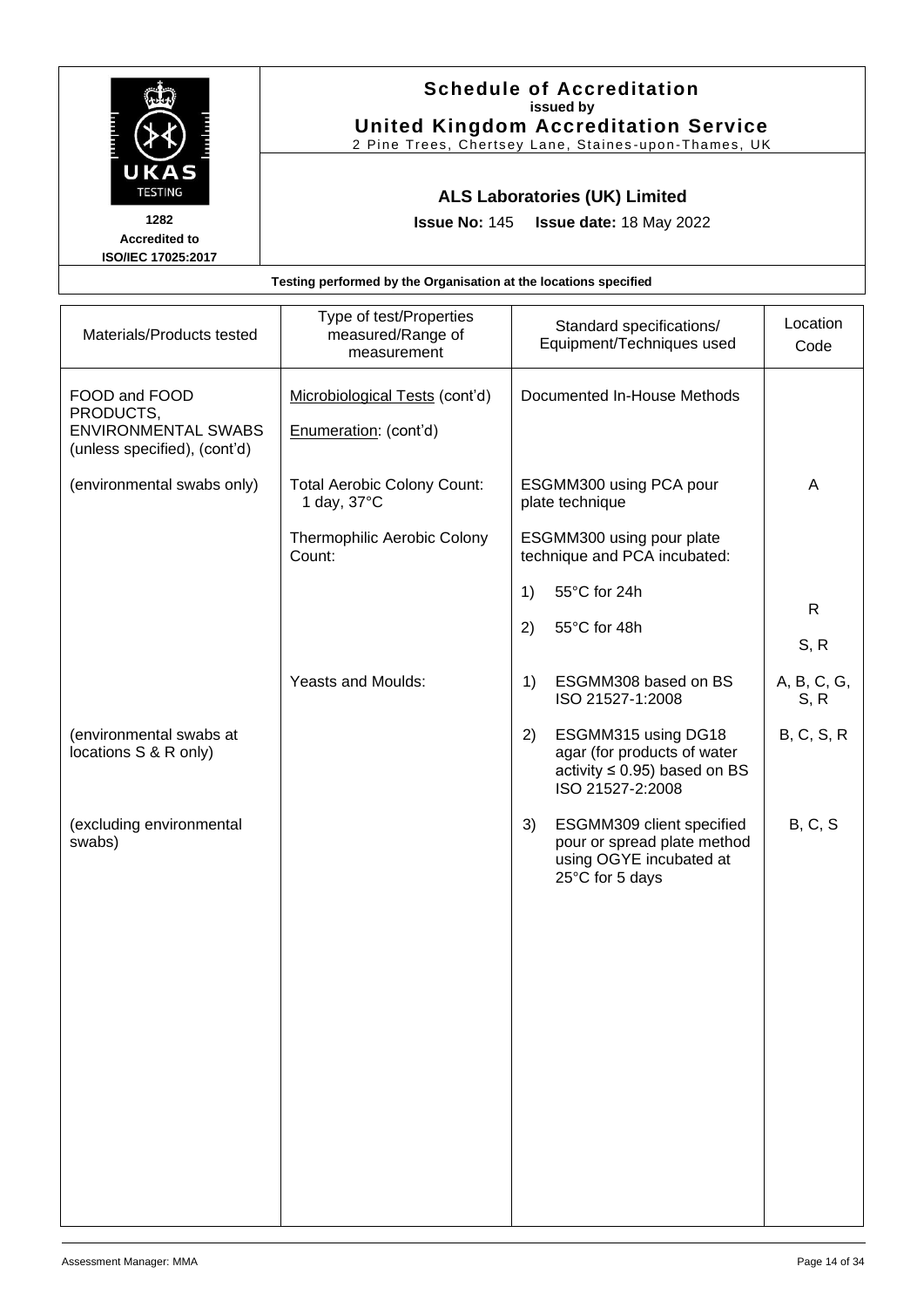|                                                                                          |                                                                  | <b>Schedule of Accreditation</b><br>issued by<br><b>United Kingdom Accreditation Service</b>                                                                                                                                            |                  |
|------------------------------------------------------------------------------------------|------------------------------------------------------------------|-----------------------------------------------------------------------------------------------------------------------------------------------------------------------------------------------------------------------------------------|------------------|
| UKAS<br><b>TESTING</b><br>1282<br><b>Accredited to</b><br>ISO/IEC 17025:2017             | <b>Issue No: 145</b>                                             | 2 Pine Trees, Chertsey Lane, Staines-upon-Thames, UK<br><b>ALS Laboratories (UK) Limited</b><br>Issue date: 18 May 2022                                                                                                                 |                  |
|                                                                                          | Testing performed by the Organisation at the locations specified |                                                                                                                                                                                                                                         |                  |
| Materials/Products tested                                                                | Type of test/Properties<br>measured/Range of<br>measurement      | Standard specifications/<br>Equipment/Techniques used                                                                                                                                                                                   | Location<br>Code |
| FOOD and FOOD<br>PRODUCTS,<br><b>ENVIRONMENTAL SWABS</b><br>(unless specified), (cont'd) | Microbiological Tests (cont'd)<br>Detection:                     | Documented In-House Methods                                                                                                                                                                                                             |                  |
| (excluding environmental<br>swabs)                                                       | Campylobacter spp, confirmed                                     | 1) ESGMM500 using Preston<br>Enrichment Broth at 37°C for<br>48 hours onto CCDA agar at<br>41.5°C for 48 hours                                                                                                                          | А,               |
|                                                                                          |                                                                  | 2) MP 19 with enrichment in<br>Preston broth and selective<br>plating on CCDA confirmed by<br>biochemical tests and latex<br>agglutination or identification<br>to genus level by MALDI-TOF<br>(SM 101/102) for Locations<br>R & S only | S, R             |
| (including environmental<br>swabs)                                                       |                                                                  | 3) ESGMM527 based on BS EN<br>ISO 10272-1:2017 confirmed<br>by biochemical tests and latex<br>agglutination or identification<br>to genus level by MALDI-TOF<br>(SM 101/102) for Location R<br>only                                     | A, R             |
| GOS Syrup, Peanut Butter,<br>Infant formula and sponge<br>swabs                          | Cronobacter sakazakii<br>(presumptive)                           | PHARM-M011 based on<br>BS EN ISO 22964:2017                                                                                                                                                                                             | E                |
|                                                                                          | Enterobacteriaceae,<br>presumptive                               | ESGMM563 based on<br>BS EN ISO 21528-1:2004                                                                                                                                                                                             | B                |
|                                                                                          | Escherichia coli O157                                            | 1) AMM382 modified in-house<br>method using one selective<br>media at 41.5°C for 18 hours                                                                                                                                               | A                |
|                                                                                          |                                                                  | 2) AMM382 based on BS EN<br>ISO 16654-1:2001+A1:2017                                                                                                                                                                                    | A                |
|                                                                                          |                                                                  | 3) ESGMM568 in house method<br>using Solus ELISA kit,<br>presumptives confirmed<br>through IMS concentration,                                                                                                                           | $\mathsf{R}$     |

biochemical and latex confirmation testing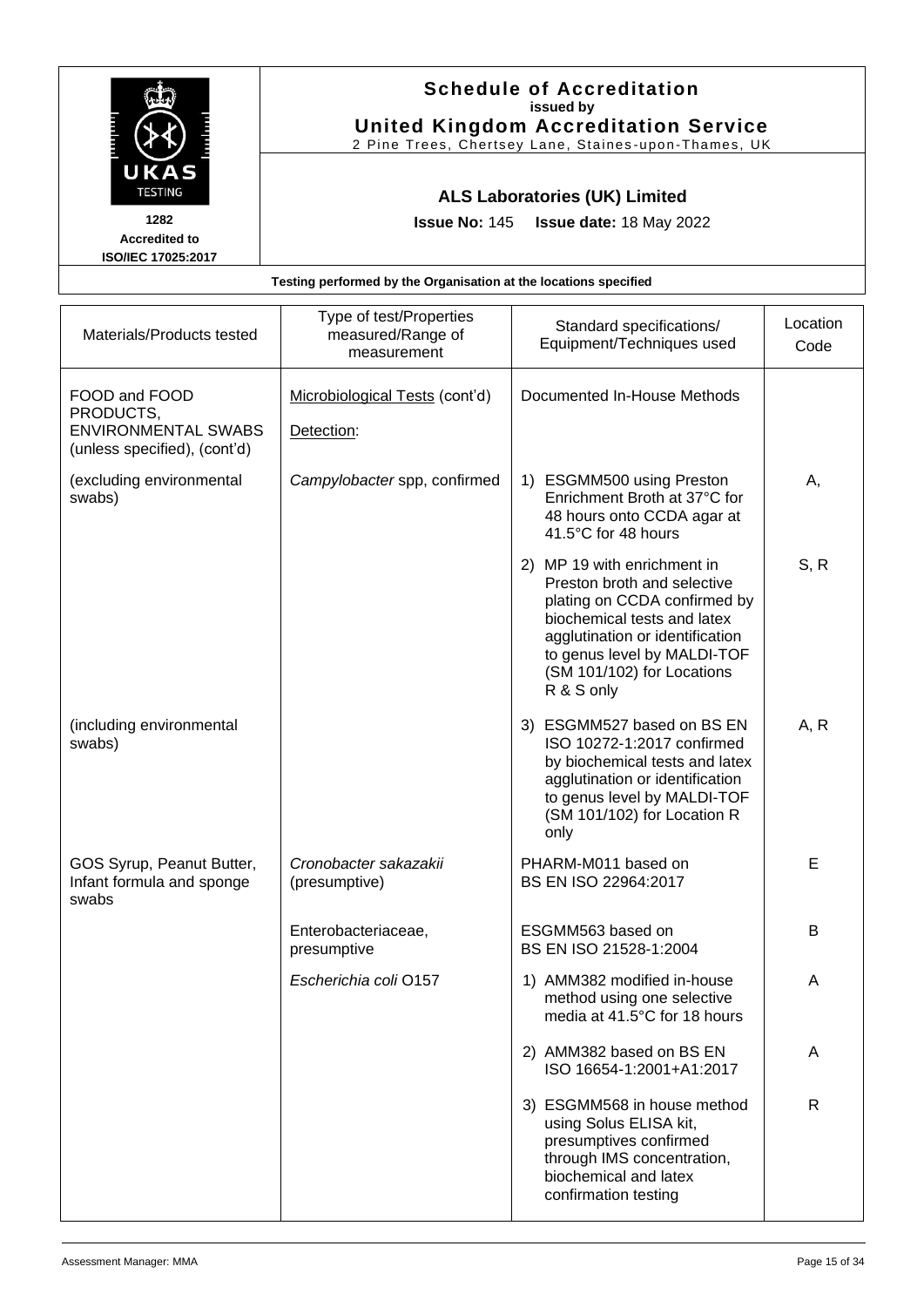|                                                                                          |                                                                  | <b>Schedule of Accreditation</b><br>issued by<br><b>United Kingdom Accreditation Service</b><br>2 Pine Trees, Chertsey Lane, Staines-upon-Thames, UK |                  |
|------------------------------------------------------------------------------------------|------------------------------------------------------------------|------------------------------------------------------------------------------------------------------------------------------------------------------|------------------|
| UKAS<br><b>TESTING</b>                                                                   |                                                                  | <b>ALS Laboratories (UK) Limited</b>                                                                                                                 |                  |
| 1282<br><b>Accredited to</b>                                                             | <b>Issue No: 145</b>                                             | Issue date: 18 May 2022                                                                                                                              |                  |
| ISO/IEC 17025:2017                                                                       |                                                                  |                                                                                                                                                      |                  |
|                                                                                          | Testing performed by the Organisation at the locations specified |                                                                                                                                                      |                  |
| Materials/Products tested                                                                | Type of test/Properties<br>measured/Range of<br>measurement      | Standard specifications/<br>Equipment/Techniques used                                                                                                | Location<br>Code |
| FOOD and FOOD<br>PRODUCTS,<br><b>ENVIRONMENTAL SWABS</b><br>(unless specified), (cont'd) | Microbiological Tests (cont'd)<br>Detection: (cont'd)            | Documented In-House Methods                                                                                                                          |                  |
|                                                                                          | Escherichia coli (ß-<br>glucuronidase positive)                  | 1) ESGMM561 customer<br>specified method based on<br>ISO 16649-3:2015                                                                                | A, B, G          |
| Finished products and raw<br>material including                                          |                                                                  | AMM446 customer specified<br>method using MacConkey                                                                                                  | A                |

*Listeria monocytogenes* and other named *Listeria* species

*Listeria* species confirmation

and identification

**Staphylococci** 

(swabs at location B only) Coagulase Positive

broth enrichment and recovery on TBX agar

ISO 11290-1:2017

with ESGMM531

equipment

2) KM61 using BioMerieux

3) ESGMM523 using Solus

4) ESGMM526 using Solus

1) ESGMM531 using oxidase, catalase, Gram stain and

identification by MALDI-TOF

ISO 6579-1:2017+A1:2020 for the

implementing Regulation (EU) No

biochemical tests

2) SM 101/102 species

ESGMM562 based on BS EN ISO 6888-3 2003

purpose of the Animal By-Products (Enforcement) (England) Regulation (ABPR) 2013 (amended 2015)

Salmonella spp **ESGMM511** based on BS EN

142/11

1) ESGMM522 based on BS EN

VIDAS LIS, and confirmation

ELISA kit method and DYNEX

Listeria One ELISA kit method and DYNEX equipment

(Animal By-Product

materials)

flavourings, oats, wheat, chocolate dried fruits and

Environmental swabs only

nuts

A, C, G, S, R

B

A, B, C, G, S, R

A

A, B, C, G, S, R

G, R, S

A, B

A, G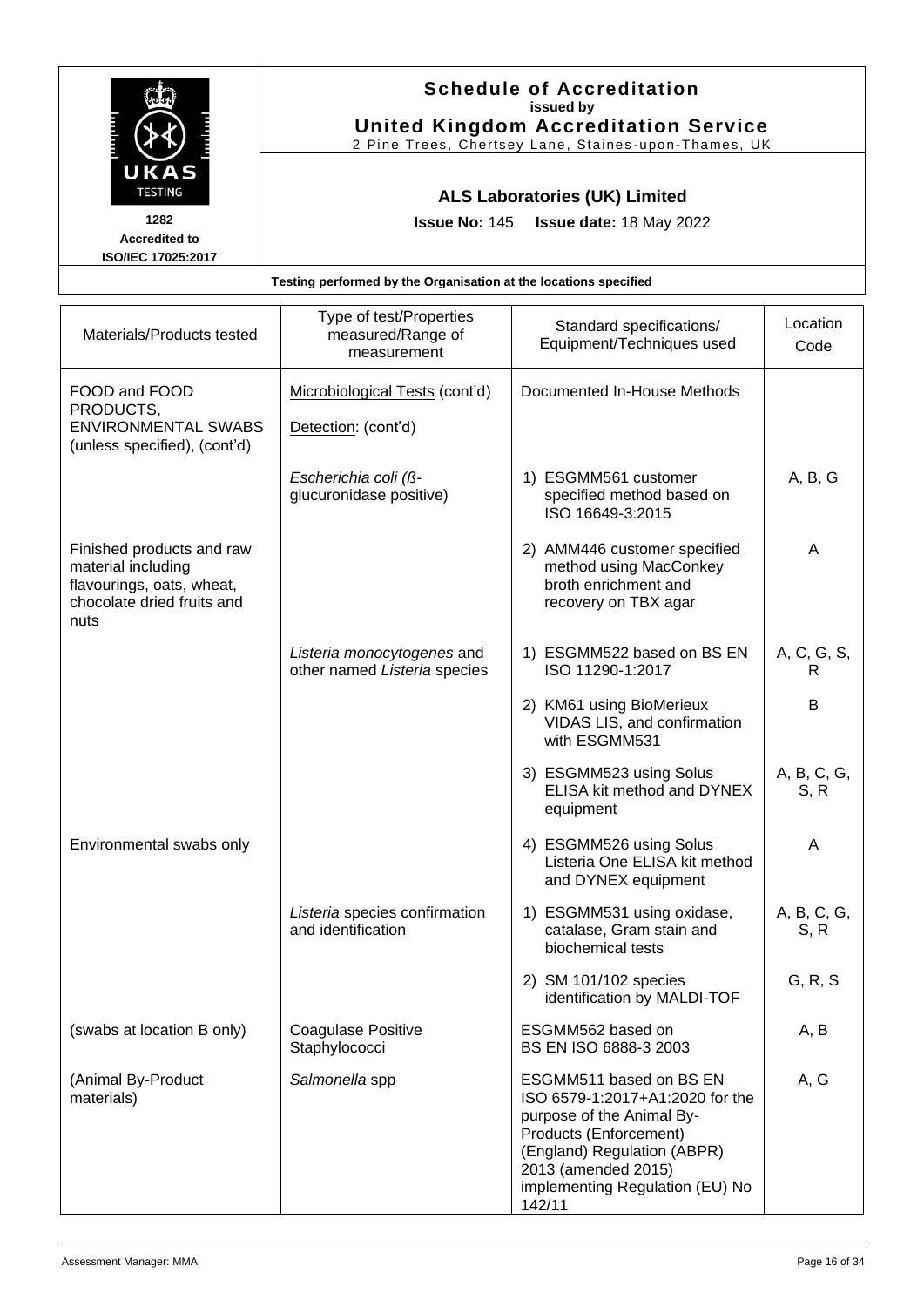|                                                                              | <b>Schedule of Accreditation</b><br>issued by<br><b>United Kingdom Accreditation Service</b><br>2 Pine Trees, Chertsey Lane, Staines-upon-Thames, UK |                                                                                                                                                                                                         |                     |
|------------------------------------------------------------------------------|------------------------------------------------------------------------------------------------------------------------------------------------------|---------------------------------------------------------------------------------------------------------------------------------------------------------------------------------------------------------|---------------------|
| UKAS<br><b>TESTING</b><br>1282<br><b>Accredited to</b><br>ISO/IEC 17025:2017 | <b>Issue No: 145</b>                                                                                                                                 | <b>ALS Laboratories (UK) Limited</b><br>Issue date: 18 May 2022                                                                                                                                         |                     |
|                                                                              | Testing performed by the Organisation at the locations specified                                                                                     |                                                                                                                                                                                                         |                     |
| Materials/Products tested                                                    | Type of test/Properties<br>measured/Range of<br>measurement                                                                                          | Standard specifications/<br>Equipment/Techniques used                                                                                                                                                   | Location<br>Code    |
| FOOD and FOOD<br>PRODUCTS,<br><b>ENVIRONMENTAL SWABS</b>                     | Microbiological Tests (cont'd)                                                                                                                       | Documented In-House Methods                                                                                                                                                                             |                     |
| (unless specified), (cont'd)                                                 | Detection: (cont'd)                                                                                                                                  |                                                                                                                                                                                                         |                     |
|                                                                              | Salmonella spp                                                                                                                                       | 1) ESGMM511 based on BS EN<br>ISO 6579-1:2017+A1:2020                                                                                                                                                   | A, B, C, G,<br>S, R |
| (including feeds and carcass<br>swabs at Location S)                         |                                                                                                                                                      | 2) ESGMM515 using Solus<br>ELISA Kit method and<br><b>DYNEX</b> equipment                                                                                                                               | A, B, C, G,<br>S, R |
|                                                                              |                                                                                                                                                      | 3) KM60 using BioMerieux<br>VIDAS SLM, dual selective<br>enrichment, confirmation by<br><b>BioMerieux API 20E</b>                                                                                       | В                   |
|                                                                              |                                                                                                                                                      | 4) MP 20 customer-specified<br>method based on Nordic<br>Committee on Food Analysis,<br>Method No 71, 5th Ed 1999<br>enrichment in RVS broth and<br>selective plating using XLD<br>and chromogenic agar | S                   |
| DRIED PRODUCTS,<br>cereals, cereal bars, biscuits,<br>confectionary products |                                                                                                                                                      | 5) ESGMM525 using Solus<br>Salmonella One ELISA Kit<br>method and DYNEX<br>equipment                                                                                                                    | B                   |
|                                                                              | Salmonella confirmation                                                                                                                              | 1) ESGMM517 by oxidase, poly<br>O and poly H antisera and<br>biochemical tests (API 20E)                                                                                                                | A, B, C, G,<br>S, R |
|                                                                              |                                                                                                                                                      | 2) Identification by MALDI-TOF<br>(SM 101/102)                                                                                                                                                          | R, S                |
|                                                                              | Vibrio parahaemolyticus                                                                                                                              | ESGMM551 based on<br>BS EN ISO 21872-1:2017                                                                                                                                                             | A                   |
|                                                                              |                                                                                                                                                      |                                                                                                                                                                                                         |                     |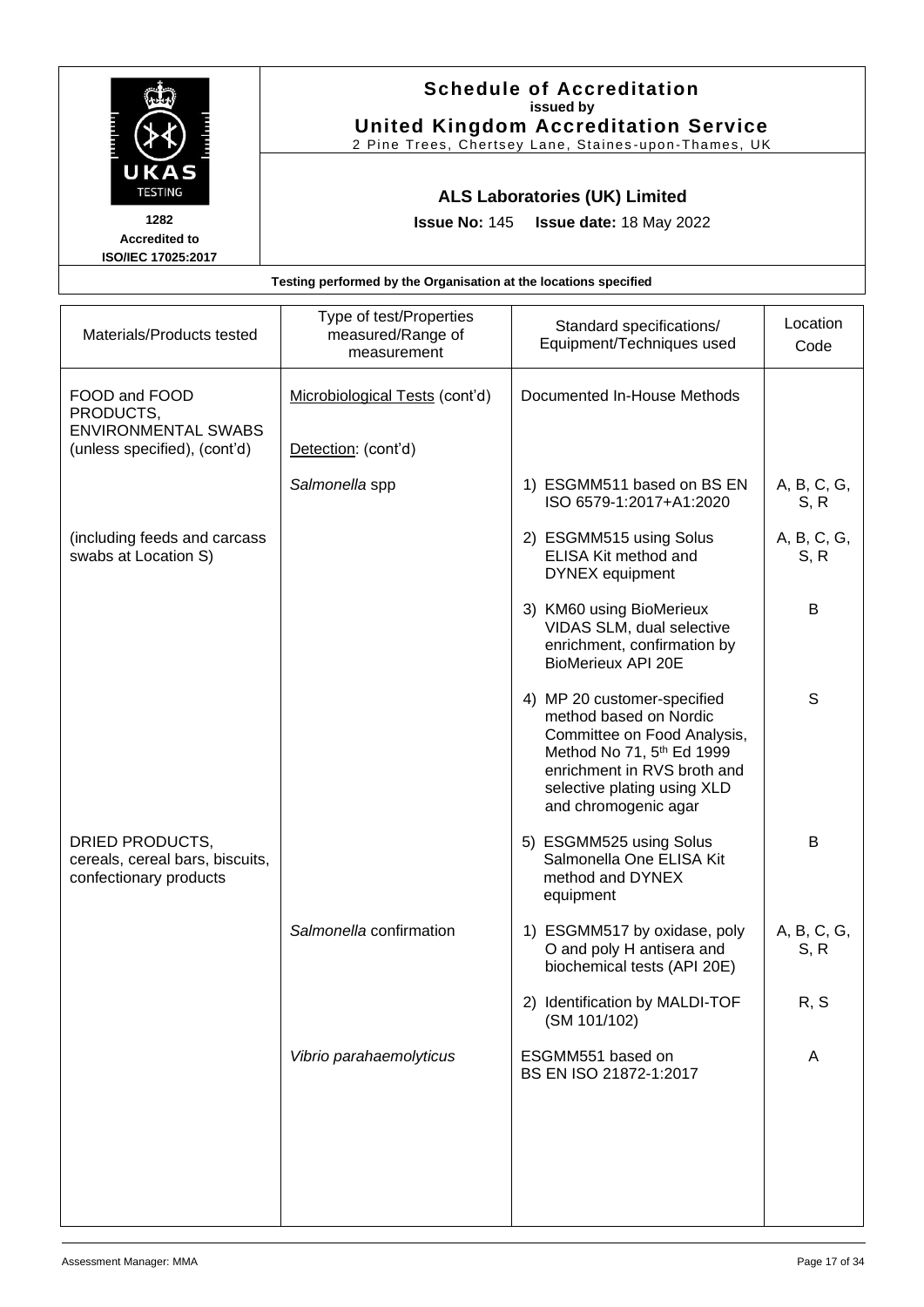|                                                                                                                                                              | <b>Schedule of Accreditation</b><br>issued by<br><b>United Kingdom Accreditation Service</b><br>2 Pine Trees, Chertsey Lane, Staines-upon-Thames, UK |                                                                                  |                  |  |
|--------------------------------------------------------------------------------------------------------------------------------------------------------------|------------------------------------------------------------------------------------------------------------------------------------------------------|----------------------------------------------------------------------------------|------------------|--|
| UKAS<br><b>TESTING</b><br>1282<br><b>Accredited to</b><br>ISO/IEC 17025:2017                                                                                 | <b>ALS Laboratories (UK) Limited</b><br><b>Issue No: 145</b><br>Issue date: 18 May 2022                                                              |                                                                                  |                  |  |
|                                                                                                                                                              | Testing performed by the Organisation at the locations specified                                                                                     |                                                                                  |                  |  |
| Materials/Products tested                                                                                                                                    | Type of test/Properties<br>measured/Range of<br>measurement                                                                                          | Standard specifications/<br>Equipment/Techniques used                            | Location<br>Code |  |
| <b>ENVIRONMENTAL</b><br><b>SAMPLES</b><br>Exposed contact plates,<br>settle plates, or plates from<br>air samplers (incubated and<br>enumerated as received) | Enumeration:                                                                                                                                         | ESGMM322 with medium and<br>incubation as specified for the<br>target organisms: |                  |  |
|                                                                                                                                                              | Aerobic Colony Count                                                                                                                                 | PCA, 30°C for 48 hours                                                           | A, G, S, R       |  |
|                                                                                                                                                              | Coagulase Positive<br>Staphylococci                                                                                                                  | BP, 37°C for 48 hours                                                            | S, R             |  |
|                                                                                                                                                              | Escherchia.coli<br>(β-glucuronidase positive)                                                                                                        | TBX, 44°C for 18-24 hours                                                        | S, R             |  |
|                                                                                                                                                              | Enterobacteriaceae<br>(presumptive)                                                                                                                  | VRBGA, 37°C for 24 hours                                                         | S, R             |  |
|                                                                                                                                                              | L. monocytogenes and other<br>Listeria spp including species<br>identification                                                                       | Using ALOA, 37°C 18-24 hours                                                     | S, R             |  |
|                                                                                                                                                              | Pseudomonas spp.<br>(presumptive)                                                                                                                    | CFC agar, 25°C for 44 hours                                                      | S, R             |  |
|                                                                                                                                                              | <b>Yeasts and Moulds</b>                                                                                                                             | DRBC agar, 25°C for 5 days                                                       | A, G, S, R       |  |

MICROBIOLOGICAL CULTURES (presumptive bacterial isolates from respective food and environmental detection and/or enumeration ESGMM tests) Confirmation of named *Listeria* species: *L. monocytogenes, L. innocua, L. welshimeri, L. grayi, L. seeligeri*, *L. ivanovii* Confirmation of *Salmonella*  genus ESGMM532 using the VITEK (V2) MS MALDI TOF instrument with relevant locations (operating accredited tests for the detection and/or enumeration of the named genera) preparing isolate slides for submission to location A followed by local reporting A Identification of *Campylobacter* species ESGMM532 using the VITEK (V2) MS MALDI TOF instrument A Molecular serotyping of *Salmonella* ESGMM519 using Check-Points B.V. Check & Trace Microarray in conjunction with Bioer Life ECO PCR Thermal Cycler R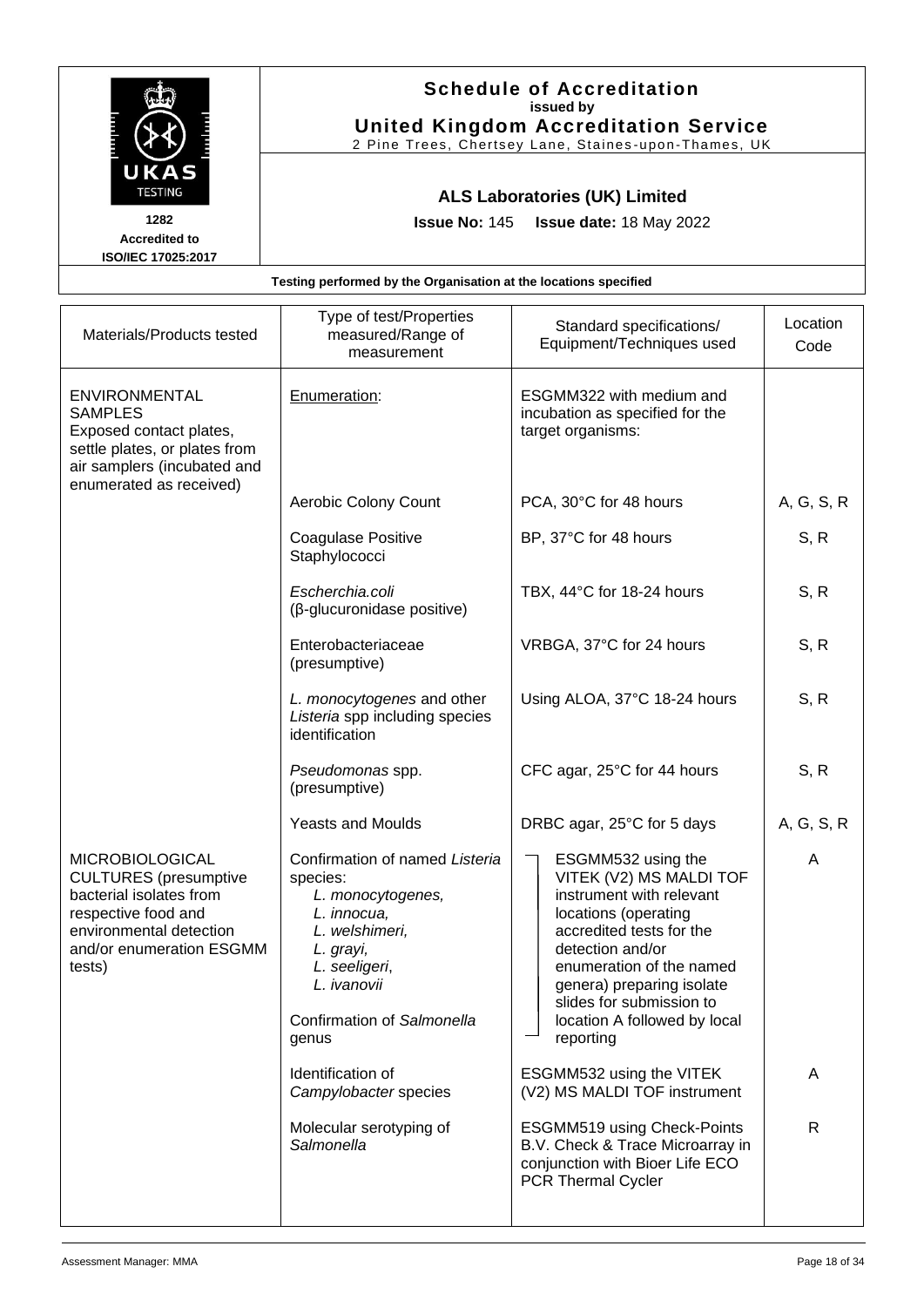|                                                                                                                     | <b>Schedule of Accreditation</b><br>issued by<br><b>United Kingdom Accreditation Service</b><br>2 Pine Trees, Chertsey Lane, Staines-upon-Thames, UK |                                                                                                                                         |                  |
|---------------------------------------------------------------------------------------------------------------------|------------------------------------------------------------------------------------------------------------------------------------------------------|-----------------------------------------------------------------------------------------------------------------------------------------|------------------|
| UKAS<br><b>TESTING</b><br>1282<br><b>Accredited to</b><br>ISO/IEC 17025:2017                                        | <b>ALS Laboratories (UK) Limited</b><br><b>Issue No: 145</b><br>Issue date: 18 May 2022                                                              |                                                                                                                                         |                  |
|                                                                                                                     | Testing performed by the Organisation at the locations specified                                                                                     |                                                                                                                                         |                  |
| Materials/Products tested                                                                                           | Type of test/Properties<br>Standard specifications/<br>measured/Range of<br>Equipment/Techniques used<br>measurement                                 |                                                                                                                                         | Location<br>Code |
| PHARMACEUTICAL<br>PRODUCTS - FINISHED<br>AND RAW MATERIALS                                                          | Detection:                                                                                                                                           | In house methods based on<br>European Pharmacopoeia                                                                                     |                  |
|                                                                                                                     | Clostridia spp                                                                                                                                       |                                                                                                                                         |                  |
|                                                                                                                     | Pseudomonas spp                                                                                                                                      |                                                                                                                                         |                  |
|                                                                                                                     | Salmonella spp                                                                                                                                       | ESGMM700                                                                                                                                | E                |
|                                                                                                                     | Staphylococcus aureus                                                                                                                                |                                                                                                                                         |                  |
|                                                                                                                     | Enterobacteriaceae                                                                                                                                   |                                                                                                                                         |                  |
|                                                                                                                     | Escherichia coli                                                                                                                                     |                                                                                                                                         |                  |
| PHARMACEUTICAL<br>PRODUCTS - FINISHED<br><b>AND RAW MATERIALS</b>                                                   | Enumeration:                                                                                                                                         | In house methods based on<br>European Pharmacopoeia                                                                                     |                  |
| (cont'd)                                                                                                            | Total viable count (including<br>yeasts and moulds)                                                                                                  | ESGMM700                                                                                                                                | E                |
|                                                                                                                     | <b>Preservative Efficacy Test</b>                                                                                                                    | <b>AMM380</b>                                                                                                                           | Е                |
| <b>PURIFIED WATERS</b><br>(including washer-disinfector<br>endoscope rinse water) and<br><b>WATER FOR INJECTION</b> | <b>Total Aerobic Colony Count</b>                                                                                                                    | AMM362 in house method based<br>on based on HTM 2030<br>(Archived) and HTM 01-01 Part D<br>and HTM 01-06 Part E                         | E                |
| PHARMACEUTICAL<br>PRODUCTS - Raw,<br>Intermediate and Finished<br>Products                                          | <b>Biological Tests</b>                                                                                                                              | Documented In-House Methods                                                                                                             |                  |
|                                                                                                                     | <b>Bacterial Endotoxin</b>                                                                                                                           | 1) PHARM-M008 based on the<br><b>Gel Clot Assay</b>                                                                                     | Е                |
|                                                                                                                     |                                                                                                                                                      | 2) PHARM-M018 kinetic<br>turbimetric quantitative assay<br>using Pyros Kinetic Flex<br>system (Associates of Cape<br>Cod International) | E                |
|                                                                                                                     |                                                                                                                                                      |                                                                                                                                         |                  |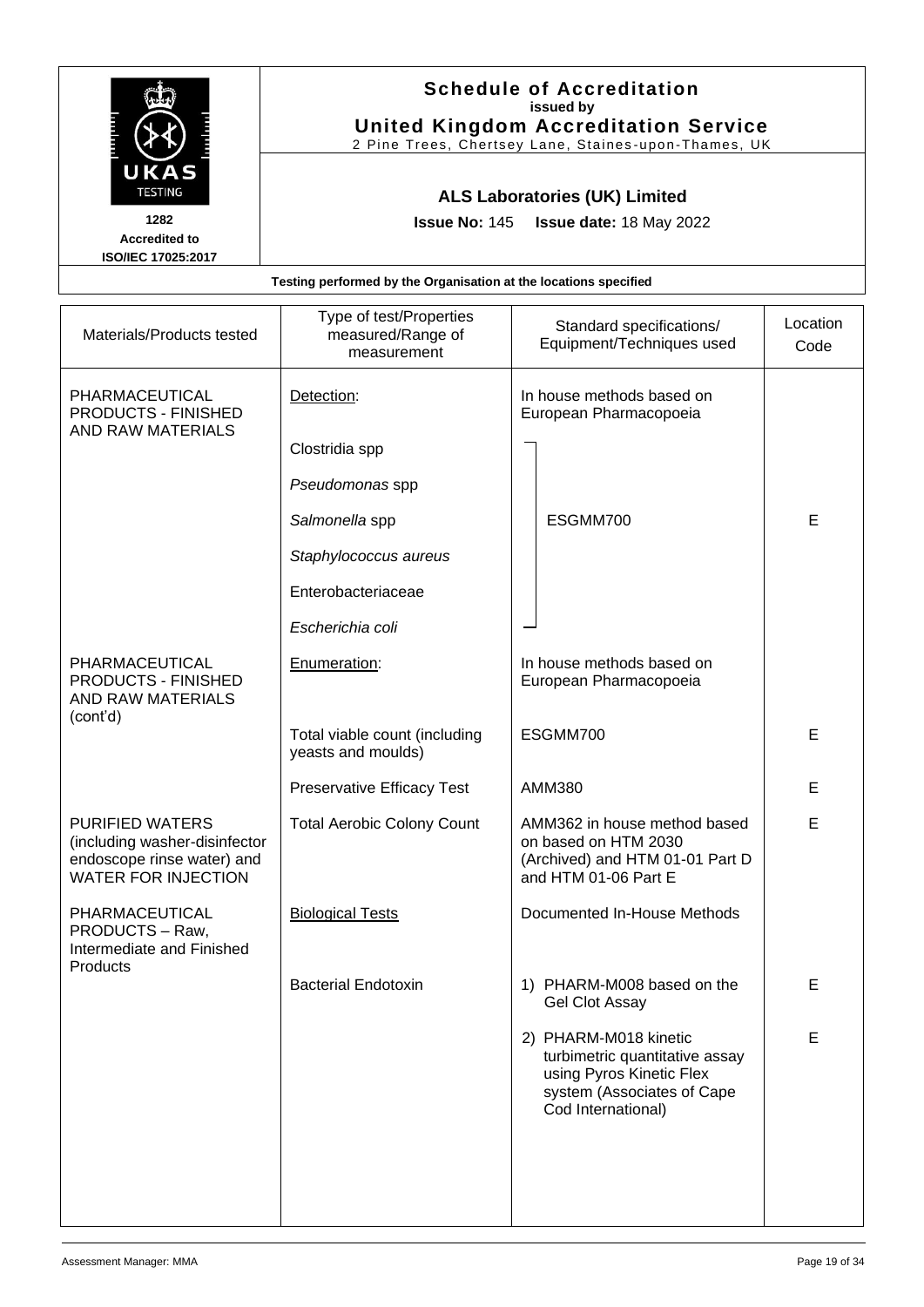|                                                                                                                     | <b>Schedule of Accreditation</b><br>issued by<br><b>United Kingdom Accreditation Service</b><br>2 Pine Trees, Chertsey Lane, Staines-upon-Thames, UK                                                                                                                                     |                                                                                                                                                    |                  |  |
|---------------------------------------------------------------------------------------------------------------------|------------------------------------------------------------------------------------------------------------------------------------------------------------------------------------------------------------------------------------------------------------------------------------------|----------------------------------------------------------------------------------------------------------------------------------------------------|------------------|--|
| UKAS<br><b>TESTING</b><br>1282<br><b>Accredited to</b><br>ISO/IEC 17025:2017                                        | <b>Issue No: 145</b>                                                                                                                                                                                                                                                                     | <b>ALS Laboratories (UK) Limited</b><br>Issue date: 18 May 2022                                                                                    |                  |  |
|                                                                                                                     | Testing performed by the Organisation at the locations specified                                                                                                                                                                                                                         |                                                                                                                                                    |                  |  |
| Materials/Products tested                                                                                           | Type of test/Properties<br>measured/Range of<br>measurement                                                                                                                                                                                                                              | Standard specifications/<br>Equipment/Techniques used                                                                                              | Location<br>Code |  |
| <b>PURIFIED WATERS</b><br>(including washer-disinfector<br>endoscope rinse water) and<br><b>WATER FOR INJECTION</b> | <b>Chemical Tests and Physical</b><br><b>Tests</b><br>Acidity<br>Alkalinity<br>Aluminium<br>Ammonium<br>Calcium<br>Calcium and Magnesium<br>(hardness)<br>Character/Appearance/<br>particulate matter (visual<br>assessment)<br>Carbon dioxide<br>Chloride<br><b>Nitrate</b><br>Sulphate | Documented In-House Method<br>CHEM 123 based on current<br>BP, EP, USP qualitative analysis<br>and HTM 2030/2031 NHS<br>guidelines where specified | E                |  |
|                                                                                                                     | Heavy metals - expressed as<br>Lead                                                                                                                                                                                                                                                      | Documented In-House Method<br>CHEM 123 based on current BP,<br>EP and USP qualitative analysis                                                     | E                |  |
|                                                                                                                     | Oxidisable substances                                                                                                                                                                                                                                                                    | Documented In-House Method                                                                                                                         | E                |  |

Organic Carbon: Total | CHEM 125 based on current

Conductivity Conductivity CHEM 128 based on current

pH cHEM 022 based on current

Total Solids/Residue on

Evaporation

USP/BP/EP

NHS guidelines

NHS guidelines

CHEM 123 based on current BP, EP and USP qualitative analysis

USP/BP/EP and HTM 2030/2031

USP/BP/EP and HTM 2030/2031

CHEM 037 based on current BP/EP methods and HTM 2030/2031 NHS guidelines

E

E

E

E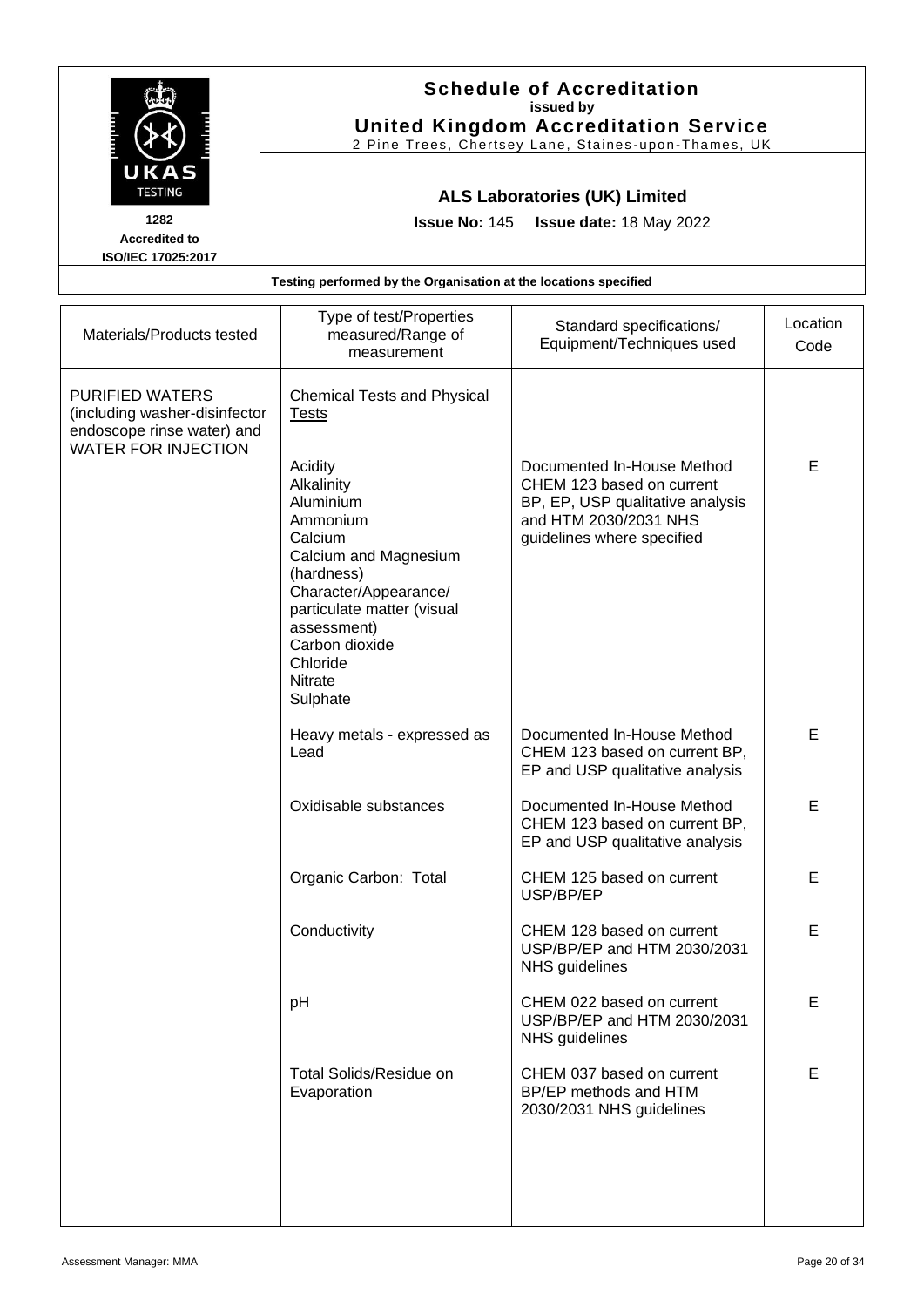|                                                                    | <b>Schedule of Accreditation</b><br>issued by<br><b>United Kingdom Accreditation Service</b><br>2 Pine Trees, Chertsey Lane, Staines-upon-Thames, UK |                                                                                |                  |
|--------------------------------------------------------------------|------------------------------------------------------------------------------------------------------------------------------------------------------|--------------------------------------------------------------------------------|------------------|
| UKAS<br><b>TESTING</b><br>1282                                     | <b>ALS Laboratories (UK) Limited</b><br><b>Issue No: 145</b><br><b>Issue date: 18 May 2022</b>                                                       |                                                                                |                  |
| <b>Accredited to</b><br>ISO/IEC 17025:2017                         |                                                                                                                                                      |                                                                                |                  |
|                                                                    | Testing performed by the Organisation at the locations specified                                                                                     |                                                                                |                  |
| Materials/Products tested                                          | Type of test/Properties<br>measured/Range of<br>measurement                                                                                          | Standard specifications/<br>Equipment/Techniques used                          | Location<br>Code |
| <b>WATERS</b>                                                      | <b>Microbiological Tests</b>                                                                                                                         |                                                                                |                  |
| Drinking (regulatory tap<br>water; private and public<br>supplies) | Testing for the purpose of<br>enforcement of the Water<br>Supply (Water Quality)                                                                     | Documented In-House<br>Procedures based on/<br>incorporating procedures in the |                  |

| Materials/Products tested                                          | measured/Range of<br>measurement                                                                                                                                                                                        | Equipment/Techniques used                                                                                                                                                                                              | Code |
|--------------------------------------------------------------------|-------------------------------------------------------------------------------------------------------------------------------------------------------------------------------------------------------------------------|------------------------------------------------------------------------------------------------------------------------------------------------------------------------------------------------------------------------|------|
| <b>WATERS</b>                                                      | <b>Microbiological Tests</b>                                                                                                                                                                                            |                                                                                                                                                                                                                        |      |
| Drinking (regulatory tap<br>water; private and public<br>supplies) | Testing for the purpose of<br>enforcement of the Water<br>Supply (Water Quality)<br>Regulations 2000 [SI<br>2000/3184]. In accordance<br>with the Drinking Water<br><b>Testing Specification (DWTS)</b><br>Enumeration: | Documented In-House<br>Procedures based on/<br>incorporating procedures in the<br>HMSO publication "The<br>Microbiology of Drinking Water -<br>Methods for the Examination of<br><b>Water and Associated Materials</b> |      |
|                                                                    | Coliforms & Escherichia coli,<br>presumptive and confirmed                                                                                                                                                              | ESGMM107 using membrane<br>filtration onto MLGA based on the<br>MDW 2016, Part 4B                                                                                                                                      | G    |
|                                                                    | Aerobic Colony Counts:<br>1 day, $37^{\circ}$ C<br>2 days, $30^{\circ}$ C<br>2 days, 37°C<br>3 days, 22°C                                                                                                               | ESGMM100, pour plate using<br>YEA based on the MDW 2020,<br>Part 7A                                                                                                                                                    | G    |
|                                                                    | Enterococci, presumptive and<br>confirmed                                                                                                                                                                               | ESGMM106 by membrane<br>filtration based on the MDW<br>2012, Part 5A                                                                                                                                                   | G    |
|                                                                    | Clostridium perfringens,<br>confirmed                                                                                                                                                                                   | ESGMM105 by membrane<br>filtration using TSC based on the<br>MDW 2021, Part 6B                                                                                                                                         | G    |
|                                                                    | Sulphite-reducing Clostridia                                                                                                                                                                                            | ESGMM104 by membrane<br>filtration using TSC based on the<br>MDW 2021, Part 6A                                                                                                                                         | G    |
|                                                                    | Pseudomonas aeruginosa,<br>confirmed                                                                                                                                                                                    | ESGMM102 by membrane<br>filtration using CN agar based on<br>the MDW 2015, Part 8B                                                                                                                                     | G    |
| Microbiological cultures<br>(presumptive bacterial                 | Confirmation:                                                                                                                                                                                                           |                                                                                                                                                                                                                        |      |
| isolates from water<br>enumeration ESGMM107)                       | Coliforms & Escherichia coli                                                                                                                                                                                            | SM 101/102 confirmation by<br><b>MALDI-TOF</b>                                                                                                                                                                         | G    |
|                                                                    |                                                                                                                                                                                                                         |                                                                                                                                                                                                                        |      |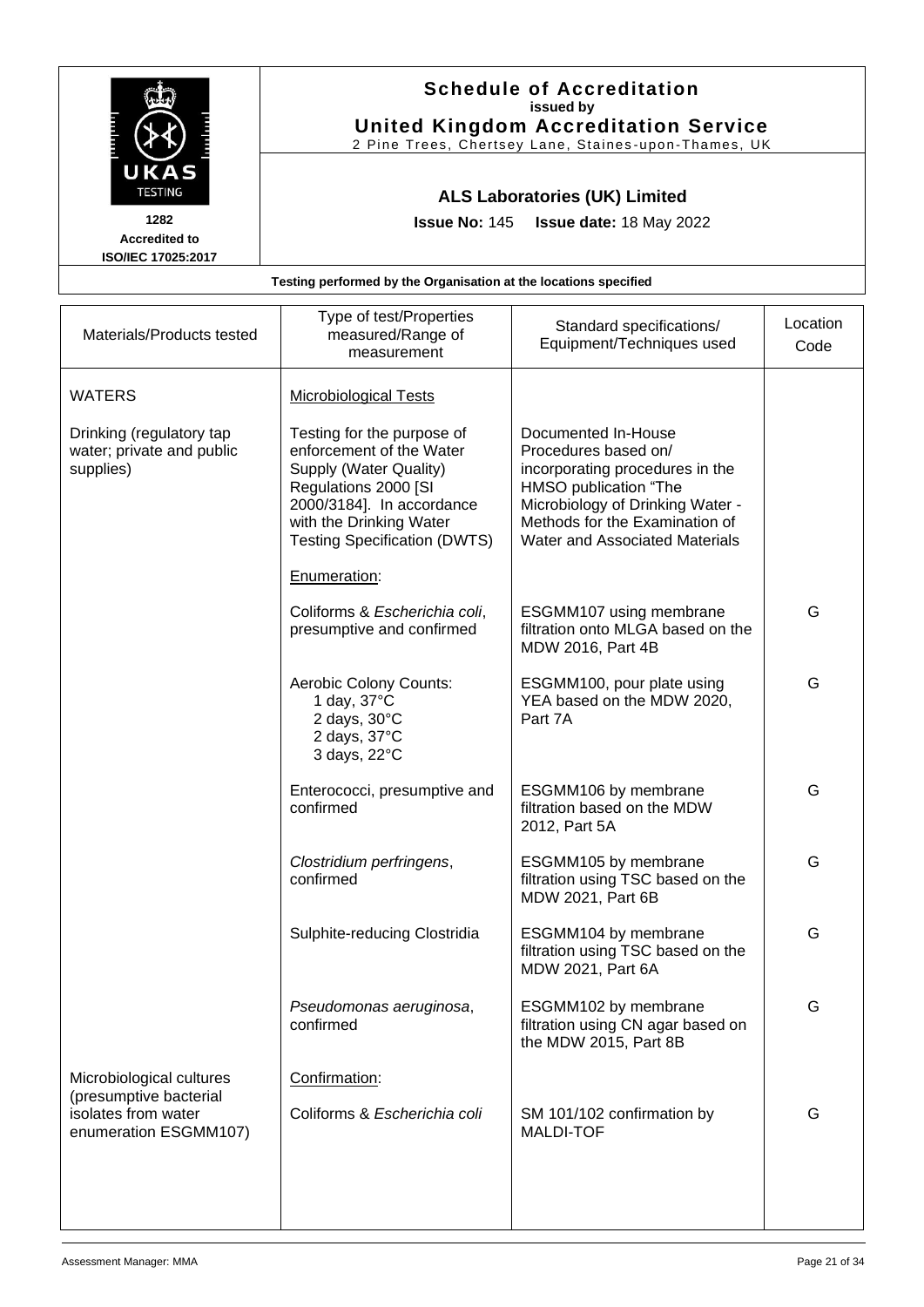|                                                                  | <b>Schedule of Accreditation</b><br>issued by<br><b>United Kingdom Accreditation Service</b><br>2 Pine Trees, Chertsey Lane, Staines-upon-Thames, UK |  |  |  |
|------------------------------------------------------------------|------------------------------------------------------------------------------------------------------------------------------------------------------|--|--|--|
| UKAS<br><b>TESTING</b><br>1282<br><b>Accredited to</b>           | <b>ALS Laboratories (UK) Limited</b><br><b>Issue No: 145 Issue date: 18 May 2022</b>                                                                 |  |  |  |
| <b>ISO/IEC 17025:2017</b>                                        |                                                                                                                                                      |  |  |  |
| Testing performed by the Organisation at the locations specified |                                                                                                                                                      |  |  |  |
|                                                                  | Tyne of test/Properties                                                                                                                              |  |  |  |

| Materials/Products tested                                       | Type of test/Properties<br>measured/Range of<br>measurement | Standard specifications/<br>Equipment/Techniques used                                           | Location<br>Code    |
|-----------------------------------------------------------------|-------------------------------------------------------------|-------------------------------------------------------------------------------------------------|---------------------|
| Drinking (non regulatory),<br><b>Bottled and Process Waters</b> | Enumeration:                                                | Documented in House Methods<br>based on The Microbiology of<br><b>Drinking Water Blue Books</b> |                     |
|                                                                 | Coliforms, presumptive<br>Escherichia coli, presumptive     | ESGMM107 using MLGA Based<br>on the MDW 2016 Part 4B                                            | A, B, C, G,<br>S, R |
|                                                                 | Coliforms, Escherichia coli,<br>confirmed                   | ESGMM107 using MLGA Based<br>on the MDW 2016 Part 4B                                            | A, C, G, S,<br>R    |
|                                                                 | Aerobic Colony Counts:                                      | ESGMM100, pour plate using<br>YEA based on MDW 2020,                                            | A, B, C, G,<br>S, R |
|                                                                 | 2 days, $37^{\circ}$ C<br>3 days, 22°C                      | Part 7A                                                                                         |                     |
|                                                                 | 1 day, 37°C                                                 |                                                                                                 | A, B, C, G,<br>R    |
|                                                                 | Aerobic Colony Counts:<br>2 days, 30°C                      | ESGMM100, pour plate using<br>YEA based on MDW 2020,<br>Part 7A                                 | A, B, C, G,<br>S, R |
|                                                                 | Enterococci presumptive                                     | ESGMM106 by membrane<br>filtration based on MDW 2012,<br>Part 5A                                | A, C, G, S,<br>R    |
|                                                                 | Enterococci confirmed                                       | ESGMM106 by membrane<br>filtration based on MDW 2012,<br>Part 5A                                | B, C, G, S,<br>R    |
|                                                                 | Clostridium perfringens,<br>(presumptive)                   | ESGMM105 by membrane<br>filtration based on MDW 2021,<br>Part 6B                                | A, B, C, G,<br>R    |
|                                                                 | Clostridium perfringens,<br>confirmed                       | ESGMM105 by membrane<br>filtration based on MDW 2021,<br>Part 6B                                | B, C, G, R          |
|                                                                 | Sulphite-reducing Clostridia                                | ESGMM104 by membrane<br>filtration using TSC based on<br>MDW 2021, Part 6A                      | A, B, C, G,<br>S, R |
|                                                                 | Pseudomonas aeruginosa,<br>presumptive                      | ESGMM102 by membrane<br>filtration using CN agar based on<br>the MDW 2015, Part 8B              | A, B, C, G,<br>S, R |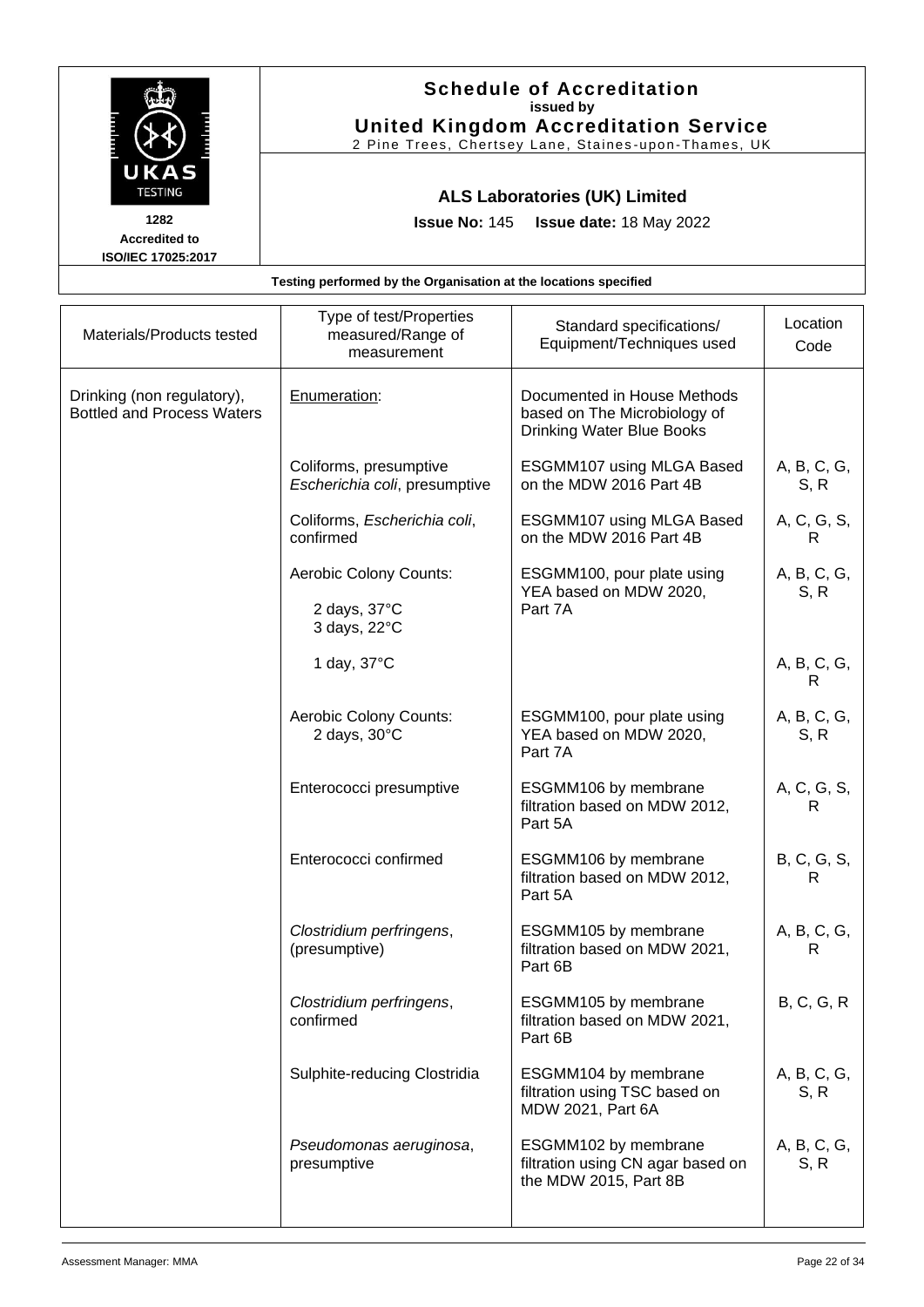|                                                   | <b>Schedule of Accreditation</b><br>issued by                                                       |
|---------------------------------------------------|-----------------------------------------------------------------------------------------------------|
|                                                   | <b>United Kingdom Accreditation Service</b><br>2 Pine Trees, Chertsey Lane, Staines-upon-Thames, UK |
| UKAS<br><b>TESTING</b>                            | <b>ALS Laboratories (UK) Limited</b>                                                                |
| 1282                                              | <b>Issue No: 145 Issue date: 18 May 2022</b>                                                        |
| <b>Accredited to</b><br><b>ISO/IEC 17025:2017</b> |                                                                                                     |
|                                                   | Testing performed by the Organisation at the locations specified                                    |

| Materials/Products tested                                                          | Type of test/Properties<br>measured/Range of<br>measurement | Standard specifications/<br>Equipment/Techniques used                                           | Location<br>Code  |
|------------------------------------------------------------------------------------|-------------------------------------------------------------|-------------------------------------------------------------------------------------------------|-------------------|
| WATERS (cont'd)<br>Drinking (non regulatory),<br><b>Bottled and Process Waters</b> | Microbiological Tests (cont'd)<br>Enumeration:              | Documented in House Methods<br>based on The Microbiology of<br><b>Drinking Water Blue Books</b> |                   |
| (cont'd)                                                                           | Pseudomonas aeruginosa,<br>confirmed                        | ESGMM102 by membrane<br>filtration using CN agar based on<br>the MDW 2015, Part 8B              | B, C, G, S,<br>R  |
|                                                                                    | Pseudomonas spp,<br>presumptive                             | ESGMM110 by membrane<br>filtration using CFC agar<br>incubated at 30°C for 48 hours             | C, R              |
| <b>Ground Waters</b>                                                               | Coliforms, presumptive<br>Escherichia coli, presumptive     | ESGMM107 using MLGA Based<br>on the MDW 2016 Part 4B                                            | A, B, C, G,<br>S  |
|                                                                                    | Coliforms, Escherichia coli,<br>confirmed                   | ESGMM107 using MLGA Based<br>on the MDW 2016 Part 4B                                            | A, C, G, S        |
|                                                                                    | Aerobic Colony Counts:                                      | ESGMM100, pour plate using<br>YEA based on MDW 2020,                                            |                   |
|                                                                                    | 2 days, 37°C<br>3 days, 22°C                                | Part 7A                                                                                         | A, B, C, G,<br>S  |
|                                                                                    | 1 day, 37°C                                                 |                                                                                                 | A, B, C, G        |
|                                                                                    | 2 days, $30^{\circ}$ C                                      |                                                                                                 | A, B, C, G,<br>S  |
|                                                                                    | Enterococci, presumptive                                    | ESGMM106 by membrane<br>filtration based on MDW 2012,<br>Part 5A                                | A, C, G, S        |
|                                                                                    | Enterococci, confirmed                                      | ESGMM106 by membrane<br>filtration based on MDW 2012,<br>Part 5A                                | <b>B, C, G, S</b> |
|                                                                                    | Clostridium perfringens,<br>(presumptive)                   | ESGMM105 by membrane<br>filtration based on MDW 2021,<br>Part 6B                                | A, B, C, G        |
|                                                                                    | Clostridium perfringens,<br>confirmed                       | ESGMM105 by membrane<br>filtration based on MDW 2021,<br>Part 6B                                | B, C, G           |
|                                                                                    |                                                             |                                                                                                 |                   |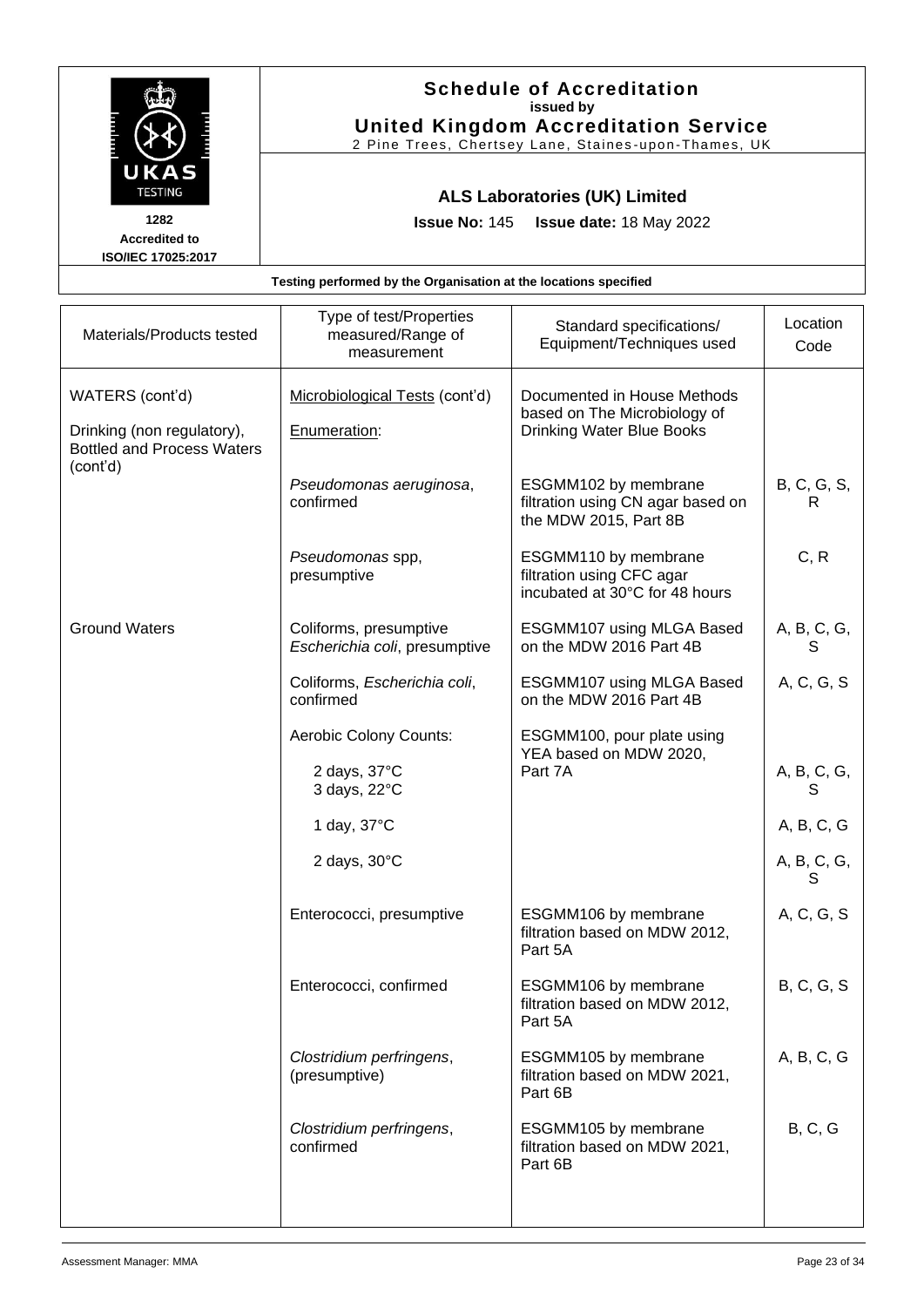

| Materials/Products tested                     | Type of test/Properties<br>measured/Range of<br>measurement                                               | Standard specifications/<br>Equipment/Techniques used                                    | Location<br>Code  |
|-----------------------------------------------|-----------------------------------------------------------------------------------------------------------|------------------------------------------------------------------------------------------|-------------------|
| WATERS (cont'd)<br>Ground Waters (cont'd)     | Microbiological Tests (cont'd)<br>Enumeration:                                                            | Documented in House Methods<br>based on The Microbiology of<br>Drinking Water Blue Books |                   |
|                                               | Sulphite-reducing Clostridia                                                                              | ESGMM104 by membrane<br>filtration using TSC based on<br>MDW 2021, Part 6A               | A, B, C, G,<br>S  |
|                                               | Pseudomonas aeruginosa,<br>presumptive                                                                    | ESGMM102 by membrane<br>filtration using CN agar based on<br>the MDW 2015, Part 8B       | A, B, C, G,<br>S  |
|                                               | Pseudomonas aeruginosa,<br>confirmed                                                                      | ESGMM102 by membrane<br>filtration using CN agar based on<br>the MDW 2015, Part 8B       | <b>B, C, G, S</b> |
| Recreational (man-made)<br>and Surface Waters | Coliforms, presumptive<br>Escherichia coli, presumptive                                                   | ESGMM107 using MLGA Based<br>on the MDW 2016 Part 4B                                     | A, B, C, G        |
|                                               | Coliforms, Escherichia coli,<br>confirmed                                                                 | ESGMM107 using MLGA Based<br>on the MDW 2016 Part 4B                                     | A, C, G           |
|                                               | Aerobic Colony Counts:<br>2 days, $37^{\circ}$ C<br>3 days, 22°C<br>1 day, 37°C<br>2 days, $30^{\circ}$ C | ESGMM100, pour plate using<br>YEA based on MDW 2020,<br>Part 7A                          | A, B, C, G        |
|                                               | Enterococci, presumptive                                                                                  | ESGMM106 by membrane<br>filtration based on MDW 2012,<br>Part 5A                         | A, C, G           |
|                                               | Enterococci, confirmed                                                                                    | ESGMM106 by membrane<br>filtration based on MDW 2012,<br>Part 5A                         | B, C, G           |
|                                               | Clostridium perfringens,<br>(presumptive)                                                                 | ESGMM105 by membrane<br>filtration based on MDW 2021,<br>Part 6B                         | A, B, C, G        |
|                                               | Sulphite-reducing Clostridia                                                                              | ESGMM104 by membrane<br>filtration using TSC based on<br>MDW 2021, Part 6A               | A, B, C, G        |
|                                               |                                                                                                           |                                                                                          |                   |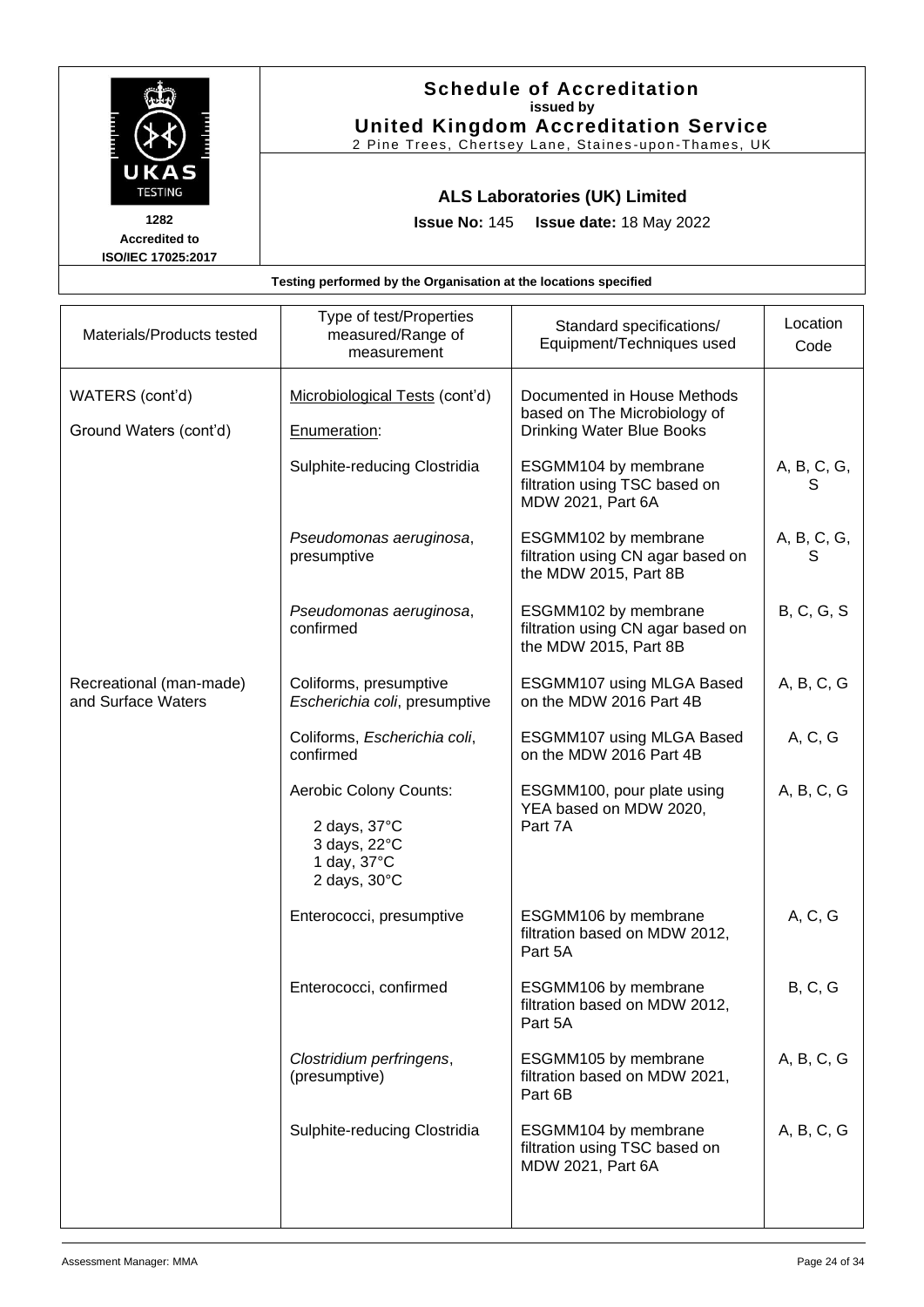

| Materials/Products tested                                                 | Type of test/Properties<br>measured/Range of<br>measurement                                                              | Standard specifications/<br>Equipment/Techniques used                                           | Location<br>Code |
|---------------------------------------------------------------------------|--------------------------------------------------------------------------------------------------------------------------|-------------------------------------------------------------------------------------------------|------------------|
| WATERS (cont'd)<br>Recreational (man-made)<br>and Surface Waters (cont'd) | Microbiological Tests (cont'd)<br>Enumeration:                                                                           | Documented in House Methods<br>based on The Microbiology of<br><b>Drinking Water Blue Books</b> |                  |
|                                                                           | Pseudomonas aeruginosa,<br>presumptive                                                                                   | ESGMM102 by membrane<br>filtration using CN agar based on<br>the MDW 2015, Part 8B              | A, B, C, G       |
|                                                                           | Pseudomonas aeruginosa,<br>confirmed                                                                                     | ESGMM102 by membrane<br>filtration using CN agar based on<br>the MDW 2015, Part 8B              | B, C, G          |
| Process Waters,<br>Recreational (both manmade<br>and natural)             | Legionella spp, presumptive<br>and identification of Legionella<br>spp: Legionella pneumophila<br>sg 1, 2-15 and species | BIO 114 based on BS 6068-<br>4.12:1998 (withdrawn) ISO<br>11731:1998 (withdrawn)                | C, G             |
| <b>ENVIROMENTAL SWABS</b>                                                 | Legionella spp, presumptive<br>and identification of Legionella<br>spp: Legionella pneumophila<br>sg 1, 2-15 and species | BIO 114 based on BS 6068-<br>4.12:1998 (withdrawn) ISO<br>11731:1998 (withdrawn)                | $\mathsf{C}$     |
| <b>Process Waters</b>                                                     | Detection:                                                                                                               |                                                                                                 |                  |
|                                                                           | L. monocytogenes and other<br>Listeria spp                                                                               | ESGMM523 using Solus ELISA                                                                      | S, R             |
|                                                                           | Listeria species confirmation<br>and identification                                                                      | 1) ESGMM531 using oxidase,<br>catalase, Gram stain and<br>biochemical tests                     | S, R             |
|                                                                           |                                                                                                                          | 2) SM 101/102 identification by<br><b>MALDI-TOF</b>                                             | S, R             |
|                                                                           | Salmonella spp.                                                                                                          | ESGMM515 using Solus ELISA                                                                      | S, R             |
|                                                                           | Salmonella confirmation                                                                                                  | ESGMM517 by oxidase, Poly O<br>and poly H antisera and<br>biochemical tests (API 20E)           | S, R             |
| <b>Microbiological Cultures</b>                                           | Confirmation:                                                                                                            |                                                                                                 |                  |
| (presumptive bacterial<br>isolates from water<br>enumeration ESGMM107)    | Coliforms & Escherichia coli                                                                                             | SM 101/102 confirmation by<br><b>MALDI-TOF</b>                                                  | G                |
| <b>END</b>                                                                |                                                                                                                          |                                                                                                 |                  |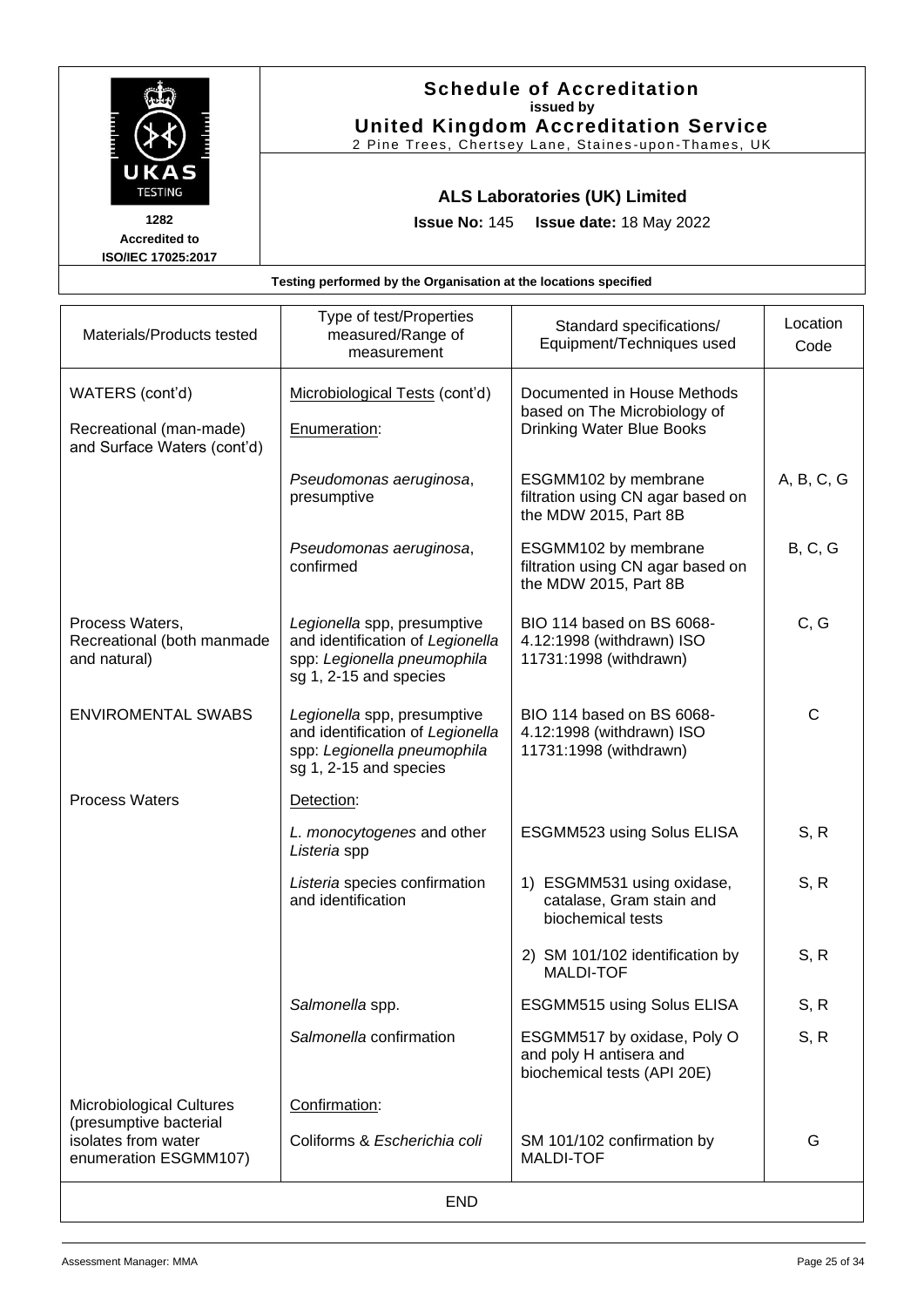

### **Appendix** 1:

**Pesticides in Fruits, Vegetables, Fungi and Cereals determined by AM/R/110 using GC-MS**; **flame photometric detection; HPLC fluorescence**

| Acephate                        | <b>Dichlorvos</b> | Imazalil           | Pirimiphos-methyl |
|---------------------------------|-------------------|--------------------|-------------------|
| Aldrin                          | Dicloran          | lodofenfos         | Prochloraz        |
| Atrazine                        | Dicofol           | Iprodione          | Procymidone       |
| Azinphos-ethyl                  | Dicrotophos       | Isazophos          | Profenophos       |
| Azinphos-methyl                 | <b>Dieldrin</b>   | Isoprocarb         | Prometryn         |
| Azoxystrobin                    | Difenoconazole    | Kresoxim-methyl    | Propachlor        |
| Benalaxyl                       | Dimethoate        | lambda cyhalothrin | Propargite        |
| <b>Bifenthrin</b>               | Dimethomorph      | Malathion          | Propham           |
| <b>Bitertanol</b>               | Diphenylamine     | Mepanipyrim        | Propiconazole     |
| <b>Boscalid</b>                 | Endosulfan        | Metalaxyl          | Propyzamide       |
| <b>Bromophos</b>                | Endrin            | Metalaxyl-M        | Prothiofos        |
| Bromophos-ethyl                 | Ethion            | Metazachlor        | Pyrazophos        |
| Bromopropylate                  | Ethofumesate      | Methacrifos        | Pyridaphenthion   |
| Bromuconazole                   | Ethoprophos       | Methamidophos      | Pyrimethanil      |
| <b>Bupirimate</b>               | Etridiazole       | Methidathion       | Quinalphos        |
| Buprofezin                      | Etrimfos          | Methoxychlor       | Quintozene        |
| Cadusafos                       | Fenarimol         | Mecarbam           | Simazine          |
| Carbofuran (parent<br>molecule) | Fenchlorphos      | Metribuzin         | Sulfotep          |
| Carbophenothion                 | Fenitrothion      | Mevinphos          | Tebuconazole      |
| Carbosulfan                     | Fenpropathrin     | Monocrotophos      | Tecnazene         |
| Chlordane                       | Fenpropimorph     | Myclobutanil       | Tefluthrin        |
| Chlorfenvinphos                 | Fensulfothion     | Napropamide        | Terbuthylazine    |
| Chlorothalonil                  | Fenthion          | Nuarimol           | Terbutryn         |
| Chlorpropham                    | Fenvalerate       | Ofurace            | Tetradifon        |
| Chlorpyrifos                    | Fipronil          | Omethoate          | Tetrachlorvinphos |
| Chlorpyrifos-methyl             | Fluazifop-P-butyl | Oxadixyl           | Tetramethrin      |
| Chlorthal-dimethyl              | Flucythrinate     | Paclobutrazol      | Thiabendazole     |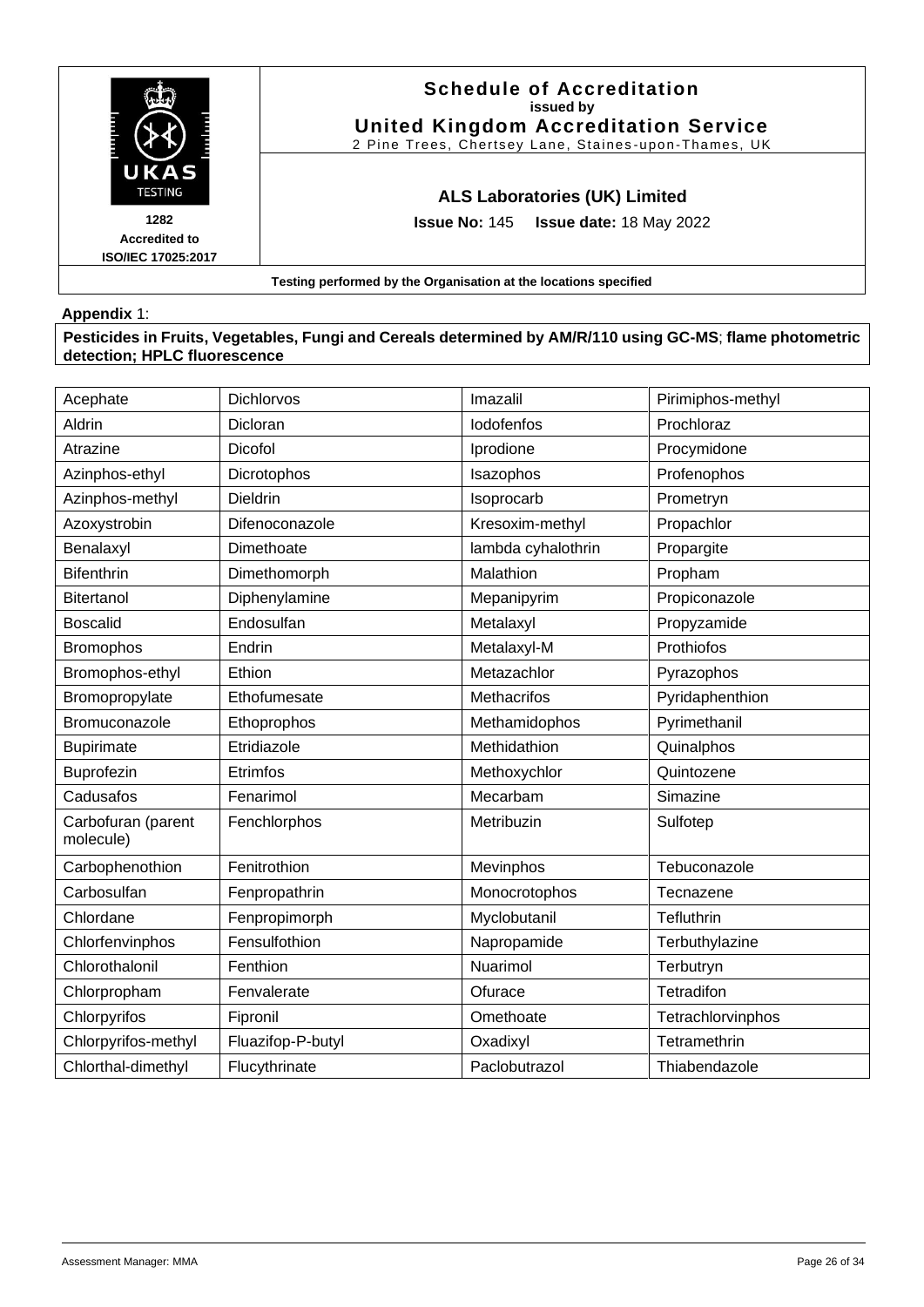

### **Appendix 1 (cont'd):**

| AM/R/110 using GC-MS; flame photometric detection; HPLC fluorescence |                             |                  |                               |
|----------------------------------------------------------------------|-----------------------------|------------------|-------------------------------|
| Chlorthion                                                           | Flusilizole                 | Parathion        | Tolclofos-methyl              |
| Chlozolinate                                                         | Fonofos                     | Parathion-methyl | Tolyfluanid                   |
| Cyanazine                                                            | Furalaxyl                   | Penconazole      | Triadimefon                   |
| Cyfluthrin                                                           | Furathiocarb                | Pendimethalin    | Triadimenol                   |
| Cypermethrin                                                         | Heptachlor                  | Permethrin       | Trifloxystrobin               |
| Cyproconazole                                                        | Heptenophos                 | Phenthoate       | Triazophos                    |
| <b>DDT</b>                                                           | Hexachlorobenzene (HCB)     | Phosalone        | Trifluralin                   |
| Deltamethrin                                                         | Hexachlorocyclohexane-alpha | Phosmet          | Vinclozolin (parent molecule) |
| Desmetryn                                                            | Hexachlorocyclohexane-beta  | Phosphamidon     | Zoxamide                      |
| Diazinon                                                             | Hexachlorocyclohexane-gamma | Pirimicarb       |                               |
| Dichlofluanid                                                        | Hexaconazole                | Pirimiphos-ethyl |                               |

### **Appendix 2:**

**Pesticides in foods and food products containing: high water content; high acid and high water content; high sugar and low water content; high oil content and intermediate water content; high starch and/or protein content and low water and fat content as determined by AM/R/1003 QuEChERS extraction with LC-MS/MS or GC-MS/MS Detection**

| <b>LC-MS/MS</b>    | <b>GC-MS/MS</b>         |
|--------------------|-------------------------|
| Acephate           | 1,4-Dimethylnaphthalene |
| Acetamiprid        | Acetochlor              |
| Aldicarb-sulfone   | Acibenzolar-S-methyl    |
| Aldicarb-sulfoxide | Acrinathrin             |
| Amidosulfuron      | Alachlor                |
| Aminocarb          | Aldrin                  |
| Atrazine           | Ametryn                 |
| Azaconazole        | Anthraquinone           |
| Azamethiophos      | Atraton                 |
| Azoxystrobin       | Atrazine                |
| Beflubutamid       | Azaconazole             |
| Benalaxyl          | Azinphos-methyl         |
| Bendiocarb         | Azoxystrobin            |
| Benzoximate        | Benalaxyl               |
| <b>Bifenazate</b>  | <b>Benfluralin</b>      |
| <b>Bifenthrin</b>  | Bifenox                 |
| <b>Bixafen</b>     | <b>Bifenthrin</b>       |
| <b>Boscalid</b>    | Biphenyl                |
| <b>Bromacil</b>    | <b>Bitertanol</b>       |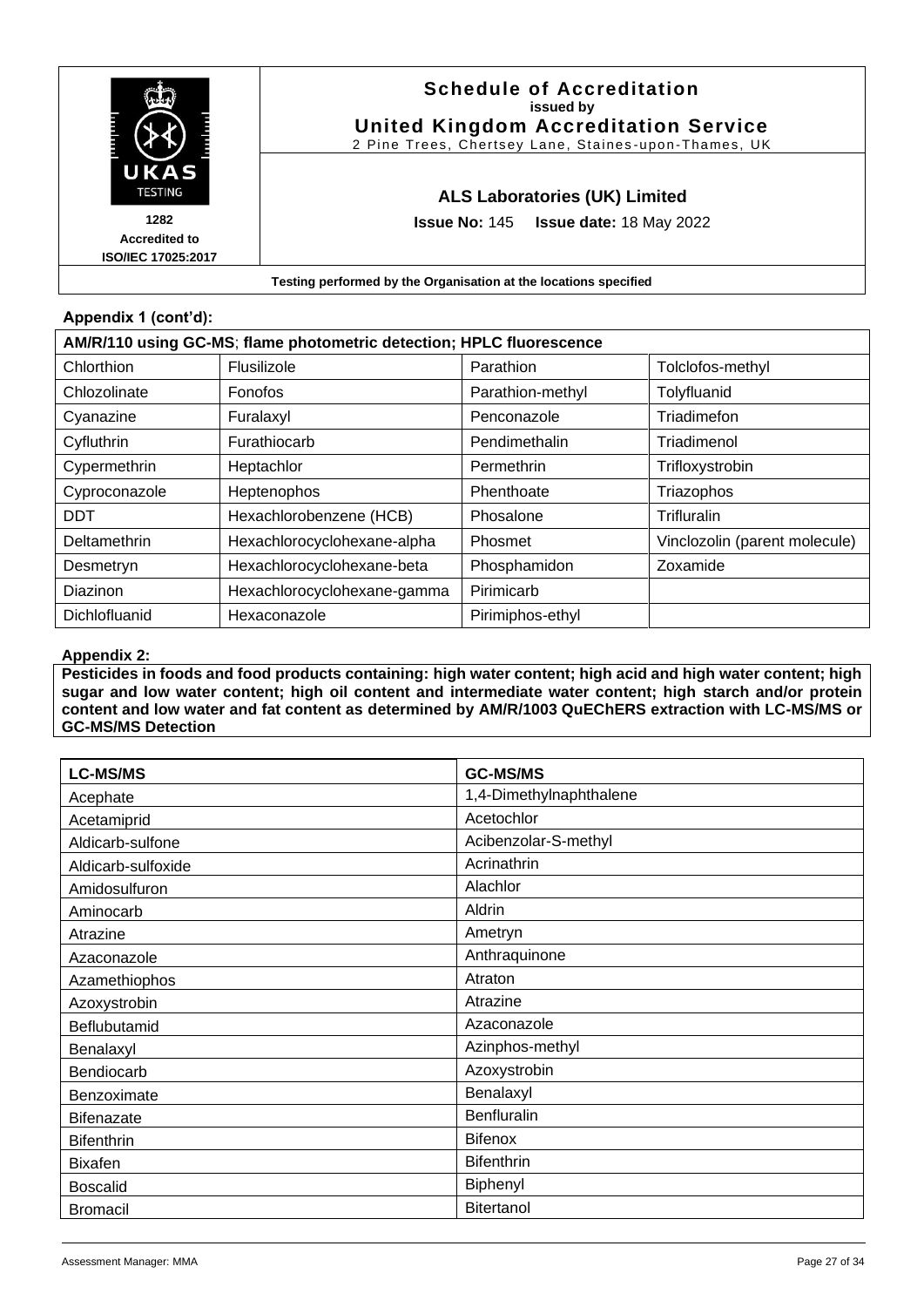|                                                    | <b>Schedule of Accreditation</b><br>issued by<br><b>United Kingdom Accreditation Service</b><br>2 Pine Trees, Chertsey Lane, Staines-upon-Thames, UK |
|----------------------------------------------------|------------------------------------------------------------------------------------------------------------------------------------------------------|
| UKAS<br><b>TESTING</b>                             | <b>ALS Laboratories (UK) Limited</b>                                                                                                                 |
| 1282<br><b>Accredited to</b><br>ISO/IEC 17025:2017 | <b>Issue No: 145 Issue date: 18 May 2022</b>                                                                                                         |
|                                                    | Testing performed by the Organisation at the locations specified                                                                                     |

| Appendix 2 (cont'd)                                                |                            |  |
|--------------------------------------------------------------------|----------------------------|--|
| AM/R/1003 QuEChERS extraction with LC-MS/MS or GC-MS/MS Detection: |                            |  |
| <b>LC-MS/MS</b>                                                    | <b>GC-MS/MS</b>            |  |
| <b>Bupirimate</b>                                                  | Bromocyclen                |  |
| Buprofezin                                                         | Bromophos                  |  |
| <b>Butralin</b>                                                    | Bromophos-ethyl            |  |
| Carbaryl                                                           | Bromopropylate             |  |
| Carbendazim                                                        | Bromuconazole              |  |
| Carbetamide                                                        | <b>Bupirimate</b>          |  |
| Carboxin                                                           | Buprofezin                 |  |
| Carfentrazone-ethyl                                                | <b>Butralin</b>            |  |
| Chlorantraniliprole                                                | Cadusafos                  |  |
| Chlorfenvinphos                                                    | Carbofuran                 |  |
| Chloridazon                                                        | Carbophenothion            |  |
| Chlorothiophos                                                     | Chinomethionat             |  |
| Chlorotoluron                                                      | Chlordane, cis-            |  |
| Chloroxuron                                                        | Chlordane, trans-          |  |
| Chlorpyrifos                                                       | Chlorfenson                |  |
| Chlorpyrifos-methyl                                                | Chlorfenvinphos            |  |
| Chlorsulfuron                                                      | Chlormefos                 |  |
| Cinidon-ethyl                                                      | Chlorobenzilate            |  |
| Clomazone                                                          | Chloroneb                  |  |
| Coumaphos                                                          | Chloropropylate            |  |
| Crufomate                                                          | Chlorpropham               |  |
| Cyanazine                                                          | Chlorpyrifos               |  |
| Cycluron                                                           | <b>Chlorpyrifos Methyl</b> |  |
| Cyflufenamid                                                       | Chlorthal-dimethyl         |  |
| Cymiazol HCI                                                       | Chlorthion                 |  |
| Cymoxanil                                                          | Chlozolinate               |  |
| Cyproconazole                                                      | Climbazole                 |  |
| Cyprodinil                                                         | Cloquintocet-mexyl         |  |
| <b>DEET</b>                                                        | Crimidine                  |  |
| Demeton-S-methyl-sulfone                                           | Cyanofenphos               |  |
| Desmedipham                                                        | Cyanophos                  |  |
| Desmethyl-pirimicarb                                               | Cyfluthrin Sum             |  |
| Desmetryn                                                          | Cyhalothrin (lambda)       |  |
| Diazinon                                                           | Cypermethrin               |  |
| <b>Dichlorvos</b>                                                  | Cyproconazole              |  |
| Diclofop-methyl                                                    | Cyprodinil                 |  |
| Dicrotophos                                                        | DDD, o,p'-                 |  |
| Diethofencarb                                                      | DDD, p,p'-                 |  |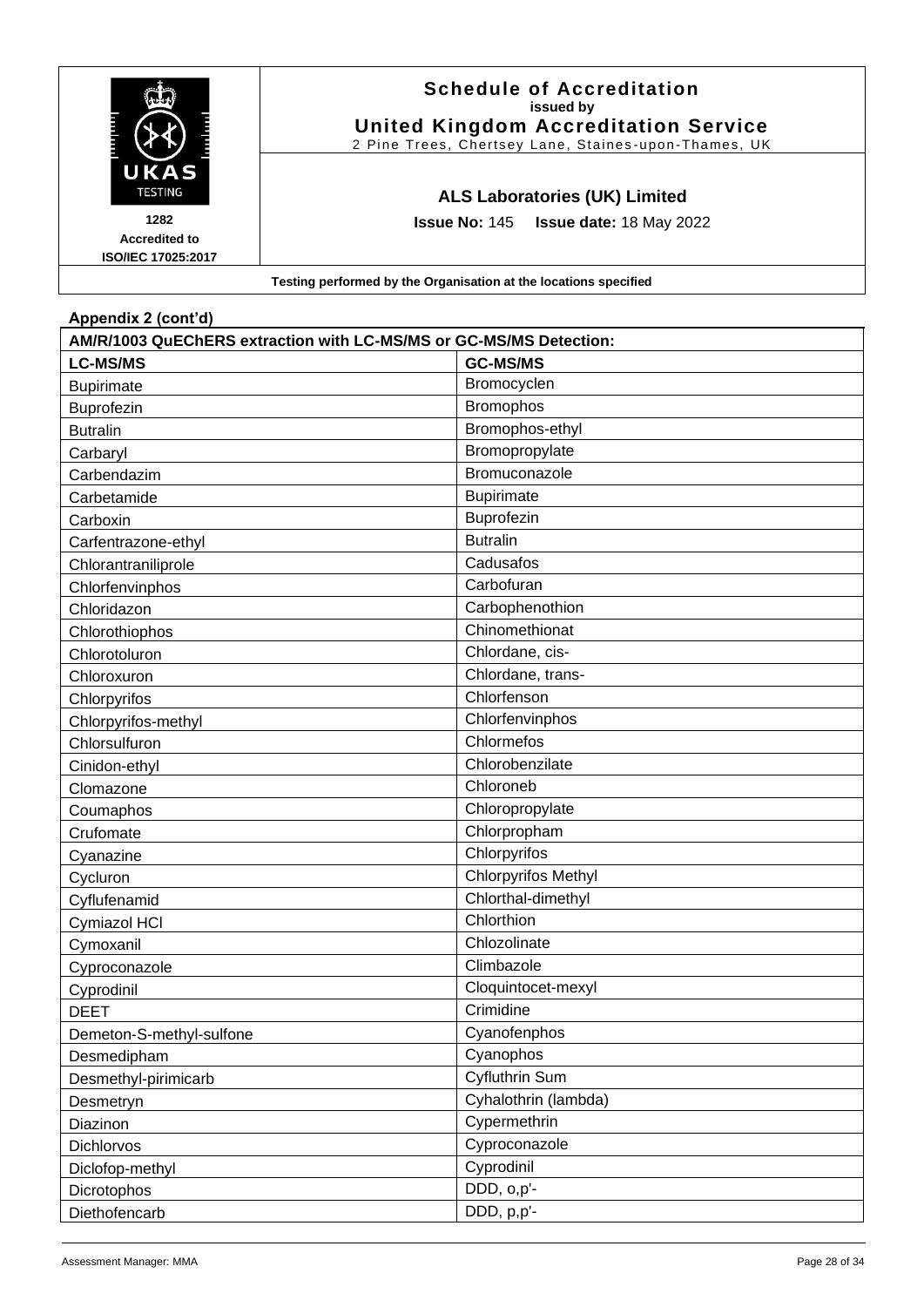![](_page_28_Picture_0.jpeg)

| Appendix 2 (cont d)                                                |                           |  |
|--------------------------------------------------------------------|---------------------------|--|
| AM/R/1003 QuEChERS extraction with LC-MS/MS or GC-MS/MS Detection: |                           |  |
| <b>LC-MS/MS</b>                                                    | <b>GC-MS/MS</b>           |  |
| Difenoconazole                                                     | DDE, o,p'-                |  |
| Diflubenzuron                                                      | DDE, p,p'-                |  |
| Dimethachlor                                                       | DDT, o,p'-                |  |
| Dimethenamide                                                      | DDT, p,p'-                |  |
| Dimethoate                                                         | Deltamethrin              |  |
| Dimethomorph                                                       | Desmetryn                 |  |
| Dimethylvinphos                                                    | Di-allate                 |  |
| Dimoxystrobin                                                      | Diazinon                  |  |
| Diniconazole                                                       | Dichlobenil               |  |
| Dinotefuran                                                        | Dichlofenthion            |  |
| Dioxacarb                                                          | Dichlorvos                |  |
| Diphenamid                                                         | Diclobutrazol             |  |
| Disulfoton-sulfone                                                 | Diclofop methyl           |  |
| Disulfoton-sulfoxide                                               | Dicloran                  |  |
| Emamectin                                                          | Dicofol                   |  |
| Epoxiconazole                                                      | Dicrotophos               |  |
| Ethidimuron(Sulfadiazole)                                          | Dieldrin                  |  |
| Ethiofencarb                                                       | Dimethomorph              |  |
| Ethiofencarb-Sulfone                                               | Dioxabenzofos             |  |
| Ethiofencarb-sulfoxide                                             | Dipropetryn               |  |
| Ethion                                                             | Edifenphos                |  |
| Ethirimol                                                          | Endosulfan (alpha isomer) |  |
| Ethofumesate                                                       | Endosulfan (beta isomer)  |  |
| Ethoprophos                                                        | Endosulfan sulfate        |  |
| Etofenprox                                                         | Endrin                    |  |
| Fenamidone                                                         | <b>EPN</b>                |  |
| Fenamiphos                                                         | <b>EPTC</b>               |  |
| Fenamiphos-sulfone                                                 | Etaconazole               |  |
| Fenamiphos-sulfoxide                                               | Ethofumesate              |  |
| Fenbuconazole                                                      | Ethoprophos               |  |
| Fenchlorphos-oxon                                                  | Etoxazole                 |  |
| Fenhexamid                                                         | Etridiazole               |  |
| Fenobucarb                                                         | Etrimfos                  |  |
| Fenoxaprop-P-ethyl                                                 | Famphur                   |  |
| Fenoxycarb                                                         | Fenarimol                 |  |
| Fenpropathrin                                                      | Fenchlorphos              |  |
| Fenpropidin                                                        | Fenchlorvos-oxon          |  |
| Fenpropimorph                                                      | Fenitrothion              |  |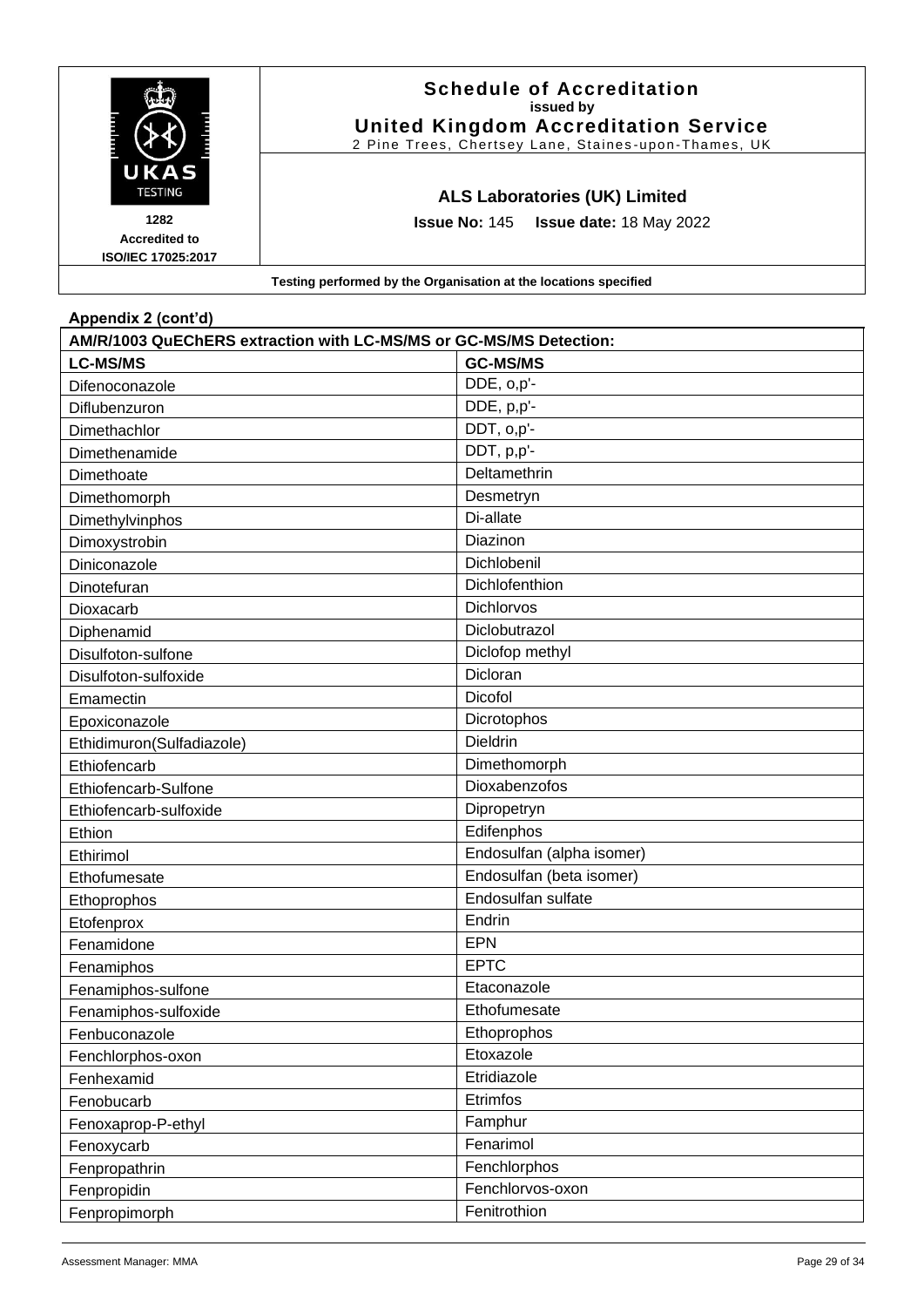|                                                           | <b>Schedule of Accreditation</b><br>issued by<br><b>United Kingdom Accreditation Service</b><br>2 Pine Trees, Chertsey Lane, Staines-upon-Thames, UK |
|-----------------------------------------------------------|------------------------------------------------------------------------------------------------------------------------------------------------------|
| UKAS<br><b>TESTING</b>                                    | <b>ALS Laboratories (UK) Limited</b>                                                                                                                 |
| 1282<br><b>Accredited to</b><br><b>ISO/IEC 17025:2017</b> | <b>Issue No: 145 Issue date: 18 May 2022</b>                                                                                                         |
|                                                           | Testing performed by the Organisation at the locations specified                                                                                     |

| Appendix 2 (cont'd)                                                |                                 |  |
|--------------------------------------------------------------------|---------------------------------|--|
| AM/R/1003 QuEChERS extraction with LC-MS/MS or GC-MS/MS Detection: |                                 |  |
| <b>LC-MS/MS</b>                                                    | <b>GC-MS/MS</b>                 |  |
| Fenpyroximate                                                      | Fenpiclonil                     |  |
| Fenthion                                                           | Fenpropathrin                   |  |
| Fenthion-sulfone                                                   | Fenpropimorph                   |  |
| Fenthion-sulfoxide                                                 | Fenson                          |  |
| Fenuron                                                            | Fenvalerate                     |  |
| Flamprop-isopropyl                                                 | Flamprop-isopropyl              |  |
| Fluazinam                                                          | Fluazifop-p-butyl               |  |
| Flufenacet                                                         | Flucythrinate                   |  |
| Flufenoxuron                                                       | Fludioxonil                     |  |
| Flumetsulam                                                        | Flurpirimidol                   |  |
| Flumorph                                                           | Flusilazole                     |  |
| Fluometuron                                                        | Flutolanil                      |  |
| Fluoxastrobin                                                      | Flutriafol                      |  |
| Flupyrsulfuron-methyl                                              | Fluvalinate-tau                 |  |
| Flurtamone                                                         | Fonofos                         |  |
| Flusilazole                                                        | Furalaxyl                       |  |
| Flutolanil                                                         | Furathiocarb                    |  |
| Formothion                                                         | <b>HCB</b>                      |  |
| Fosthiazate                                                        | HCH-alpha isomer                |  |
| Fuberidazole                                                       | <b>HCH-beta</b> isomer          |  |
| Furalaxyl                                                          | <b>HCH-delta isomer</b>         |  |
| Furathiocarb                                                       | Heptachlor                      |  |
| Guthion                                                            | Heptachlor endo-epoxide (trans) |  |
| Haloxyfop-methyl                                                   | Heptachlor exo-epoxide (cis)    |  |
| Hexaconazole                                                       | Heptenophos                     |  |
| Hexazinone                                                         | Hexaconazole                    |  |
| Hexythiazox                                                        | Imazalil                        |  |
| Imazalil                                                           | lodofenphos                     |  |
| Imidacloprid                                                       | Iprodione                       |  |
| lodosulfuron-methyl                                                | Isazophos                       |  |
| Ipconazole                                                         | Isobenzan                       |  |
| Iprobenfos                                                         | Isodrin                         |  |
| Iprovalicarb                                                       | Isofenphos                      |  |
| Isoprothiolane                                                     | Isoprocarb                      |  |
| Isoproturon                                                        | Isoxadifen-ethyl                |  |
| Isopyrazam                                                         | Isoxathion                      |  |
| Isoxaben                                                           | Kresoxim-methyl                 |  |
| Kresoxim-methyl                                                    | Leptophos                       |  |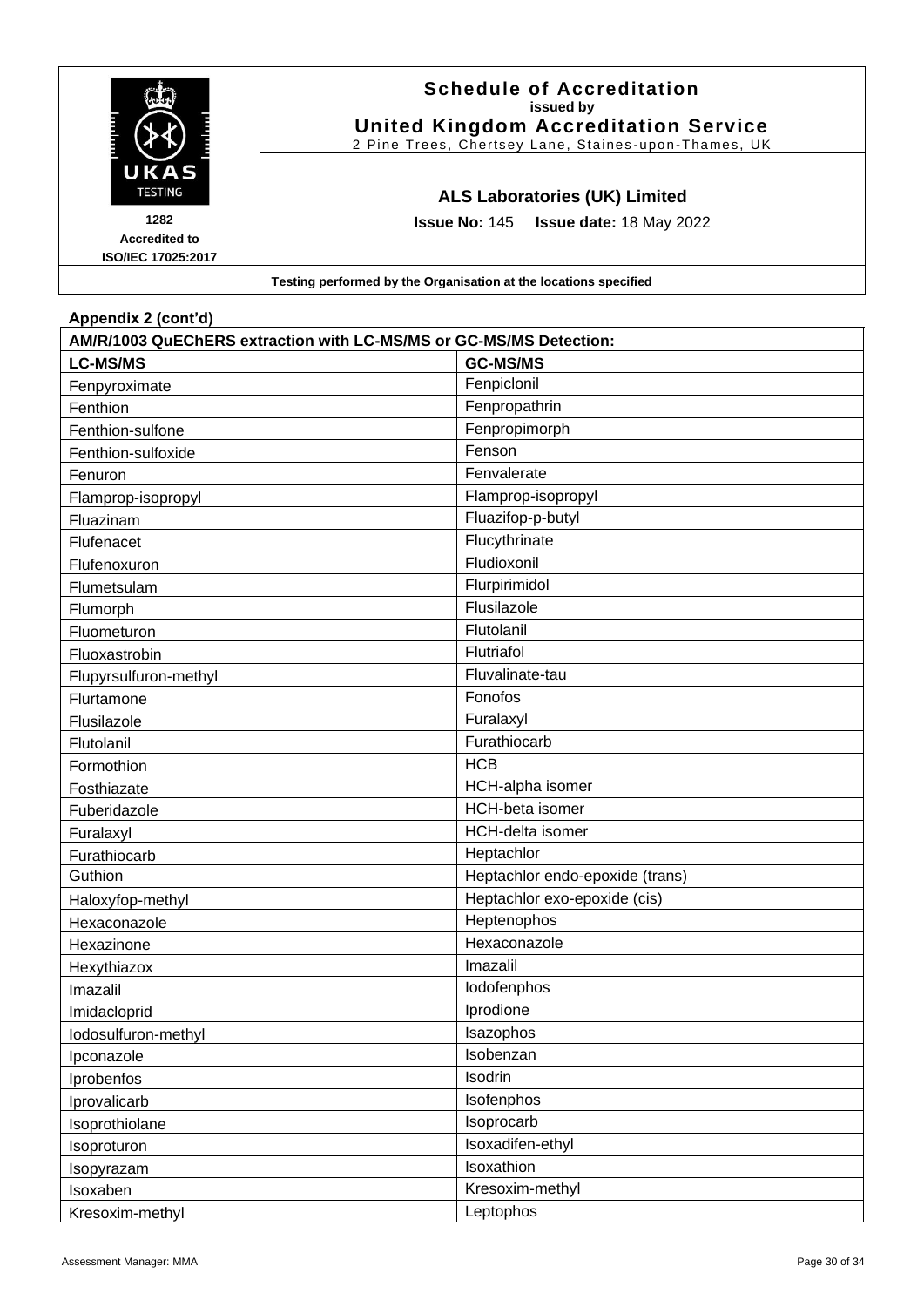|                                                    | <b>Schedule of Accreditation</b><br>issued by<br><b>United Kingdom Accreditation Service</b><br>2 Pine Trees, Chertsey Lane, Staines-upon-Thames, UK |
|----------------------------------------------------|------------------------------------------------------------------------------------------------------------------------------------------------------|
| UKAS<br><b>TESTING</b>                             | <b>ALS Laboratories (UK) Limited</b>                                                                                                                 |
| 1282<br><b>Accredited to</b><br>ISO/IEC 17025:2017 | <b>Issue No: 145 Issue date: 18 May 2022</b>                                                                                                         |
|                                                    | Testing performed by the Organisation at the locations specified                                                                                     |

| Appendix 2 (cont'd)                                                |                       |  |
|--------------------------------------------------------------------|-----------------------|--|
| AM/R/1003 QuEChERS extraction with LC-MS/MS or GC-MS/MS Detection: |                       |  |
| <b>LC-MS/MS</b>                                                    | <b>GC-MS/MS</b>       |  |
| Lenacil                                                            | Lindane (HCH-gamma)   |  |
| Linuron                                                            | Malaoxon              |  |
| Malaoxon                                                           | Malathion             |  |
| Malathion                                                          | <b>MCPA</b> thioethyl |  |
| Mandipropamid                                                      | Mefenapyr-diethyl     |  |
| Mecarbam                                                           | Mepanipyrim           |  |
| Mephosfolan                                                        | Metalaxyl             |  |
| Mepronil                                                           | Metazachlor           |  |
| Metaflumizone                                                      | Metconazole           |  |
| Metalaxyl                                                          | Methacrifos           |  |
| Metamitron                                                         | Methamidophos         |  |
| Metazachlor                                                        | Methidathion          |  |
| Metconazole                                                        | Metribuzin            |  |
| Methabenzthiazuron                                                 | Mevinphos             |  |
| Methacrifos                                                        | <b>Mirex</b>          |  |
| Methamidophos                                                      | Monocrotophos         |  |
| Methidathion                                                       | Myclobutanil          |  |
| Methiocarb                                                         | Napropamide           |  |
| Methiocarb-sulfone                                                 | Nitrofen              |  |
| Methiocarb-sulfoxide                                               | Nitrothal-isopropyl   |  |
| Methomyl                                                           | Nuarimol              |  |
| Methoprotryne                                                      | Ofurace               |  |
| Methoxyfenozide                                                    | Omethoate             |  |
| Metobromuron                                                       | Oxadixyl              |  |
| Metolachlor                                                        | Oxyfluorfen           |  |
| Metolcarb                                                          | Paclobutrazol         |  |
| Metoxuron                                                          | Parathion ethyl       |  |
| Metrafenone                                                        | Parathion methyl      |  |
| Metsulfuron-methyl                                                 | Pebulate              |  |
| Mevinphos                                                          | Penconazole           |  |
| Mexacarbate                                                        | Pendimethalin         |  |
| Monocrotophos                                                      | Pentachloroaniline    |  |
| Monolinuron                                                        | Pentachloroanisole    |  |
| Monuron                                                            | Pentachlorobenzene    |  |
| Myclobutanil                                                       | Pentachlorophenol     |  |
| Napropamide                                                        | Permethrin            |  |
| Nitenpyram                                                         | Perthan               |  |
| Norflurazon                                                        | Phenothrin            |  |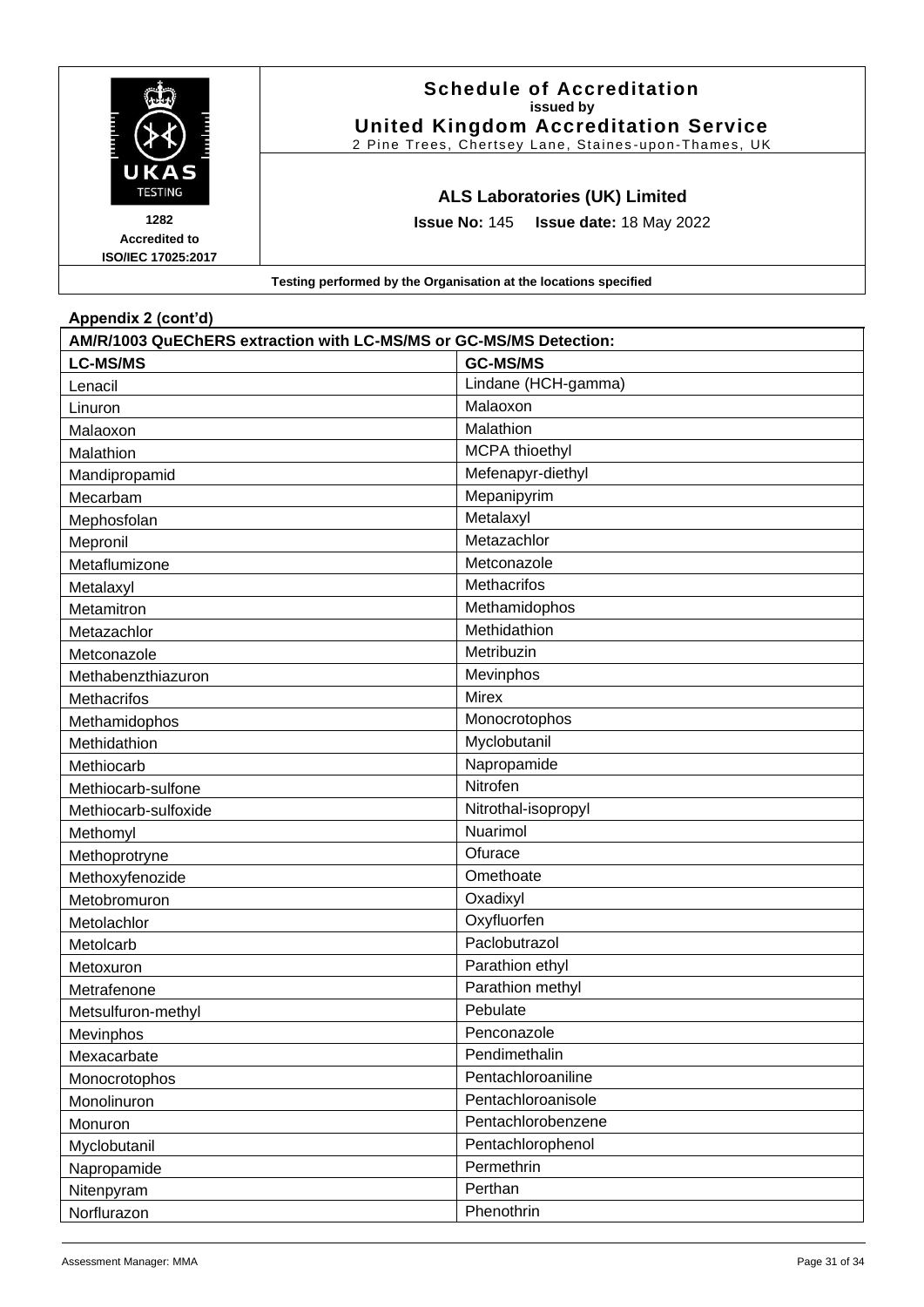|                                                           | <b>Schedule of Accreditation</b><br>issued by<br><b>United Kingdom Accreditation Service</b><br>2 Pine Trees, Chertsey Lane, Staines-upon-Thames, UK |
|-----------------------------------------------------------|------------------------------------------------------------------------------------------------------------------------------------------------------|
| UKAS<br><b>TESTING</b>                                    | <b>ALS Laboratories (UK) Limited</b>                                                                                                                 |
| 1282<br><b>Accredited to</b><br><b>ISO/IEC 17025:2017</b> | <b>Issue No: 145 Issue date: 18 May 2022</b>                                                                                                         |
|                                                           | Testing performed by the Organisation at the locations specified                                                                                     |

| Appendix 2 (cont'd)                                                |                    |  |
|--------------------------------------------------------------------|--------------------|--|
| AM/R/1003 QuEChERS extraction with LC-MS/MS or GC-MS/MS Detection: |                    |  |
| <b>LC-MS/MS</b>                                                    | <b>GC-MS/MS</b>    |  |
| Omethoate                                                          | Phenthoate         |  |
| Oxadiazon                                                          | Phosfolan          |  |
| Oxadixyl                                                           | Phosmet            |  |
| Oxamyl                                                             | Phosphamidon I     |  |
| Oxydemeton-methyl                                                  | Phosphamidon II    |  |
| Paclobutrazol                                                      | Piperonyl butoxide |  |
| Paraoxon                                                           | Pirimicarb         |  |
| Paraoxon-methyl                                                    | Pirimiphos-ethyl   |  |
| Penconazole                                                        | Pirimiphos-methyl  |  |
| Pencycuron                                                         | Procymidone        |  |
| Pendimethalin                                                      | Profenofos         |  |
| Penthiopyrad                                                       | Prometryn          |  |
| Permethrin                                                         | Propachlor         |  |
| Pethoxamid                                                         | Propargite         |  |
| Phenmedipham                                                       | Propazine          |  |
| Phenthoate                                                         | Propetamphos       |  |
| Phorate-sulfone                                                    | Propham            |  |
| Phorate-sulfoxide                                                  | Propiconazole      |  |
| Phosalone                                                          | Propyzamide        |  |
| Phosfolan                                                          | Prothiofos         |  |
| Phosmet                                                            | Pyrazophos         |  |
| Phosphamidon                                                       | Pyrimethanil       |  |
| Phoxim                                                             | Quintozene         |  |
| Picolinafen                                                        | Resmethrin         |  |
| Picoxystrobin                                                      | Silafluofen        |  |
| Pinoxaden                                                          | Simazine           |  |
| Piperonyl-butoxide                                                 | Sulfotep           |  |
| Pirimicarb                                                         | Sulprofos          |  |
| Pirimiphos-ethyl                                                   | Tebuconazole       |  |
| Pirimiphos-methyl                                                  | Tecnazene          |  |
| Prochloraz                                                         | Tefluthrin, cis-   |  |
| Procymidone                                                        | Terbacil           |  |
| Profenofos                                                         | <b>Terbufos</b>    |  |
| Promecarb                                                          | Terbumeton         |  |
| Prometon                                                           | Terbuthylazine     |  |
| Prometryne                                                         | Terbutryne         |  |
| Propamocarb                                                        | Tetrachlorvinphos  |  |
| Propanil                                                           | Tetradifon         |  |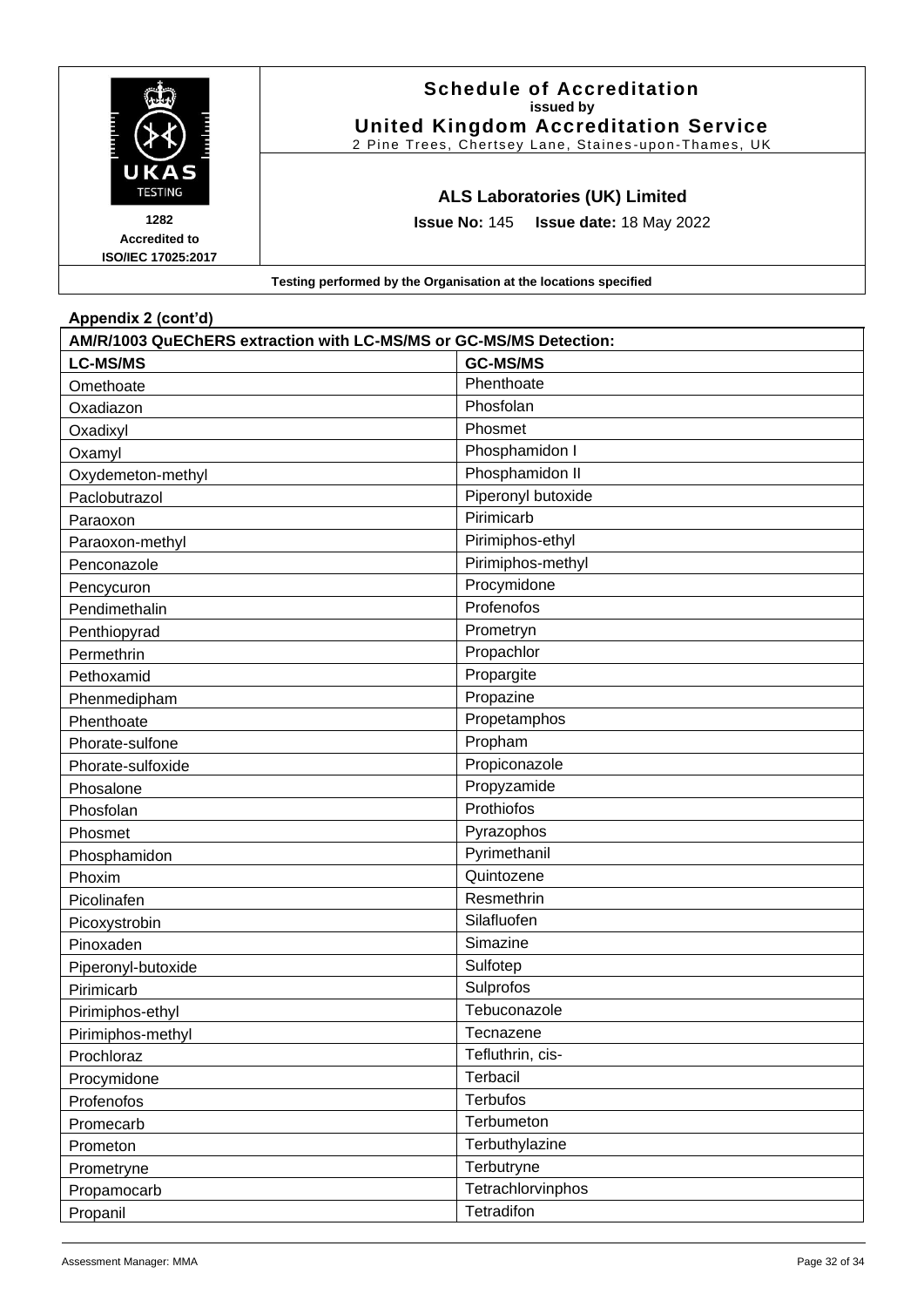|                                                           | <b>Schedule of Accreditation</b><br>issued by<br><b>United Kingdom Accreditation Service</b><br>2 Pine Trees, Chertsey Lane, Staines-upon-Thames, UK |  |
|-----------------------------------------------------------|------------------------------------------------------------------------------------------------------------------------------------------------------|--|
| <b>UKAS</b><br><b>TESTING</b>                             | <b>ALS Laboratories (UK) Limited</b>                                                                                                                 |  |
| 1282<br><b>Accredited to</b><br><b>ISO/IEC 17025:2017</b> | <b>Issue No: 145 Issue date: 18 May 2022</b>                                                                                                         |  |
|                                                           | Testing performed by the Organisation at the locations specified                                                                                     |  |

| Appendix 2 (cont'd)                                                |                  |  |
|--------------------------------------------------------------------|------------------|--|
| AM/R/1003 QuEChERS extraction with LC-MS/MS or GC-MS/MS Detection: |                  |  |
| <b>LC-MS/MS</b>                                                    | <b>GC-MS/MS</b>  |  |
| Propaquizafop                                                      | Tetramethrin     |  |
| Propargite                                                         | Tetrasul         |  |
| Propazine                                                          | Thiabendazole    |  |
| Propham                                                            | Tolclofos-methyl |  |
| Propiconazole                                                      | Transfluthrin    |  |
| Propoxur                                                           | Triadimefon      |  |
| Propyzamide                                                        | Triadimenol      |  |
| Proquinazid                                                        | Tri-allate       |  |
| Prosulfocarb                                                       | Triazamate       |  |
| Prothioconazole-desthio                                            | Trichloronate    |  |
| Pyracarbolid                                                       | Trietazine       |  |
| Pyraclostrobin                                                     | Trifloxystrobin  |  |
| Pyraflufen-ethyl                                                   | Trifluralin      |  |
| Pyridaben                                                          | Zoxamide         |  |
| Pyrifenox                                                          |                  |  |
| Pyrimethanil                                                       |                  |  |
| Pyriproxyfen                                                       |                  |  |
| Quassin                                                            |                  |  |
| Quinoxyfen                                                         |                  |  |
| Quizalofop-ethyl                                                   |                  |  |
| Rimsulfuron                                                        |                  |  |
| Rotenone                                                           |                  |  |
| Silthiofam                                                         |                  |  |
| Spinetoram-major                                                   |                  |  |
| Spinetoram-minor                                                   |                  |  |
| Spinosyn-A                                                         |                  |  |
| Spinosyn-D                                                         |                  |  |
| Spirodiclofen                                                      |                  |  |
| Spirotetramat                                                      |                  |  |
| Spiroxamine                                                        |                  |  |
| Tebuconazole                                                       |                  |  |
| Tebufenozide                                                       |                  |  |
| Tebufenpyrad                                                       |                  |  |
| Tebupirimfos                                                       |                  |  |
| Tebuthiuron                                                        |                  |  |
| Temephos                                                           |                  |  |
| Terbufos-sulfone                                                   |                  |  |
| Terbufos-sulfoxide                                                 |                  |  |